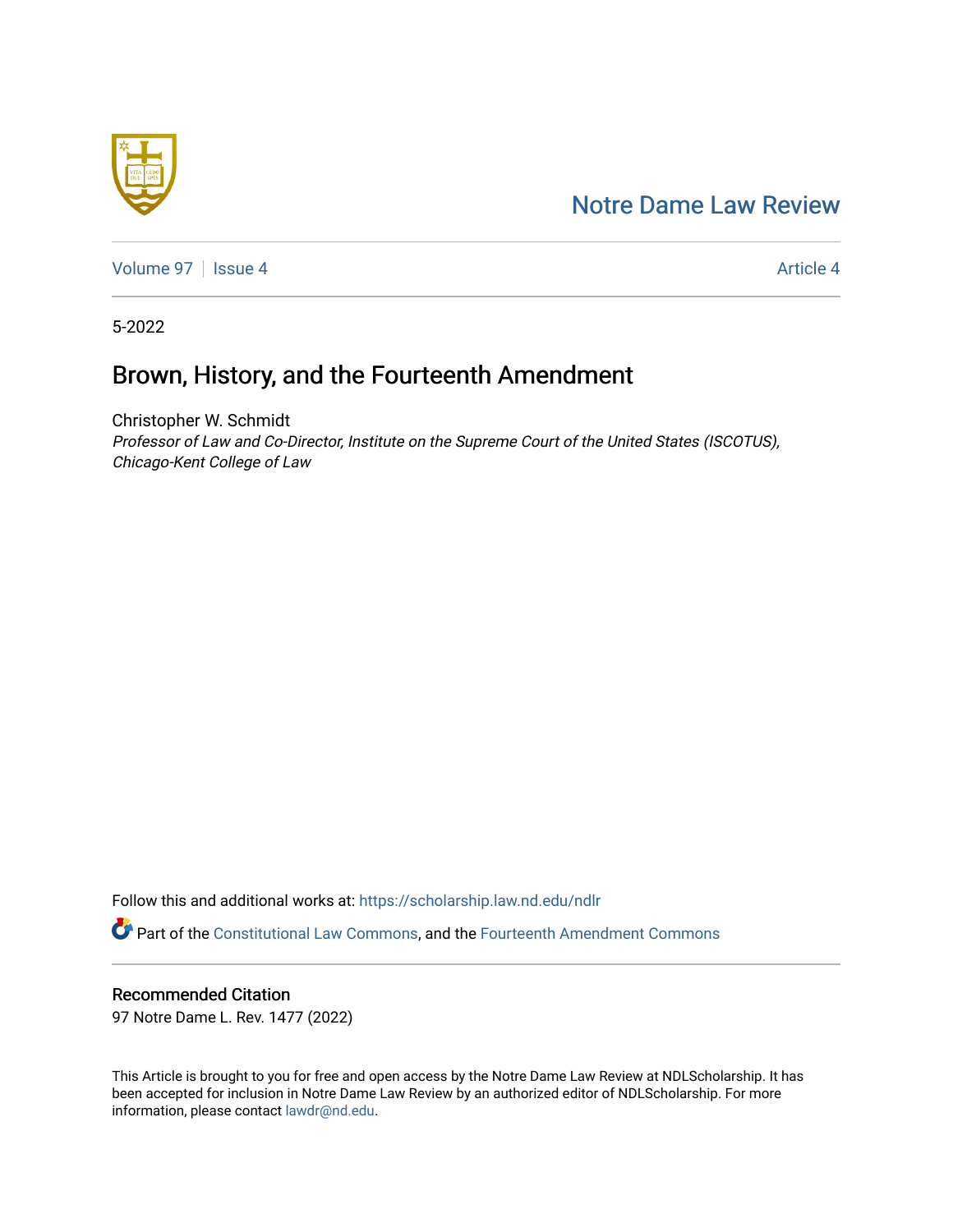## *BROWN*, HISTORY, AND THE FOURTEENTH AMENDMENT

*Christopher W. Schmidt*\*

*The legislative history of [the Fourteenth] Amendment is not enlightening, and the history of its ratification is not edifying.*

*—Justice Robert H. Jackson (1955)*<sup>1</sup>

*The Fourteenth Amendment was actually the culmination of the determined efforts of the Radical Republican majority in Congress to incorporate into our fundamental law the well-defined equalitarian principle of complete equality for all without regard to race or color. The debates in the 39th Congress and succeeding Congresses clearly reveal the intention that the Fourteenth Amendment would work a revolutionary change in our statefederal relationship by denying to the states the power to distinguish on the basis of race.*

*—NAACP Brief on Reargument in* Brown v. Board of Education *(1953)*<sup>2</sup>

Legal scholars and historians in recent years have sought to elevate *Reconstruction to the stature of a "second Founding," according it the same careful inquiry and legitimating function as the first. Their work marks the latest iteration of a decades-long campaign to displace the far more dismissive attitude toward Reconstruction that permeated historical scholarship and legal opinions in the first half of the twentieth century. In this Article, I present the flurry of engagement with the history of the Fourteenth Amendment during the litigation of Brown v. Board of* Education *(1954) as a key transition point in how historians and legal scholars have* 

<sup>©</sup> 2022 Christopher W. Schmidt. Individuals and nonprofit institutions may reproduce and distribute copies of this Article in any format at or below cost, for educational purposes, so long as each copy identifies the author, provides a citation to the *Notre Dame Law Review*, and includes this provision in the copyright notice.

<sup>\*</sup> Professor of Law and Co-Director, Institute on the Supreme Court of the United States (ISCOTUS), Chicago-Kent College of Law; Research Professor, American Bar Foundation. I would like to thank the organizers of the Conference on Constitutional Reconstruction at the University of Notre Dame for the occasion to write this Article and my fellow conference participants for their part in making it better.

<sup>1</sup> ROBERT H. JACKSON, THE SUPREME COURT IN THE AMERICAN SYSTEM OF GOVERNMENT 68 (1955).

<sup>2</sup> Brief for Appellants in Nos. 1, 2 and 4 and for Respondents in No. 10 on Reargument at 17–18, Brown v. Bd. of Educ., 347 U.S. 483 (1954) (Nos. 1, 2, 4, 10), 1953 WL 78288 [hereinafter NAACP Brief].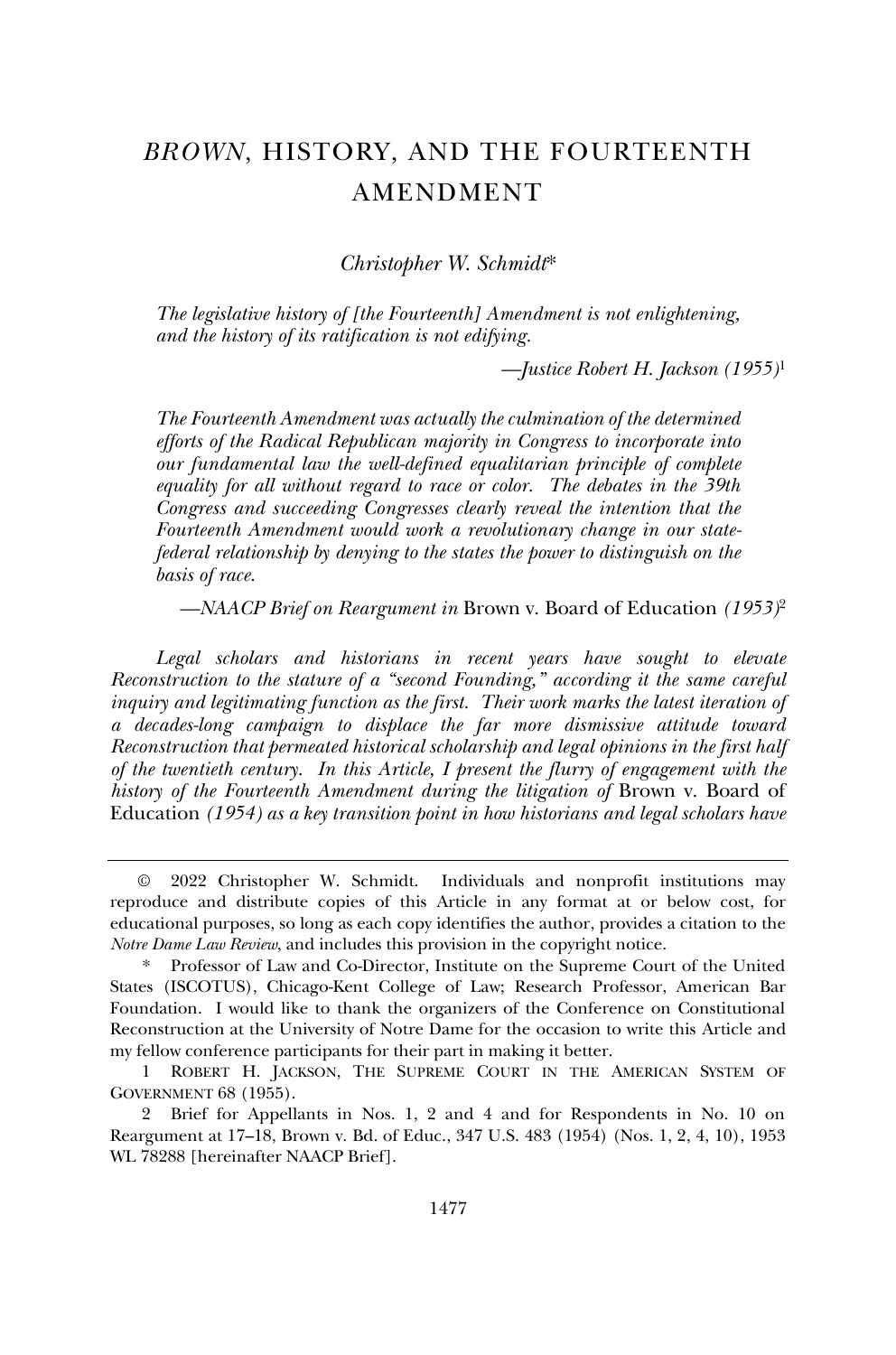*approached the constitutional history of Reconstruction. I highlight in particular the efforts of the lawyers for the NAACP, who advocated a reading of the Equal Protection Clause that most scholars at the time believed conflicted with the Fourteenth Amendment's original meaning. With the aid of a group of historians sympathetic to their cause, the NAACP lawyers prepared a brief that presented a bold (if often tendentious) revisionist history of the Fourteenth Amendment that advanced an originalist justification for striking down segregation laws. The Supreme Court did not accept the NAACP's reading of history; in his* Brown *opinion, Chief Justice Earl Warren concluded the historical record was "inconclusive" on the question of school segregation. Yet the basic assumption about Reconstruction history on which the NAACP legal brief turned—that the aspirations of the most egalitarian voices of the day deserve special weight in assessing the meaning of the Reconstruction amendments—has today become a core tenet of legal and historical scholarship.*

This Article considers how scholars and jurists have approached the history of the framing and ratification of the Fourteenth Amendment. I use as a centerpiece of my inquiry the Supreme Court's confrontation with the Fourteenth Amendment's history in *Brown v. Board of Education*. 3 Although Chief Justice Earl Warren's *Brown* opinion conspicuously sidesteps this history—he deemed the historical record "inconclusive" with regard to the issue of racial segregation in public schools<sup>4</sup> and cautioned against "turn[ing] the clock back to 1868"5—the lawyers and the Justices who contributed to this selfconsciously ahistorical opinion spent a great deal of time with their clocks turned back to the 1860s. At one point in the litigation, the Supreme Court told the lawyers to reargue the case with a focus on the original meaning of the Fourteenth Amendment.<sup>6</sup> This produced what was at the time, according to Alexander Bickel, Justice Felix Frankfurter's clerk for the 1952–53 term, "the most extensive presentation of historical materials ever made to the Court."<sup>7</sup>

I consider in this Article the various historical research projects initiated in response to the Court's reargument order. I give particular focus to that of the NAACP Legal Defense and Educational Fund, whose lawyers confronted a historical record that most people at the time believed stood in clear opposition to their argument that the Fourteenth Amendment should be read to prohibit state-mandated racial segregation. I also consider why the Justices, when it came time to write the *Brown* opinion, turned away from this history.

My examination of the history of *Brown* provides a starting point for a more general consideration of how different generations of

<sup>3</sup> 347 U.S. 483 (1954).

<sup>4</sup> *Id.* at 489.

<sup>5</sup> *Id.* at 492–93.

<sup>6</sup> Brown v. Bd. of Educ., 345 U.S. 972 (1953).

<sup>7</sup> Alexander M. Bickel, *The Original Understanding and the Segregation Decision*, 69 HARV. L. REV. 1, 6 (1955).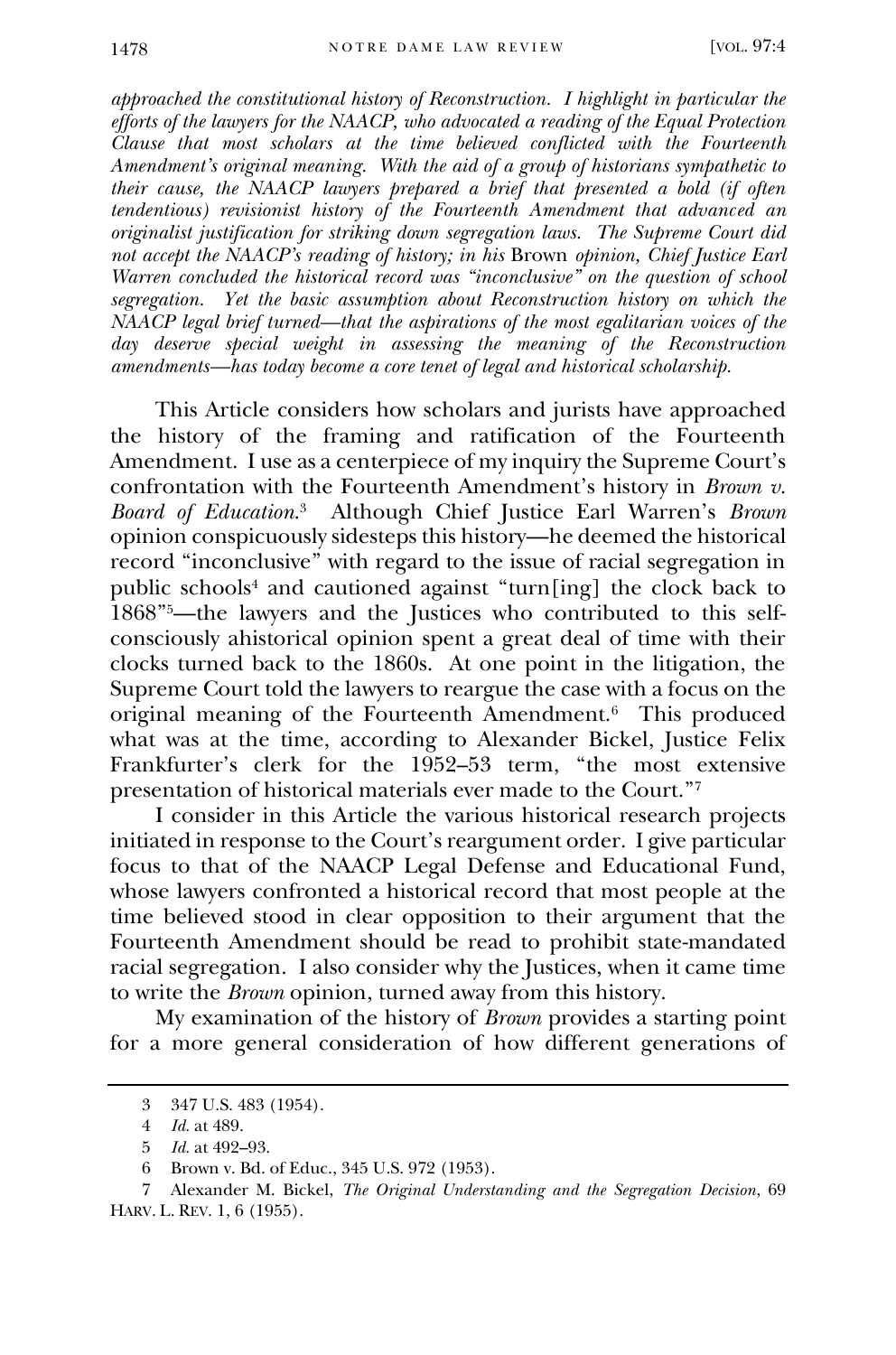scholars and jurists have approached the Fourteenth Amendment. The *Brown* story showcases two basic approaches to that history—what I label Fourteenth Amendment pessimism and Fourteenth Amendment optimism. At the time of *Brown*, the pessimistic view dominated popular memory, historical scholarship, and the legal academy. It was premised on the view that the framing and ratification of the Fourteenth Amendment was not a particularly admirable moment in American history. The protagonists in this history were flawed figures who were moved not only by moral fervor but also by self-interest and vindictiveness. Their imprecise and inconsistent descriptions of the constitutional transformations they championed left behind for future generations more rhetoric than insight. Accepting this pessimistic perspective, the *Brown* Court treated the history of the Fourteenth Amendment as an obstacle to be pushed aside—a path that most supporters of the Court's ruling praised as necessary and wise.

The NAACP lawyers charted an alternate path, finding in the history of the Fourteenth Amendment a story of vision and heroism. Expanding on the work of a small group of scholars who had pioneered this optimistic approach in the decades preceding *Brown*, the NAACP portrayed the Radical Republicans who led the drive for Amendment as men of principle with an "almost fanatic devotion" to the egalitarian ideals of the Declaration of Independence.<sup>8</sup> The Amendment was "the legal capstone of the revolutionary drive of the Abolitionists to reach the goal of true equality."<sup>9</sup> Many at the time including some of the historians who helped the NAACP lawyers research their brief and the Supreme Court Justices who ordered the brief—dismissed the NAACP's brief as well-meaning but suspect as an effort of historical interpretation. Yet the confident Fourteenth Amendment optimism the NAACP articulated would echo in the work of future generations of historians and legal scholars.

The prevailing account of Reconstruction today resembles the NAACP's portrait far more than the pessimistic account that dominated at the time of *Brown*. Historians have tempered the more tendentious of the NAACP's claims about the original meaning of the Fourteenth Amendment. They have also expanded the cast of primary actors beyond the white radical abolitionists who dominated the NAACP's narrative. But the celebratory, even reverential attitude toward the constitutional project of Reconstruction that the NAACP brief advanced is now embraced by scholars and lawyers across the ideological spectrum. In recent years, originalist scholars, critics of originalism, and historians have all engaged in efforts to elevate

<sup>8</sup> NAACP Brief, *supra* note 2, at 69.

<sup>9</sup> *Id.*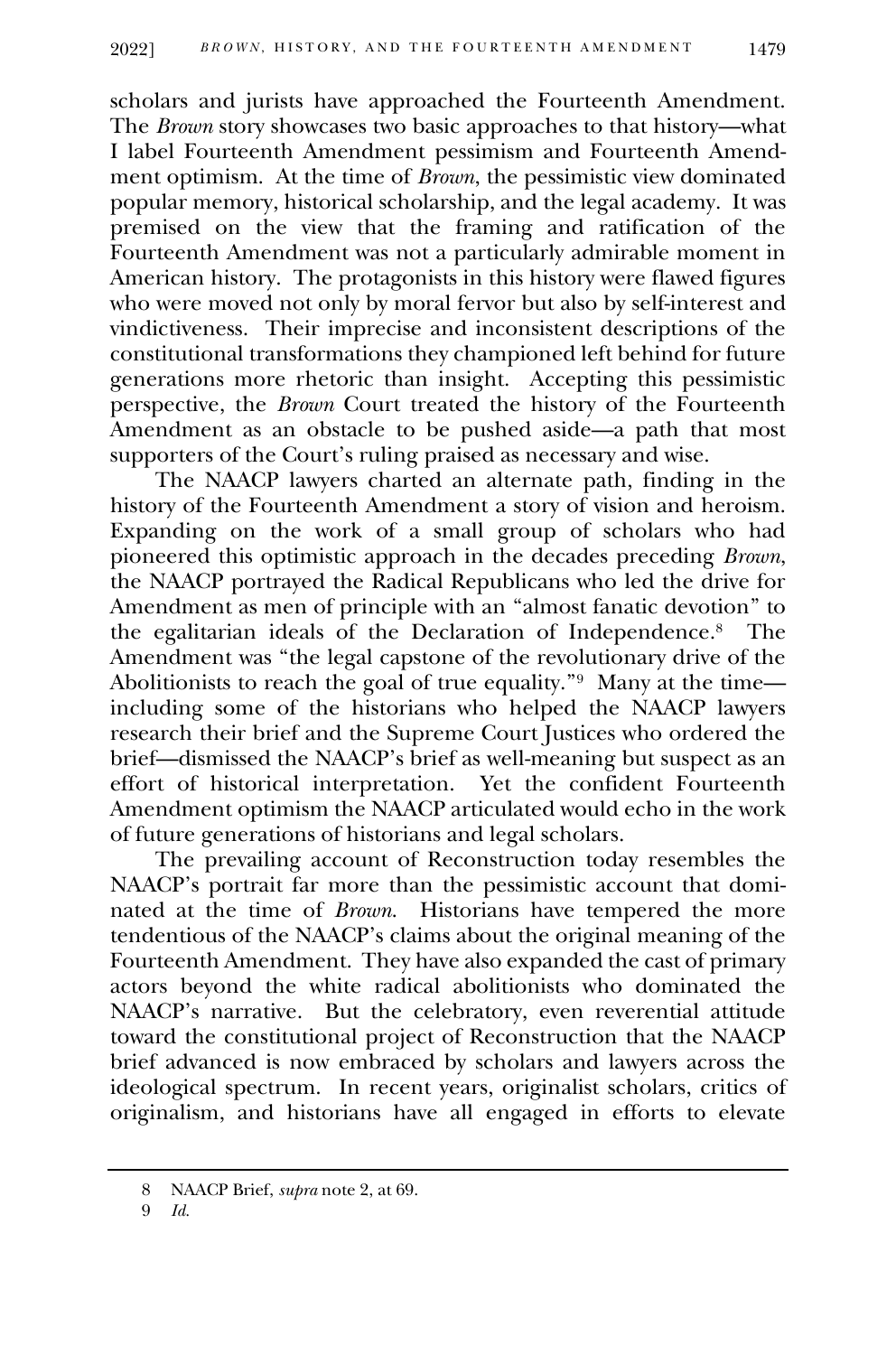Reconstruction to the stature of a "second Founding," accorded the same careful inquiry, legitimating status, and appreciation as the first.<sup>10</sup> I consider the significance of this development for present-day efforts to interpret the meaning of the Fourteenth Amendment.

### BROWN AND THE HISTORY OF RECONSTRUCTION

At the time of *Brown*, most assumed that the weight of history went against the cause of civil rights. Segregationists routinely called upon history to defend against what they saw as the integrationists' dangerous challenge to the racial status quo. And even those with some degree of sympathy for the cause of racial equality generally saw the experience of Reconstruction, the most relevant potential model for racial reform in the mid-twentieth century, as a warning against precipitous social reform.

The Justices of the *Brown* Court embraced, for the most part, the prevailing assumption in mainstream society that Reconstruction was an unfortunate and embarrassing episode of American history. Those Justices who expressed the most interest in bringing the historical record into constitutional analysis were often the most critical of the quality and value of that record when it came to Reconstruction. They generally accepted the premises of the Dunning School of Reconstruction history that dominated the first half of the twentieth century and presented Reconstruction as a lamentable example of misguided federal intervention into the South and political empowerment of African Americans.<sup>11</sup> In a 1945 dissent, Justice Felix Frankfurter described the landmark civil rights legislation of the period as "born of that vengeful spirit which to no small degree envenomed the

<sup>10</sup> Just a decade ago, Jamal Greene observed that "[j]udges, scholars, and ordinary citizens writing or speaking in the originalist tradition consistently ignore the original understanding of the Fourteenth Amendment." Jamal Greene, *Fourteenth Amendment Originalism*, 71 MD. L. REV. 978, 979 (2012). This is no longer true. *See, e.g.*, 1 THE RECONSTRUCTION AMENDMENTS: THE ESSENTIAL DOCUMENTS (Kurt T. Lash ed., 2021); 2 THE RECONSTRUCTION AMENDMENTS: THE ESSENTIAL DOCUMENTS (Kurt T. Lash ed., 2021); RANDY E. BARNETT & EVAN D. BERNICK, THE ORIGINAL MEANING OF THE FOURTEENTH AMENDMENT: ITS LETTER AND SPIRIT (2021); CHRISTOPHER R. GREEN, EQUAL CITIZENSHIP, CIVIL RIGHTS, AND THE CONSTITUTION: THE ORIGINAL SENSE OF THE PRIVILEGES OR IMMUNITIES CLAUSE (2015); KURT T. LASH, THE FOURTEENTH AMENDMENT AND THE PRIVILEGES AND IMMUNITIES OF AMERICAN CITIZENSHIP (2014).

In recent years, two scholars of quite different ideological persuasions published books titled "The Second Founding." ERIC FONER,THE SECOND FOUNDING: HOW THE CIVIL WAR AND RECONSTRUCTION REMADE THE CONSTITUTION (2019); ILAN WURMAN, THE SECOND FOUNDING: AN INTRODUCTION TO THE FOURTEENTH AMENDMENT (2020).

<sup>11</sup> *See, e.g.*, FONER, *supra* note 10, at xxi–xxiv. For a descriptive background of the Dunning School, see LAURA F. EDWARDS, A LEGAL HISTORY OF THE CIVIL WAR AND RECONSTRUCTION: A NATION OF RIGHTS 7 (2015).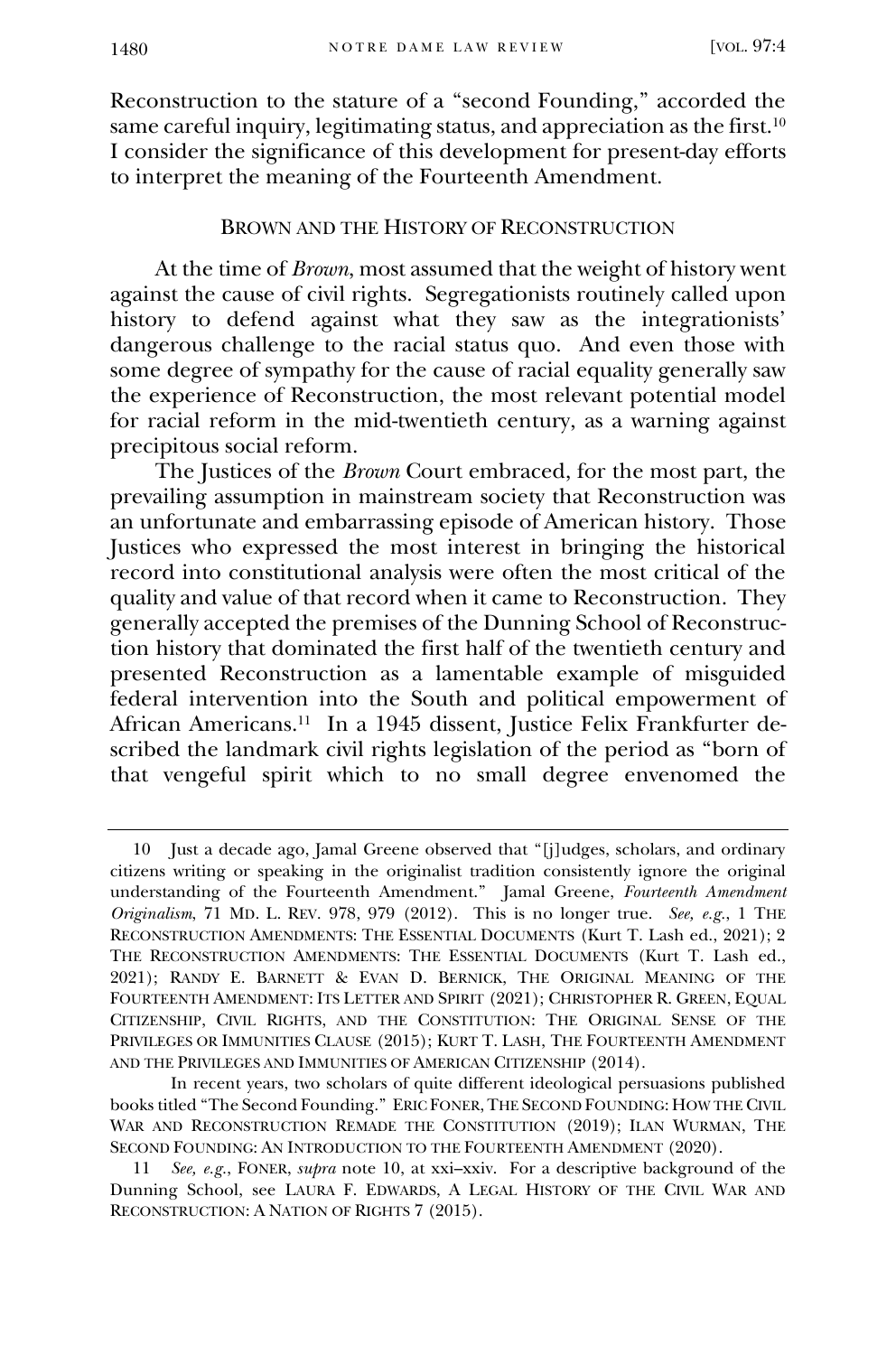Reconstruction era."<sup>12</sup> Claude Bowers's *The Tragic Era* (1929), one of the most widely read texts of the Dunning School, was praised by Justice Hugo Black<sup>13</sup> and cited by Justice Robert H. Jackson in a 1951 opinion.<sup>14</sup> In his unpublished concurring opinion in *Brown*, Justice Jackson declared Reconstruction "a passionate, confused and deplorable era."<sup>15</sup>

Despite the Justice's expressed distaste for the history of Reconstruction—a sentiment leading constitutional scholars of the day regularly echoed16—the Court could not avoid engaging, to some degree, with the history of the Fourteenth Amendment when they considered whether that amendment prohibited state-mandated racial segregation in public schools. In *Plessy v. Ferguson*, <sup>17</sup> the ruling that the Court had to effectively overrule in order to strike down segregation in schools, the Court had relied on a claim about the framing of the Fourteenth Amendment to justify its decision upholding state segregation statutes. "The object of the amendment was undoubtedly to enforce the absolute equality of the two races before the law," Justice Henry B. Brown observed, "but in the nature of things it could not have been intended to abolish distinctions based upon color, or to enforce social, as distinguished from political[,] equality, or a commingling of the two races upon terms unsatisfactory to either."<sup>18</sup> It was hard to see how the Justices could avoid coming to terms with the history of the Fourteenth Amendment in their challenge to *Plessy*.

14 Collins v. Hardyman, 341 U.S. 651, 657 n.8 (1951).

18 *Id.* at 544.

<sup>12</sup> Screws v. United States, 325 U.S. 91, 140 (1945) (Roberts, Frankfurter & Jackson, JJ., dissenting).

<sup>13</sup> ROGER K. NEWMAN, HUGO BLACK: A BIOGRAPHY 143 (2d ed. 1997).

<sup>15</sup> Unpublished Opinion of Robert H. Jackson in *Brown v. Board* (Mar. 15, 1954), *in* DAVID M. O'BRIEN, JUSTICE ROBERT H. JACKSON'S UNPUBLISHED OPINION IN *BROWN V. BOARD* 123, 125 (2017).

<sup>16</sup> Thomas Reed Powell, in the process of defending late-nineteenth-century Court's rulings striking down Reconstruction-era civil rights statutes, referred to the work of Radical Reconstruction as an "orgy." Thomas Reed Powell, *Judicial Protection of Civil Rights*, 29 IOWA L. REV. 383, 386 n.13 (1944). Charles Fairman wrote in a 1948 edition of his casebook that Reconstruction was characterized by leadership and supporters who were "weak, inexperienced, often corrupt." Richard L. Aynes, *Charles Fairman, Felix Frankfurter, and the Fourteenth Amendment*, 70 CHI.-KENT L. REV. 1197, 1204 n.42 (1995) (quoting CHARLES FAIRMAN, AMERICAN CONSTITUTIONAL DECISIONS 308 (1948)). Fairman (a frequent correspondent of Justice Frankfurter) also criticized the Framers of the Fourteenth Amendment for their "hazy" thinking. *See* Charles Fairman, *Does the Fourteenth Amendment Incorporate the Bill of Rights?: The Original Understanding*, 2 STAN. L. REV. 5, 138–39 (1949). Fairman's bias against Reconstruction is discussed in AKHIL REED AMAR, THE BILL OF RIGHTS: CREATION AND RECONSTRUCTION 181–214, 303 (1998); Aynes, *supra*, at 1204 n.42, 1231–1233.

<sup>17</sup> 163 U.S. 537 (1896).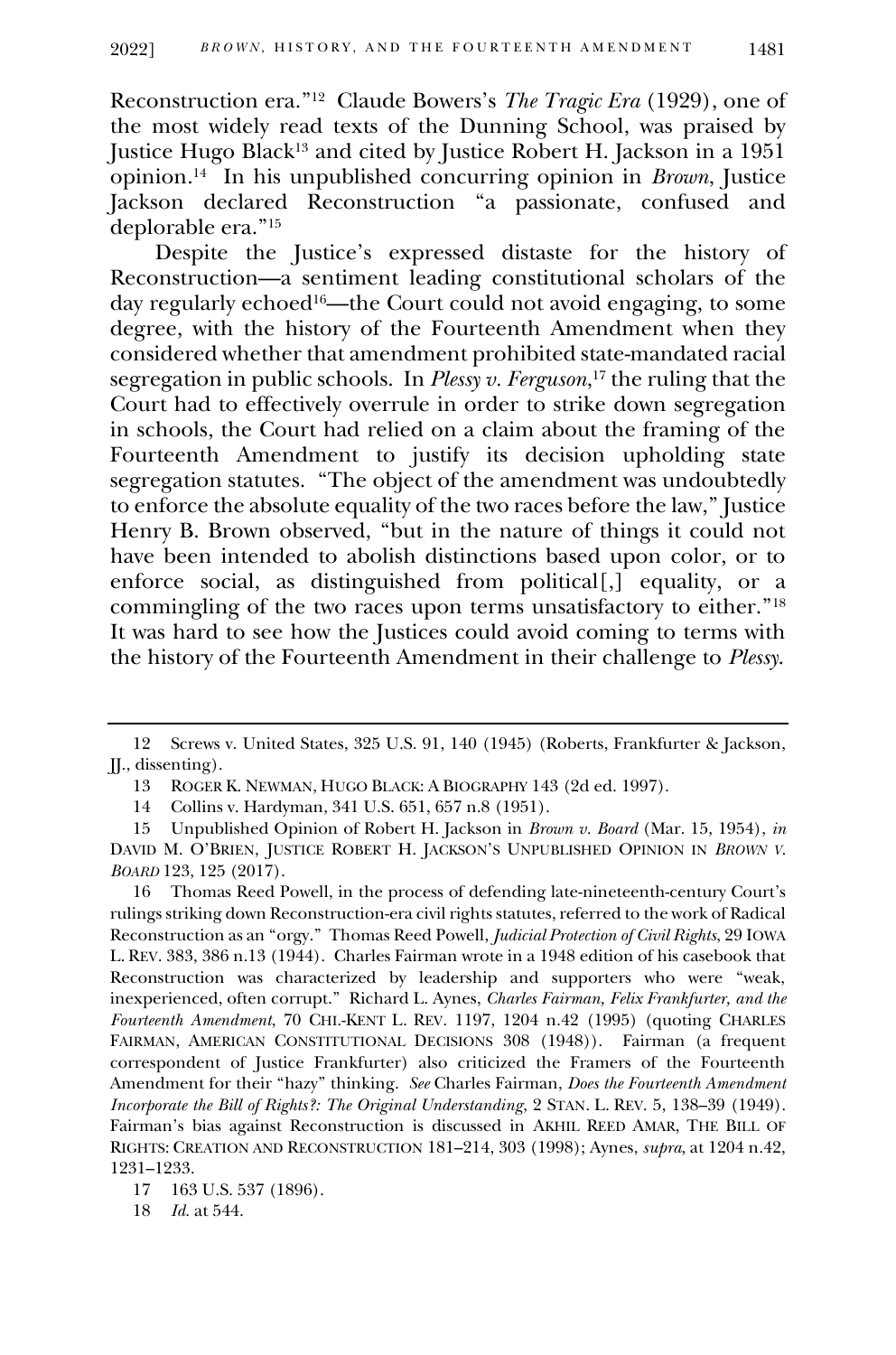Events particular to *Brown* dramatically heightened attention to the historical record. After first hearing oral arguments for *Brown* in the fall of 1952, the Justices remained divided. There was probably majority support for the NAACP's position that segregated schools were unconstitutional, yet by the spring of 1953 that majority appeared slim. Justice Frankfurter particularly feared a sharply divided decision on this momentous issue, and he devised a plan to delay resolution of the case by asking the litigants to give a new round of arguments the following Term.<sup>19</sup> He suggested to his colleagues that they request reargument based on a series of questions they would pose to the opposing sides (and they would ask the Justice Department to participate again).<sup>20</sup>

Justice Frankfurter's unusual<sup>21</sup> proposal was not embraced by all the Justices. Justice Hugo Black, with Justice Douglas's support, objected in particular to the content of the questions. Black approached the history at a high level of abstraction and had little doubt that a desegregationist reading of the Fourteenth Amendment could be justified on originalist grounds.<sup>22</sup> He feared the proposed

20 Drafts of Justice Frankfurter's questions are found in Felix Frankfurter's Papers. Draft Questions for *Brown* Argument (June 4, 1953) (on file with the *Notre Dame Law Review* from the Harvard Law School's Modern Manuscripts Collection, Felix Frankfurter Papers [hereinafter FFP-HLS], Part II, Reel 4, Frames 219–23). Justice Frankfurter drafted the questions with the assistance of his clerk, Alexander Bickel. Interview by Richard Kluger with Alexander Bickel, Professor of Law, Yale Univ., in New Haven, Conn. (Aug. 20, 1971), at 3 (on file with the *Notre Dame Law Review* from Yale University Library, *Brown v. Board of Education* Collection [hereinafter *Brown v. Board of Education* Collection], Series 1, Box 1, Folder 4) [hereinafter Bickel Interview].

21 "[O]ne wonders whether, in asking Negro counsel to search for and present evidence of framer-intent on this specific issue of school segregation the Court remembered that no such request ever had been made—or ever could have been made—with regard to countless matters and fields over which it previously had extended the Amendment's protection." Howard Jay Graham, *The Fourteenth Amendment and School Segregation*, 3 BUFF. L. REV. 1, 6 (1953).

22 Justice Black expressed his views at the December 1952 *Brown* conference. THE SUPREME COURT IN CONFERENCE (1940–1985), at 648 (Del Dickson ed., 2001) **[**hereinafter IN CONFERENCE]. Justice Black asserted his support for a desegregation decision and

<sup>19</sup> Scholars and interested observers have debated Justice Frankfurter's motivations in seeking to delay ruling on *Brown*. His supporters argue that he sought to solidify a strong majority in favor of overruling *Plessy*. *See, e.g.*, RICHARD KLUGER, SIMPLE JUSTICE: THE HISTORY OF *BROWN V. BOARD OF EDUCATION* AND BLACK AMERICA'S STRUGGLE FOR EQUALITY 596–602 (1976); Philip Elman, *The Solicitor General's Office, Justice Frankfurter, and Civil Rights Litigation, 1946–1960: An Oral History*, 100 HARV. L. REV. 817, 823 (1987). His critics counter that he needed time to rationalize his own support for the decision. *See, e.g.*, Mark Tushnet & Katya Lezin, *What Really Happened in* Brown v. Board of Education, 91 COLUM. L. REV. 1867, 1906, 1929 (1991); *see also* Memorandum by William O. Douglas, Assoc. J., U.S. Sup. Ct. (May 17, 1954) (on file with the *Notre Dame Law Review* from the William O. Douglas Papers, Library of Congress, Container 1149) (stating that Frankfurter was not prepared to overrule *Plessy* in either the 1952 or 1953 conferences).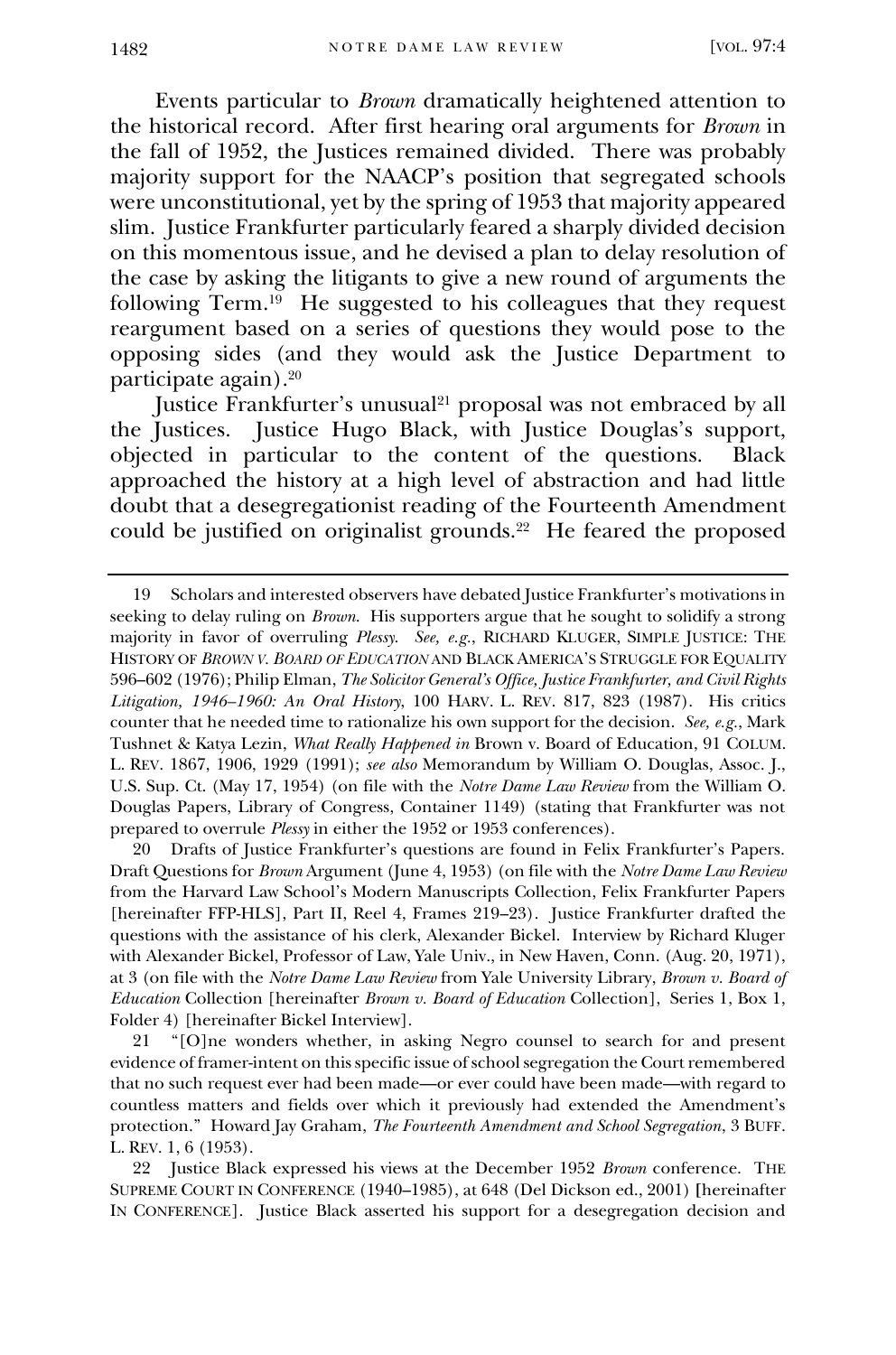reargument order "would bring floods of historical contentions on the specific points we asked about which would dilute the arguments along broader lines. I doubt if it would be possible to isolate framers' views about segregation in the primary schools."<sup>23</sup> The other Justices disagreed. They welcomed the prospect of additional time to work out this volatile issue and gave their support to Justice Frankfurter's proposal.<sup>24</sup>

The reargument order listed five questions for the attorneys to consider in their briefs and oral arguments scheduled for the following fall.<sup>25</sup> The first question asked whether either the Congress that drafted the Fourteenth Amendment in 1866 or the states that then ratified it intended to outlaw segregation in the schools. The second question asked whether, assuming the research into question one revealed that the original intention of the Amendment was not the immediate abolition of school segregation, the Framers intended for the Amendment to grant either Congress or the courts the power to end school segregation at some later date. The third asked whether, in the absence of clear guidance from history, the Court had the power to abolish segregated schools. And the final two questions concerned the issue of possible implementation of a desegregation decision. The result of the first two questions was to bring history to a new level of prominence in the legal battle against segregated schooling.<sup>26</sup>

The order for reargument spawned four separate projects of historical investigation and interpretation. The NAACP lawyers embarked on the most ambitious research agenda, contacting for guidance numerous professional historians, enlisting some to pursue research on specific topics, and convening a conference to bring together the lawyers and historians. They produced a lengthy brief

argued that the basic purpose of the Reconstruction Amendments was to abolish caste distinctions and discrimination on account of color. *Id.*

Justice Black would publicly declare his originalist defense of *Brown* years later in *Harper v. Virginia Board of Elections*, 383 U.S. 663, 677 n.7 (1966) ("In my judgment the holding in *Brown* against racial discrimination was compelled by the purpose of the Framers of the Thirteenth, Fourteenth and Fifteenth Amendments completely to outlaw discrimination against people because of their race or color.").

<sup>23</sup> NEWMAN, *supra* note 13, at 433.

<sup>24</sup> *Id.*

<sup>25</sup> Brown v. Bd. of Educ., 345 U.S. 972 (1953) (ordering reargument).

<sup>26</sup> One of Justice Frankfurter's goals in drafting the reargument order was to avoid the appearance of favoring either party. The challenges of implementation, not the history of Reconstruction, was what most interested the Justices. But the historical questions were needed to avoid the appearance of siding with the NAACP. As Justice Frankfurter put it, "By looking in opposite directions the questions would not tip the mitt." Letter from Felix Frankfurter, Assoc. J., U.S. Sup. Ct., to Fred Vinson, C.J., U.S. Sup. Ct. (June 8, 1953) (on file with the *Notre Dame Law Review* from FFP-HLS, *supra* note 20, at Part I, Reel 4, Frame 237).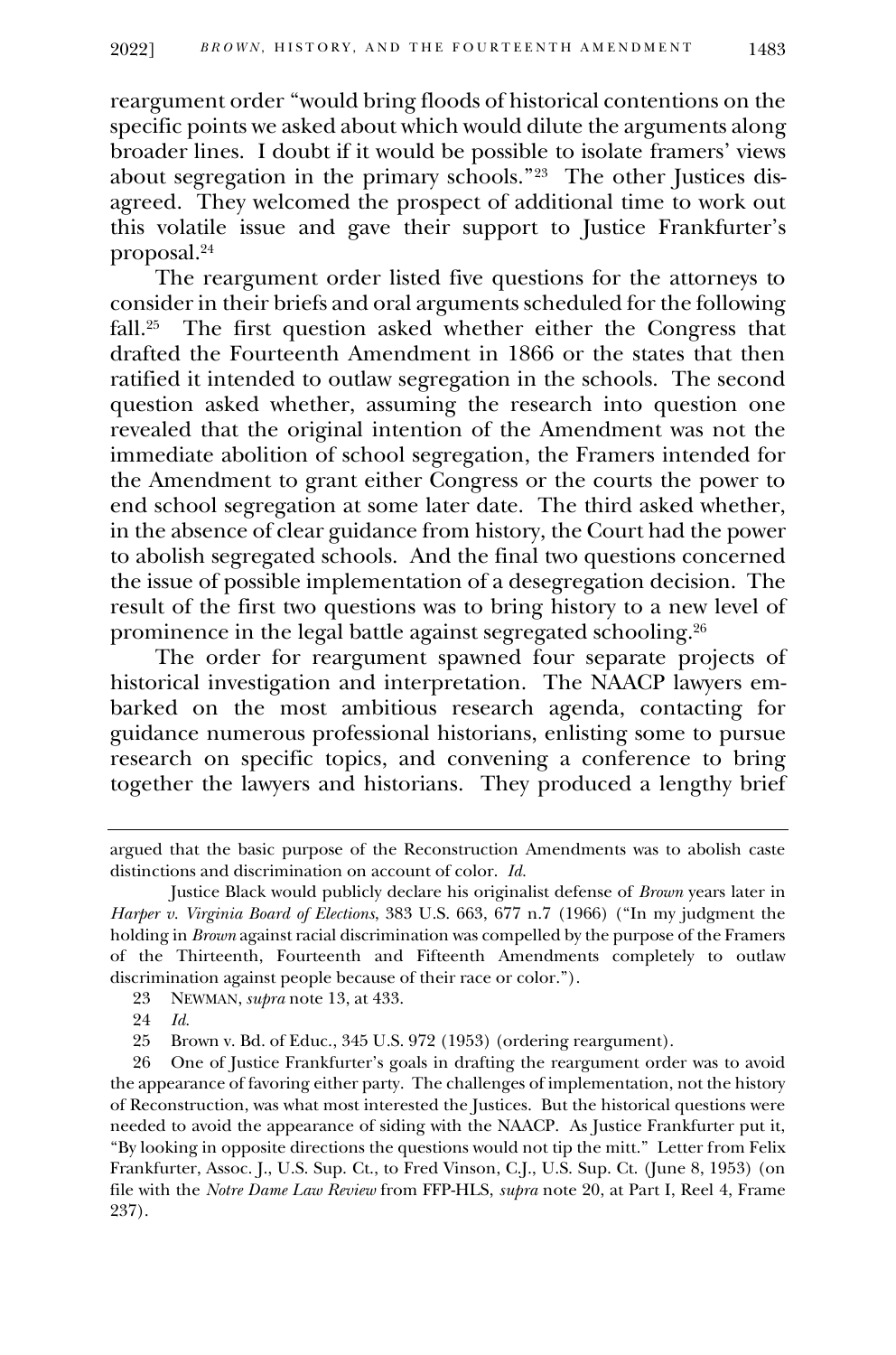arguing that the preponderance of the historical material supported their argument that segregation violated the Fourteenth Amendment's Equal Protection Clause.<sup>27</sup> The lawyers for the states that were defending their segregation statutes were confident that the historical record would vindicate their position.<sup>28</sup> They conducted a more modest research project than that of the NAACP, keeping the work largely in-house and eventually drafting a summary of the original intentions of the Framers and drafters of the Fourteenth Amendment that supported their position.<sup>29</sup> The lawyers for the Justice Department also kept their research efforts among their own staff. Their brief cut a middle path between the arguments of the NAACP and the states and concluded that the material was ultimately "inconclusive"—although on balance the Justice Department brief leaned in the direction of the NAACP's position.<sup>30</sup> Finally, Justice Frankfurter had his clerk Alexander Bickel spend a summer concluding an examination of the

28 KLUGER, *supra* note 19, at 646–50; WILLIAM H. HARBAUGH, LAWYER'S LAWYER: THE LIFE OF JOHN W. DAVIS 508–09 (1973); PAUL E. WILSON, A TIME TO LOSE: REPRESENTING KANSAS IN *BROWN V. BOARD OF EDUCATION* 156–80 (1995).

<sup>27</sup> NAACP Brief, *supra* note 2. I discuss the NAACP's research and the resulting brief below, *see infra* notes 43–79; *see also* KLUGER, *supra* note 19, at 617–46; *Alfred H. Kelly, An Inside View of "Brown v. Board," Address Delivered Before the American Historical Association (Dec. 28, 1961): Hearing on the Nomination of Thurgood Marshall Before a Subcomm. of the Comm. on the Judiciary*, 87th Cong. 166 (1962) [hereinafter *Kelly*, *An Inside View*]; Alfred H. Kelly, *When the Supreme Court Ordered Desegregation*, U.S. NEWS & WORLD REP., Feb. 5, 1962, at 86; JOHN HOPE FRANKLIN, *The Historian and the Public Policy* (1974), *reprinted in* RACE AND HISTORY: SELECTED ESSAYS, 1938–1988, at 309 (1989); C. VANN WOODWARD, THINKING BACK: THE PERILS OF WRITING HISTORY 88–89 (1986); JACK GREENBERG, CRUSADERS IN THE COURTS: HOW A DEDICATED BAND OF LAWYERS FOUGHT FOR THE CIVIL RIGHTS REVOLUTION 180–89 (1994).

<sup>29</sup> Brief for the State of Kansas on Reargument, Brown v. Bd. of Educ., 347 U.S. 483 (1954) (No. 1) [hereinafter Kansas Brief on Reargument], *reprinted in* 49 LANDMARK BRIEFS AND ARGUMENTS OF THE SUPREME COURT OF THE UNITED STATES: CONSTITUTIONAL LAW 759 (Philip B. Kurland & Gerhard Casper eds., 1975) [hereinafter 49 LANDMARK BRIEFS]. On the drafting of this brief, see HARBAUGH, *supra* note 28, at 483–519; KLUGER, *supra* note 19, at 646–50; WILSON, *supra* note 28, at 177; Interview by Richard Kluger with J. Lindsay Almond, J., U.S. Ct. of Customs & Pat. Appeals, in Washington, D.C. (Jan. 5, 1972) (on file with the *Notre Dame Law Review* from *Brown vs. Board of Education* Collection, *supra* note 20, Series 1, Box 1, Folder 2). This research was later collected in SEGREGATION AND THE FOURTEENTH AMENDMENT IN THE STATES (Bernard D. Reams, Jr., & Paul E. Wilson eds., 1975).

<sup>30</sup> *See* Supplemental Brief for the United States on Reargument, *Brown*, 347 U.S. at 483 (Nos. 1, 2, 4, 8, 10), *reprinted in* 49 LANDMARK BRIEFS, *supra* note 29, at 853, 972; Appendix to the Supplemental Brief for the United States on Reargument, *Brown*, 347 U.S. at 483 (Nos. 1, 2, 4, 8, 10), *reprinted in* 49A LANDMARK BRIEFS AND ARGUMENTS OF THE SUPREME COURT OF THE UNITED STATES: CONSTITUTIONAL LAW 3 (Philip B. Kurland & Gerhard Casper eds., 1975); *see also* HERBERT BROWNELL & JOHN P. BURKE, ADVISING IKE: THE MEMOIRS OF ATTORNEY GENERAL HERBERT BROWNELL 186–201 (1993); KLUGER, *supra*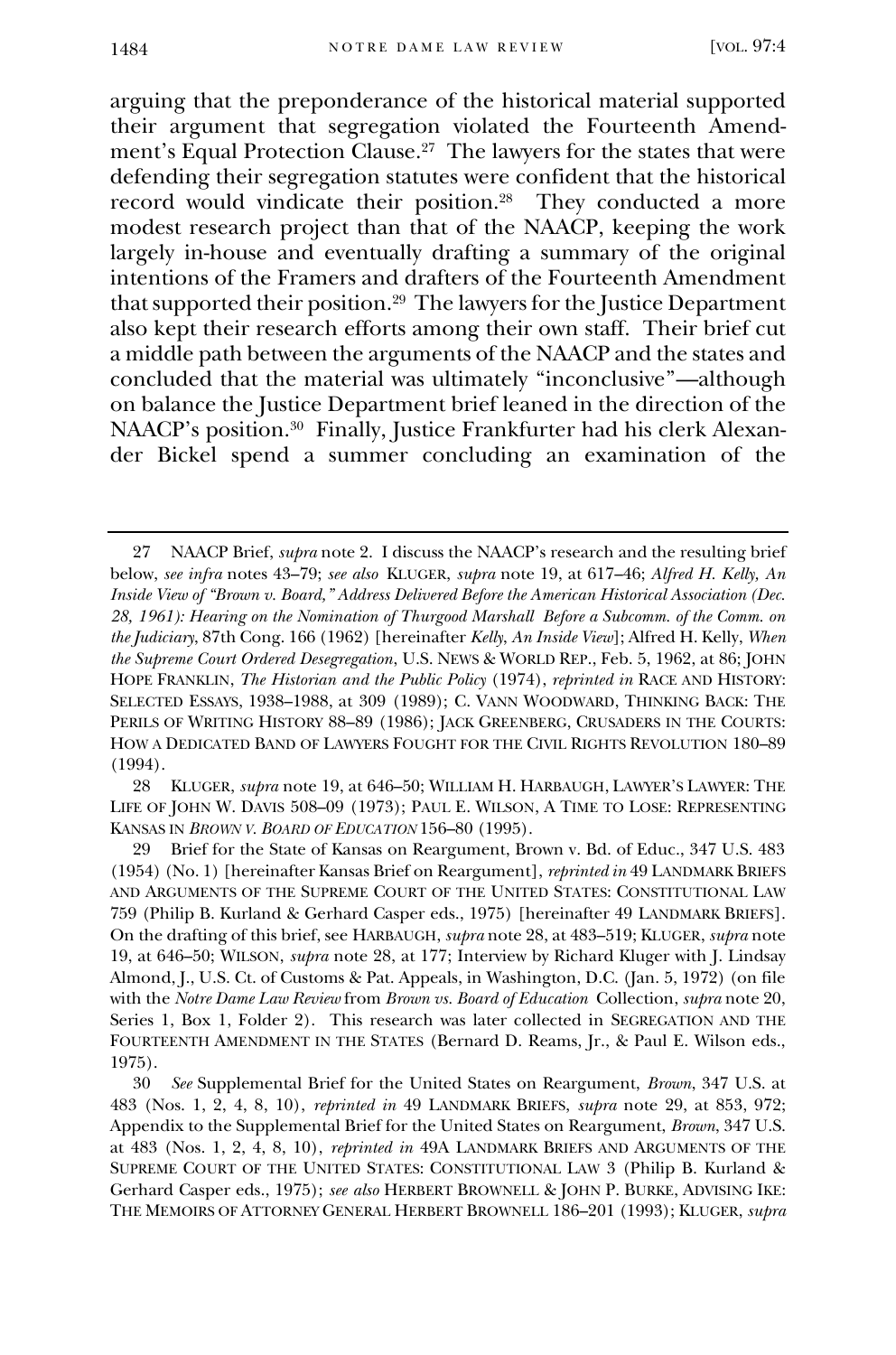historical record of the Fourteenth Amendment that Bickel had begun the previous summer. Justice Frankfurter would distribute the final product of this research, which like the Justice Department brief stressed the ambiguity of the record of the framing of the amendment, to his fellow Justices prior to the reargument hearings. 31 The sheer mass of material presented to the Court was impressive. Paul E. Wilson, attorney for Kansas, observed that all the submitted briefs on reargument together took up eight inches of shelf space.<sup>32</sup>

## SCHOOL SEGREGATION AND FOURTEENTH AMENDMENT ORIGINALISM AT THE TIME OF *BROWN*

When the Supreme Court issued its 1953 reargument order, most people who had considered the original meaning of the Fourteenth Amendment on the question of school segregation had come to the same conclusion: the Framers of the Amendment did not intend, and it was not generally understood at the time, to prohibit racial segregation in schools. Not all scholars agreed that the issue was so cut and dry,<sup>33</sup> and the NAACP would highlight the work of the small cadre of scholars who were challenging the dominant account. But the mainstream wisdom on the issue among legal scholars and historians was that the evidence against reading the history of the framing and ratification as justifying school desegregation was overwhelming.

This standard account relied on three primary sources of evidence: the legislative history of the drafting of the Fourteenth Amendment; state practices and public opinion at the time of the

note 19, at 650–52; John J. Cound, *A Very New Lawyer's First Case:* Brown v. Board of Education, 15 CONST. COMMENT. 57 (1998); Elman, *supra* note 19, at 834–36.

<sup>31</sup> Drafts of Bickel's research are found in FFP-HLS and Alexander M. Bickel Papers, Box 22, Manuscripts and Archives, Yale University, New Haven, Connecticut. Bickel's work, in revised form, was published as Bickel, *supra* note 7. *See also* KLUGER, *supra* note 19, at 652–55; Bickel Interview, *supra* note 20; Letter from Alexander M. Bickel, Clerk, Chambers of J. Felix Frankfurter, to Felix Frankfurter, Assoc. J., U.S. Sup. Ct. (Aug. 22, 1953) (on file with FFP-HLS, *supra* note 20, at Part III, Alexander Mordecai Bickel Correspondence with Felix Frankfurter, Box 205, Folder 4, Page 5) (ProQuest) [hereinafter Letter from Bickel to Frankfurter].

<sup>32</sup> WILSON, *supra* note 28, at 179. In oral argument, John W. Davis estimated that the reargument order resulted in "somewhere between 1500 and 2000 pages to the possible entertainment, if not the illumination, of the Court." ARGUMENT: THE ORAL ARGUMENT BEFORE THE SUPREME COURT IN BROWN V. BOARD OF EDUCATION OF TOPEKA, 1952–1955, at 206 (Leon Friedman ed., 1969) [hereinafter ARGUMENT].

<sup>33</sup> *See, e.g.*, JACOBUS TENBROEK, THE ANTISLAVERY ORIGINS OF THE FOURTEENTH AMENDMENT (1951); Howard Jay Graham, *The Early Antislavery Backgrounds of the Fourteenth Amendment: I Genesis, 1833–1835*, 1950 WIS. L. REV. 479; John P. Frank & Robert F. Munro, *The Original Understanding of "Equal Protection of the Laws*,*"* 50 COLUM. L. REV. 131, 133 (1950).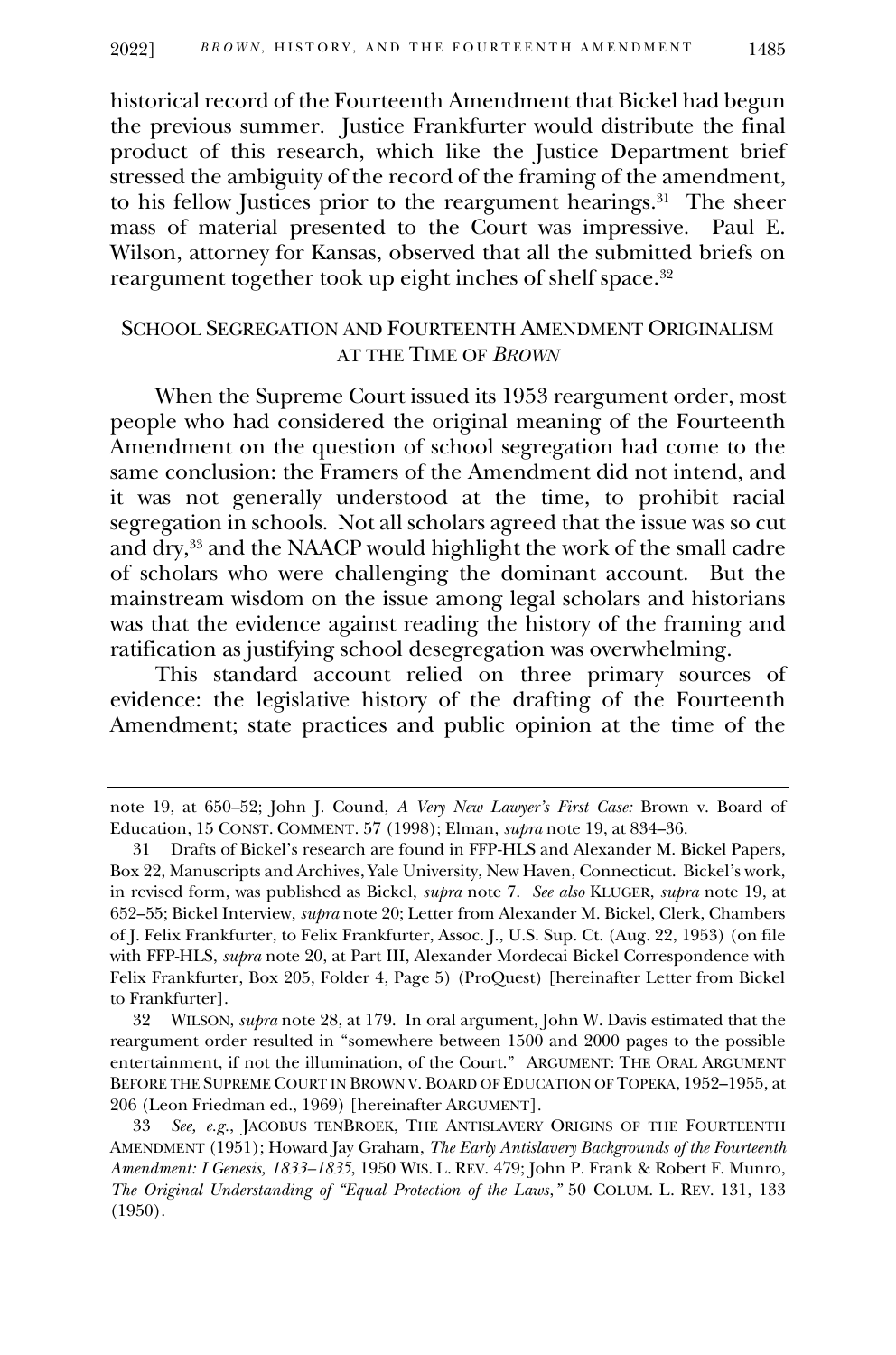drafting and ratification; and federal policy on school segregation during this period.

*Legislative History.* The argument that the Framers did not intend for the Fourteenth Amendment to prohibit racial segregation in schools drew on the words of members of the Thirty-Ninth Congress in debates over the Civil Rights Act of 1866 and the Fourteenth Amendment. Proponents of this position first pointed to the fact that the issue of racial segregation, whether in schools or elsewhere, was almost never discussed in these debates. The implication was that if the Framers had meant to strike down segregation in schools, they would have said so. They also pointed to critics of the Civil Rights Act who argued in Congress that the law was too sweeping and that it would have a litany of undesirable consequences, such as banning prohibitions on interracial marriage and granting the vote to black men; requiring integration of public schools was occasionally included in this list.<sup>34</sup> In response to these attacks, Congressman James Wilson of Iowa, the Chairman of the Committee on Judiciary who introduced the Civil Rights Bill in the House, insisted that the right to vote, to be on a jury, and to "attend the same schools . . . are not civil rights or immunities."<sup>35</sup> In Bickel's assessment, the "obvious conclusion," to which the legislative history "easily leads," is that the Amendment "as originally understood, was meant to apply neither to jury service, nor suffrage, nor antimiscegenation statutes, nor segregation."<sup>36</sup>

Defenders of the standard account viewed this relatively scant legislative record through a Dunning School inflected skepticism, which predisposed them to be dismissive of the quality of constitutional engagement of the Radical Republicans. They criticized the Framers for failing to adequately engage with the ramifications of their work, offering instead a record of political opportunism, a desire to

<sup>34</sup> *See, e.g.*, CONG. GLOBE, 39th Cong., 1st Sess. 500 (1866) (remarks of Sen. Edgar Cowan) (describing the possibility of requiring integrated schools as "monstrous"); *id.* at 541 (remarks of Rep. John L. Dawson) (similar); *id.* at 1268 (remarks of Rep. Michael Kerr) (similar); *id.* at 1121 (remarks of Rep. Andrew Rogers) (similar).

<sup>35</sup> *Id.* at 1117 (remarks of Rep. James Wilson). Michael McConnell notes of Wilson's response: "This was the only statement by a proponent of the bill during the debates specifically denying its applicability to school desegregation." Michael W. McConnell, *Originalism and the Desegregation Decision*, 81 VA. L. REV. 947, 960 (1995).

<sup>36</sup> Bickel, *supra* note 7, at 58; *see also id.* at 59 ("If the fourteenth amendment were a statute, a court might very well hold, on the basis of what has been said so far, that it was foreclosed from applying it to segregation in public schools. The evidence of congressional purpose is as clear as such evidence is likely to be, and no language barrier stands in the way of construing the section in conformity with it."); Kansas Brief on Reargument, *supra*  note 29, at 15 ("All available evidence points to the conclusion that a majority of the Congress which submitted the Fourteenth Amendment, did not contemplate or understand that it would abolish segregation in the public schools.").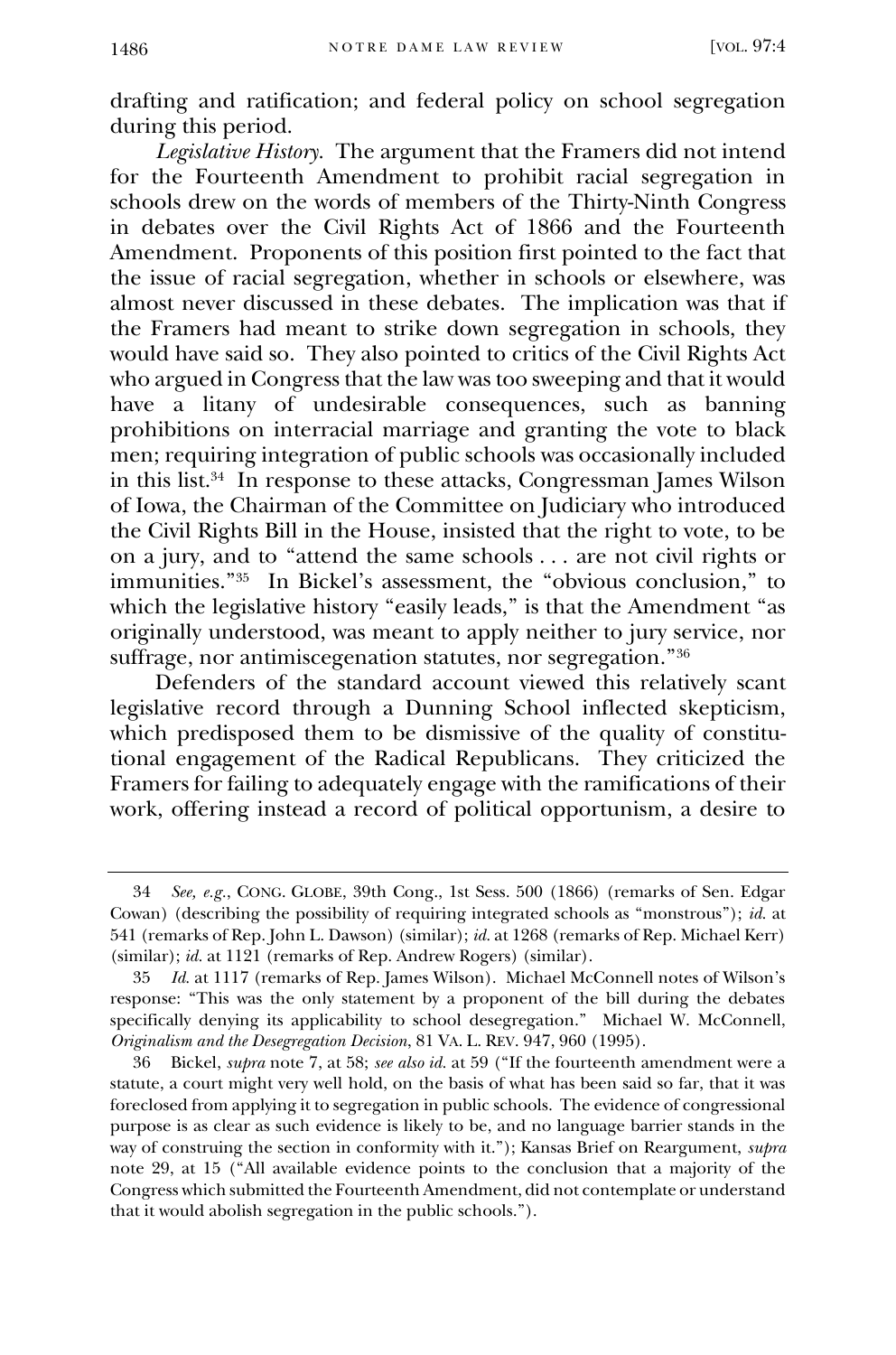punish the South, and a good deal of abstract rhetoric.<sup>37</sup> John W. Davis, the famed attorney who defended South Carolina's school segregation policy before the Court, complained to the Justices at oral argument that "perhaps[] there has never been a Congress in which the debates furnished less real pablum on which history might feed. It was what Claude Bowers calls in his book *The Tragic Era*, well-named flames of partisan passion were still burning over the ashes of the Civil War."<sup>38</sup>

*State Practices.* The historical claim that the American people generally did not see the Fourteenth Amendment as in conflict with segregated schools centered on the fact that many states had segregated schools at the time they voted to ratify the Amendment, and that even more states created segregated schools in the years immediately following ratification.<sup>39</sup> A related piece of evidence for the standard account is a claim that public opinion, as best it could be determined, generally opposed integrated education at the time of the framing and ratification of the Fourteenth Amendment.<sup>40</sup>

*Federal Policy*. The final pillar of the standard account centered on the actions Congress took (or failed to take) on school segregation. Congress allowed segregation in the public schools in the District of Columbia.<sup>41</sup> And during deliberations over a bill that would eventually

39 *See, e.g.*, Kansas Brief on Reargument, *supra* note 29, at 15; ARGUMENT, *supra* note 32, at 215; McConnell, *supra* note 35, at 965–70.

40 *See, e.g.*, Alfred H. Kelly, *The Congressional Controversy over School Segregation, 1867– 1875*, 64 AM. HIST. REV. 537, 539 (1959) (noting "comparatively little popular interest in national mixed school legislation"); McConnell, *supra* note 35, at 956 (noting that school segregation "almost certainly enjoyed the support of a majority of the population even at the height of Reconstruction").

41 *See, e.g.*, Kelly, *supra* note 40, at 545–46; McConnell, *supra* note 35, at 977–80. Chief Justice Fred Vinson cited this evidence in the Justices' conference following the first round of oral arguments in *Brown*, in December 1952. As Justice Jackson recorded his comments, Vinson said: "Congress pass[ed] no statute [to the] contrary. [The same m]en [were] there who passed [the] amendments. Hard get[ting] away [from] that interpretation of Amendments." Michael J. Klarman, Response, Brown*, Originalism, and Constitutional* 

<sup>37</sup> *See, e.g.*, Alfred H. Kelly, *Clio and the Court: An Illicit Love Affair*, 1965 SUP. CT. REV. 119, 134 (describing a "general aura of vagueness that surrounded the passage of the Fourteenth Amendment in the two Houses" and noting that "[t]he debate was conducted almost entirely in terms of grand symbolism—that of the Declaration of Independence in particular—and remarkably little in terms of the specific legal implications of the new amendment").

<sup>38</sup> ARGUMENT, *supra* note 32, at 208. Davis went on to say that Radical Republican Thaddeus Stevens was "called by historians perhaps the most unlovely character in American history, more concerned to humiliate the aristocrats of the South, as he called them, even than to preserve the rights of the Negro." *Id.*; *see also* Bickel, *supra* note 7, at 62 ("It is, of course, giving the men of the 39th Congress much more than their due to ennoble them by a comparison of their proceedings with the deliberations of the Philadelphia Convention.").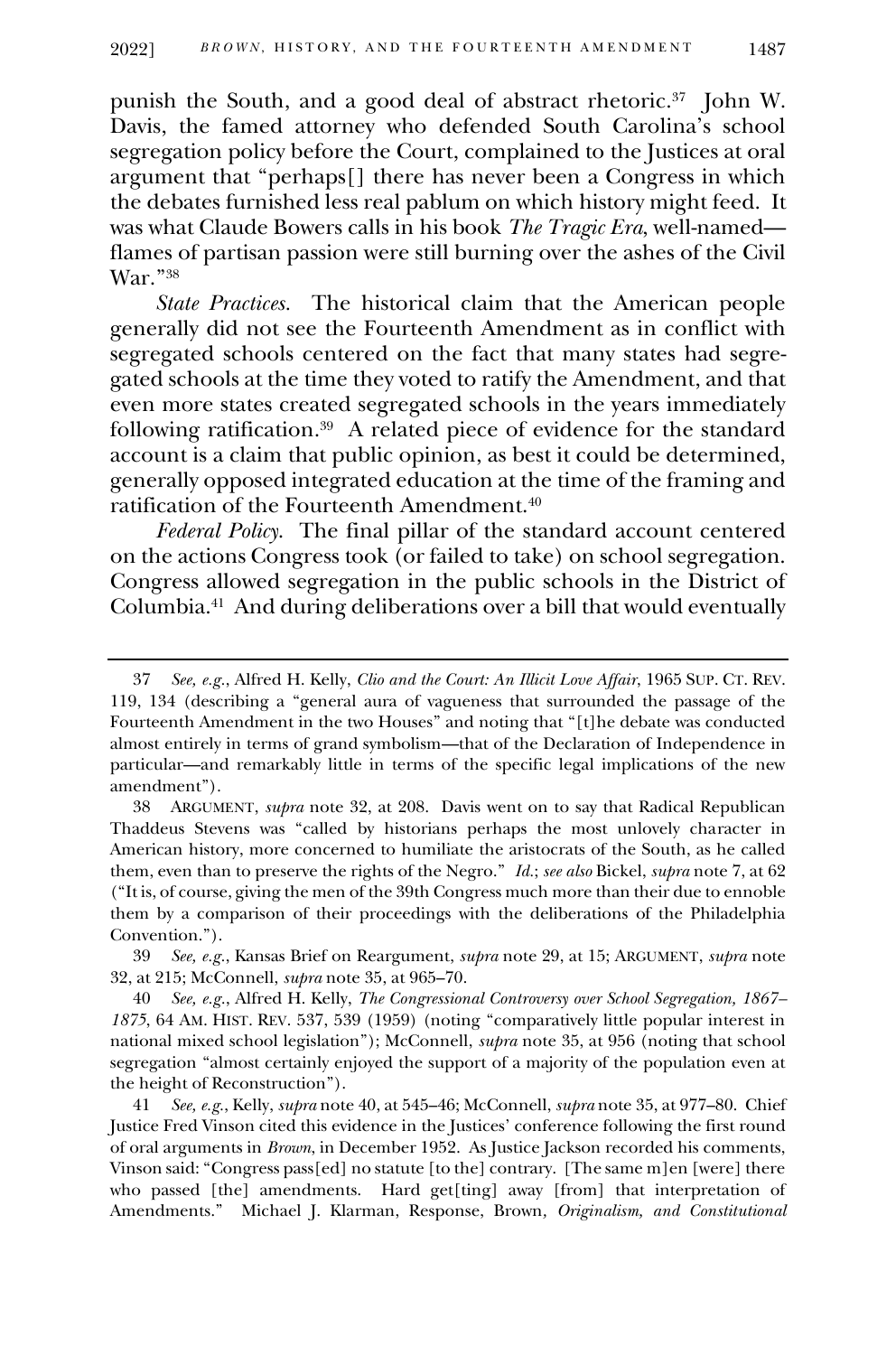be passed as the Civil Rights Act of 1875, members of Congress removed a provision that would have prohibited school segregation.<sup>42</sup> According to this argument, if the members of Congress saw the Fourteenth Amendment as prohibiting segregation in schools, they would have used their power to actually end this practice when they had the opportunity to do so.

## THE NAACP'S COUNTER-HISTORY

The lawyers for the NAACP Legal Defense and Educational Fund ultimately produced a counter-history. Their brief argued that the Reconstruction Amendments should be seen as the culminating achievement of abolitionism, that they were understood at the time as having transformed the balance of power between the federal government and the states, and that their Framers intended them to prohibit "all forms of state-imposed racial distinctions"43—including racial segregation in schools.

When they began their research following the Court's reargument order, however, the NAACP lawyers ran into a wall of skepticism. The historian Henry Steele Commager questioned the basis of the entire research project. "The framers of the amendment did not, so far as we know, intend that it should be used to end segregation in schools," he wrote in response to an NAACP request for assistance. "I strongly urge that you consider dropping this particular argument as I think it tends to weaken your case."<sup>44</sup> Carl Swisher, a political scientist from Johns Hopkins University, offered a similarly pessimistic response to the NAACP legal team.<sup>45</sup> Louis Pollak, a lawyer with the State Department who for several years had been advising the NAACP, also thought the historical angle impossible to win. "If we win," he confided to an NAACP lawyer, "it'll be on the basis that the clause requires an increasingly high standard of achievement as times and mores

42 *See* 3 CONG. REC., 43rd Cong., 2d Sess., 1010–11 (1875); Alfred Avins, *De Facto and De Jure School Segregation: Some Reflected Light on the Fourteenth Amendment from the Civil Rights Act of 1875*, 38 MISS. L.J. 179 (1967).

43 NAACP Brief, *supra* note 2, at 17*; see also* ARGUMENT, *supra* note 32, at 182–85.

45 KLUGER, *supra* note 19, at 620–21.

*Theory: A Response to Professor McConnell*, 81 VA. L. REV. 1881, 1908–09 n.67 (1995) (alterations in original) (quoting Justice Robert Jackson, Conference Notes, Segregation Cases (Dec. 12, 1952) (on file with Library of Congress, Robert H. Jackson Papers, 1816– 1983 [hereinafter Robert H. Jackson Papers], Box 184)). Justice Felix Frankfurter pressed Assistant Attorney General J. Lee Rankin on this point in oral argument. ARGUMENT, *supra*  note 32, at 242.

<sup>44</sup> KLUGER, *supra* note 19, at 620. For more on Commager's racial positions in this period, which were generally supportive of the NAACP efforts, yet never outspokenly so, see NEIL JUMONVILLE, HENRY STEELE COMMAGER: MIDCENTURY LIBERALISM AND THE HISTORY OF THE PRESENT 145-53 (1999).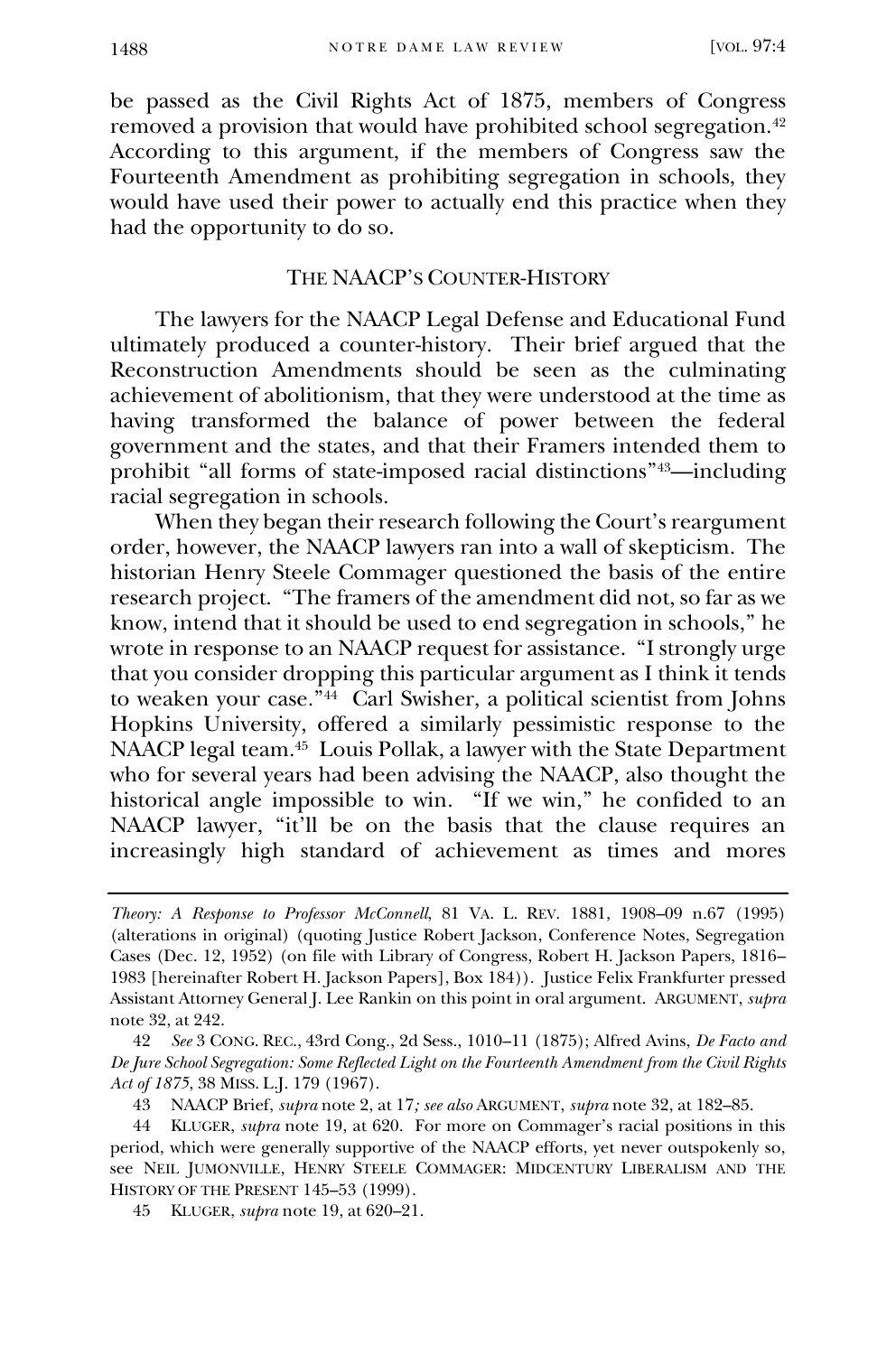change."<sup>46</sup> An originalist interpretation of the Fourteenth Amendment, Pollak concluded, could only hurt their cause.<sup>47</sup>

The NAACP eventually secured several prominent scholars to undertake research for their cause. Horace Mann Bond, president of Lincoln University and the leading scholar of African American education of his day, drafted a study on the impact of the Fourteenth Amendment on public schools in the South.<sup>48</sup> Alfred H. Kelly, professor of constitutional history at Wayne State University, contributed a study of the original intention of the Framers of the Amendment,<sup>49</sup> while Howard Jay Graham, a librarian at the Los Angeles County Law Library, contributed research on the antislavery background of key Framers of the Fourteenth Amendment.<sup>50</sup> C. Vann Woodward, at the time a history professor at Johns Hopkins and author of several wellreceived studies of the post–Civil War South, wrote a paper on the decline of Reconstruction in which he emphasized the nation's abandonment of the original purposes of the Reconstruction Amendments.<sup>51</sup> John Hope Franklin also wrote of the decline of Reconstruction, focusing on the growth of segregation and the rejection of the egalitarian impulse embodied in the Equal Protection Clause of the Fourteenth Amendment.<sup>52</sup> William T. Coleman, a lawyer working in Philadelphia, used contacts he had cultivated as a student

50 Graham's contribution to the NAACP was a summary of a study he had previously published as Howard Jay Graham, *The Early Antislavery Backgrounds of the Fourteenth Amendment: I Genesis, 1833–1835*, *supra* note 33, and Howard Jay Graham, *The Early Antislavery Backgrounds of the Fourteenth Amendment: II Systemization, 1835–1837*, 1950 WIS. L. REV. 610.

<sup>46</sup> Letter from Louis H. Pollak, Special Assistant, Dep't of State, to Robert L. Carter, Legal Assistant, NAACP Legal Def. Fund (Aug. 1, 1953) (on file with the *Notre Dame Law Review* from Library of Congress, NAACP Legal Defense and Educational Fund Records, 1915–1968 [hereinafter NAACP Papers], Part II, Series B, Container 140).

<sup>47</sup> *Id.*

<sup>48</sup> Alfred H. Kelly, *The School Desegregation Case*, *in* QUARRELS THAT HAVE SHAPED THE CONSTITUTION 307, 325 (John A. Garraty ed., rev. ed. 1987).

<sup>49</sup> Kelly's revised efforts were published as Alfred H. Kelly, *The Fourteenth Amendment Reconsidered: The Segregation Question*, 54 MICH. L. REV. 1049 (1956).

<sup>51</sup> Woodward's contribution, entitled, "The Background of the Abandonment of Reconstruction," is available in several locations, including as page scans at *Loren Miller Papers, 1876–2003*, HUNTINGTON, https://hdl.huntington.org/digital/collection/p15150 coll7/id/38962/rec/6 (last visited Apr. 25, 2022); NAACP Papers, *supra* note 46, at Part II, Series, B, Container 140.

<sup>52</sup> The essay Franklin prepared for the NAACP is not in the NAACP papers at the Library of Congress, but a revised version of the essay was published as John Hope Franklin, *Jim Crow Goes to School: The Genesis of Legal Segregation in Southern Schools*, 58 S. ATL. Q. 225 (1959). Franklin refers to this article as based on his NAACP paper in a letter to Richard Kluger. Letter from John Hope Franklin, Professor, Univ. of Chi., to Richard Kluger (Jan. 25, 1972) (on file with the *Notre Dame Law Review* from *Brown v. Board of Education* Collection, *supra* note 20, at Box 2).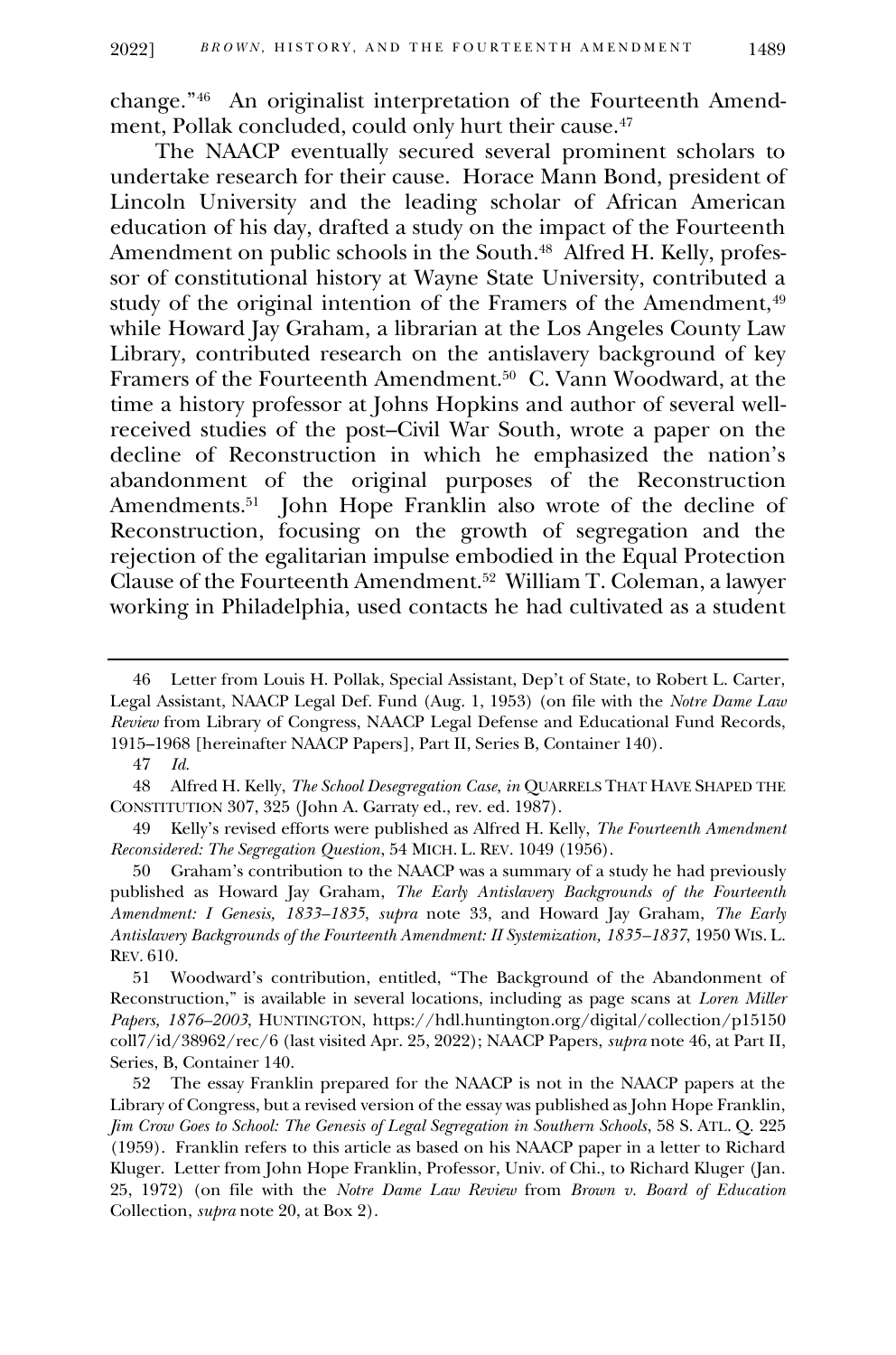at Harvard Law School, as a clerk for Justice Frankfurter (he was the first African American to clerk for a Supreme Court Justice), and as a practicing lawyer to commission studies of the circumstances surrounding the ratification of the Fourteenth Amendment in the various states.<sup>53</sup>

The challenge of locating the right balance between objective historical scholarship and legal advocacy was ever-present. When Woodward expressed concern to an NAACP lawyer about maintaining his role as a historian, the attorney assured him,

Your conclusions are your own[.] . . . If they do not help our side of the case, in all probability the lawyers will not use them. If they do help our argument, the present plan is to include them in the overall summary argument and to file the whole work as a brief in an appendix. No matter what happens, your work will be of real educational value to the men who must argue before the Court.  $\dots$ <sup>54</sup>

This sort of hands-off approach worked well during the summer months when the historians were working on their individual monographs. By the fall, when it came time to write their brief, however, the lawyers and historians confronted hard questions about how to address the historical questions posed by the Court.

These questions about objective scholarship versus advocacy never resulted in anything approaching direct confrontation between the lawyers and historians. All the historians who signed on were sympathetic to the cause of desegregation, and the common goal of the historians and lawyers created an atmosphere that was, by all accounts, collegial. Yet, there were important differences in how the two groups approached the task at hand. The division between the work done by the NAACP lawyers and that done by the scholars they hired was clearly defined from the beginning. The internal memorandums of the NAACP described the scholars as engaged in "non-legal research."<sup>55</sup> Even though the historians were employed by the lawyers and thus in a sense responsible to them, the nature of their work and the NAACP's view of that work allowed for each group to maintain its distinct professional identity, even as they worked toward a common goal. But there were also particular expectations on the lawyers' part in terms of what the historians were supposed to offer. In a revealing letter from John A. Davis, who was in charge of organizing the historical research,

<sup>53</sup> Two folders of research material Coleman gathered are in the Library of Congress, NAACP Papers, *supra* note 46, at Part II, Series B, Container 141.

<sup>54</sup> KLUGER, *supra* note 19, at 624 (last alteration in original).

<sup>55</sup> Letter from John A. Davis, Counsel, NAACP Legal Def. Fund, to Thurgood Marshall, Director-Counsel, NAACP Legal Def. Fund (Sept. 9, 1953) (on file with the *Notre Dame Law Review* from NAACP Papers, *supra* note 46, at Part II, Series B, Container 140.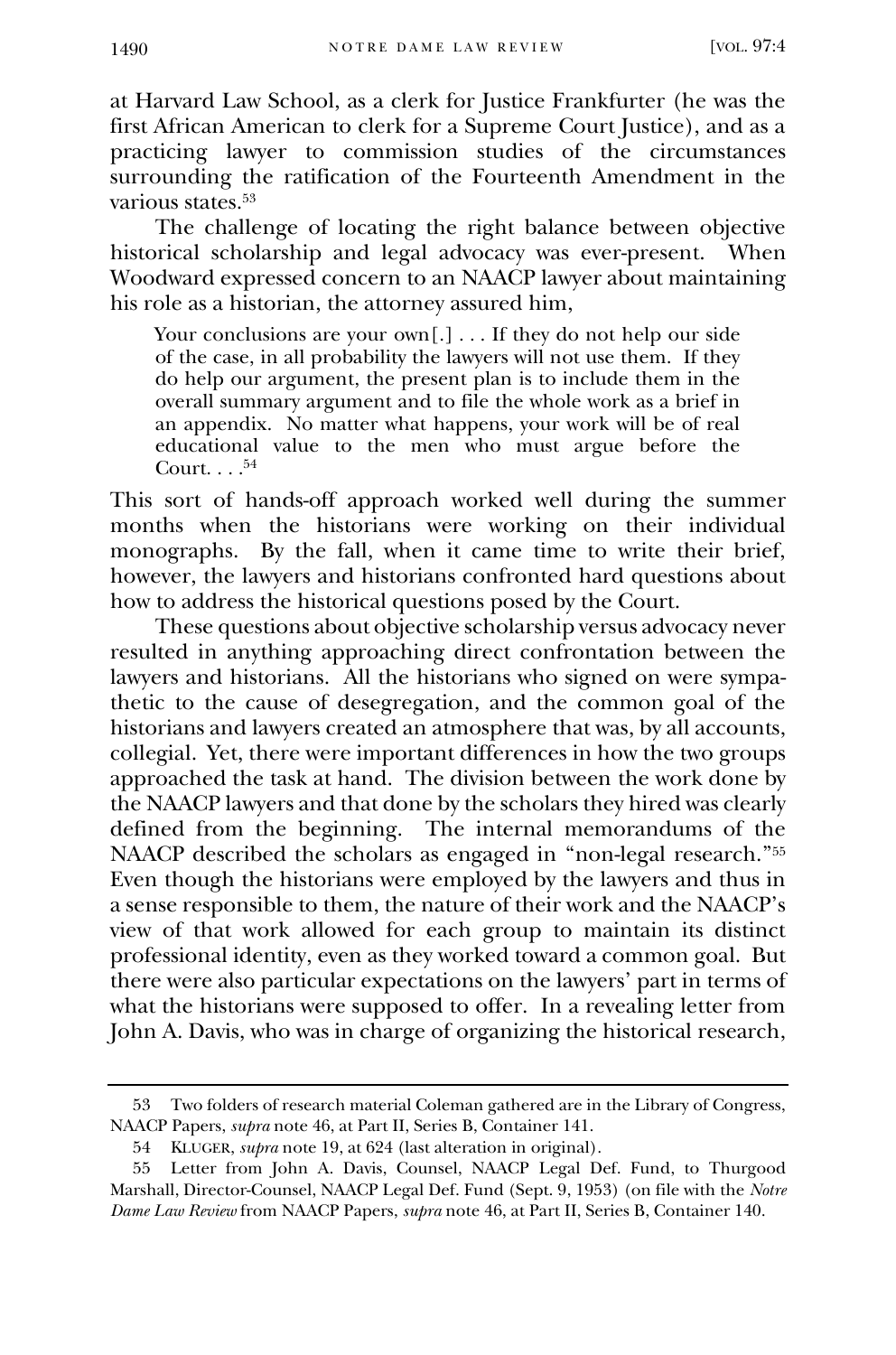to Thurgood Marshall updating the chief NAACP lawyer on the progress of the "non-legal research," Davis summarized the work of the historians. "It is hoped," Davis wrote, "that the net effect of this research will be to show that it was the intent of those persons who proposed the Fourteenth Amendment to outlaw state or federal distinctions because of race where governmental action, service, or protection was involved." In the following sentence, Davis wrote, "It is also proposed to show that the states and the Congress at the time of the Amendment felt that segregation in education was improper . . . ." Davis prefaced further points that the scholars will make with the following: "The research will show ..."; "The research will then outline . . ."; "The research will dwell on . . ."; "It will indicate . . ."; "Lastly, the research will show . . ."<sup>56</sup> The tentative nature of the first sentences ("It is hoped") had shifted into declarative statements about what the research would produce. Even without any overt pressure, the NAACP had clear expectations of the work of the historians.

The lawyers and the historians first got a chance to work together directly in September 1953 when the NAACP organized a conference to discuss the work these scholars produced during the previous summer. Along with the contributors, there were about forty legal scholars and historians in attendance to assist the NAACP legal team.<sup>57</sup> The conference was organized as a series of seminars in which an effort was made to integrate the historical material into an effective legal argument. It was at this point that the stirrings of tensions between the approaches of the two groups began to appear. Evidence that seemed to contradict or challenge the NAACP's case was eagerly examined by the lawyers because they wanted to be ready to rebut the opposing legal team's arguments.<sup>58</sup> But in deciding how to use the historical material for their own argument, the lawyers, in Alfred Kelly's words, "appeared to . . . plunge[] into a state of vast uncertainty."<sup>59</sup> While the historical material was not necessarily damaging to the NAACP's case according to Kelly, it "was both good and bad"—Davis's expectations of what the historians would bring back had not been fully realized. $60$ The historical research was complicated and open to a variety of interpretations, as the historians emphasized during the conference. This was not what the lawyers wanted to hear. As NAACP lawyer Robert

<sup>56</sup> *Id.*

<sup>57</sup> The number is Kelly's estimate. Of the individuals who contributed research, only Graham did not attend the September conference. Others attending included Robert K. Carr, Robert Cushman, Jr., Milton Konvitz, Walter Gellhorn, and John Frank. Kelly, *supra*  note 48, at 325–26.

<sup>58</sup> *Kelly*, *An Inside View*, *supra* note 27, at 172.

<sup>59</sup> *Id*.

<sup>60</sup> Kelly, *supra* note 48, at 326.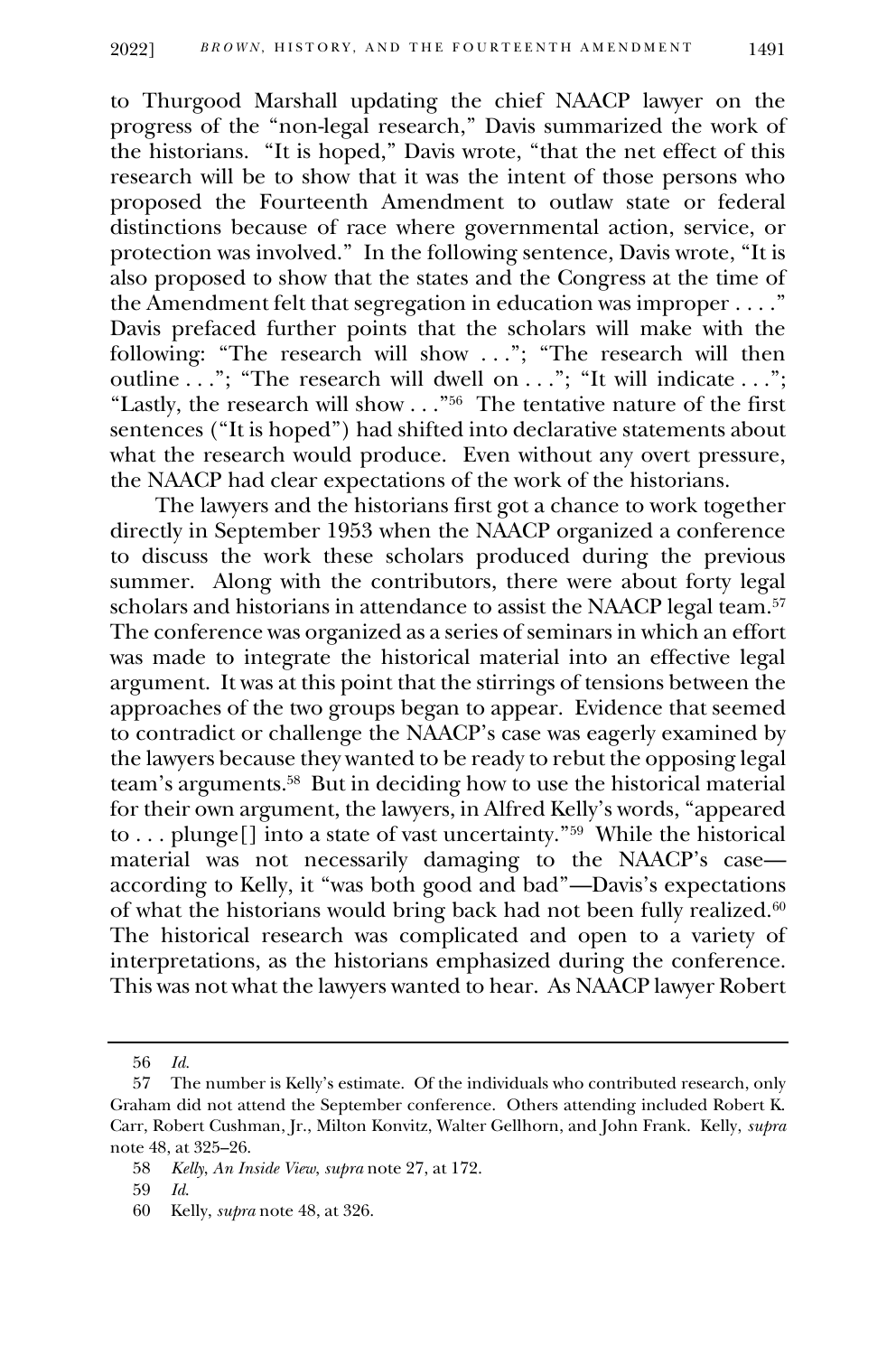Carter would later explain, "We wanted the historians to look at the whole thing from the viewpoint of the blacks and their aspirations, not from some cloud . . . . All history is a distortion of sorts, depending on the historian's myopia and precepts."<sup>61</sup> This type of attitude toward the historian's craft, while perhaps epistemologically sound, had the potential to cause some tension, or at least a measure of self-reflection, among the historians working for the NAACP.

The historian who was most affected by the experience of working for the NAACP in *Brown* was Alfred Kelly. Of all the historians he, along with John Hope Franklin, worked most closely with the NAACP lawyers. Following the September conference, Kelly returned to the NAACP New York legal office in the middle of October and again in early November to advise the lawyers drafting the brief that would eventually be submitted to the Supreme Court in time for oral arguments in December.<sup>62</sup>

When Kelly reflected back on his contribution to *Brown*, which he did often in the following years, he invariably focused on the conflict he felt as an historian working in the legal arena. In 1961 he gave a paper at the annual meeting of the American Historical Association, titled *An Inside View of* Brown v. Board. In addition to detailing his work with the NAACP, this paper offered an extended meditation on the distinction between historical objectivity and legal advocacy. That there was a clear distinction, Kelly was sure. That his work with the NAACP in effect blurred this distinction, he was also sure. "I was facing for the first time in my own career," Kelly recalled, "the deadly opposition between my professional integrity as a historian and my wishes and hopes with respect to a contemporary question of values, of ideals, of policy, of partisanship, and of political objectives. . . . [I]t bothered me terribly."<sup>63</sup> Kelly's solution to this dilemma was to embrace the role of legal advocate, abandoning his identity as a historian. As Kelly explained it:

The problem we faced was not the historian's discovery of the truth, the whole truth, and nothing but the truth; the problem instead was the formulation of an adequate gloss on the fateful events of 1866 sufficient to convince the Court that we had something of a historical case. Never has there been, for me at least, a more dramatic illustration of the difference in function, technique, and outlook between lawyer and historian. It is not that we were engaged in formulating lies; there was nothing as crude and naive

<sup>61</sup> KLUGER, *supra* note 19, at 623–24.

<sup>62</sup> Kelly, *supra* note 48, at 327–29.

<sup>63</sup> *Kelly*, *An Inside View*, *supra* note 27, at 171; *see Nomination of Thurgood Marshall: Hearings Before the S. Comm. on the Judiciary*, 90th Cong. 163 (1967). Kelly noted that historian Howard K. Beale told him at the conference that he felt similarly. *Kelly*, *An Inside View*, *supra* note 27, at 171–72.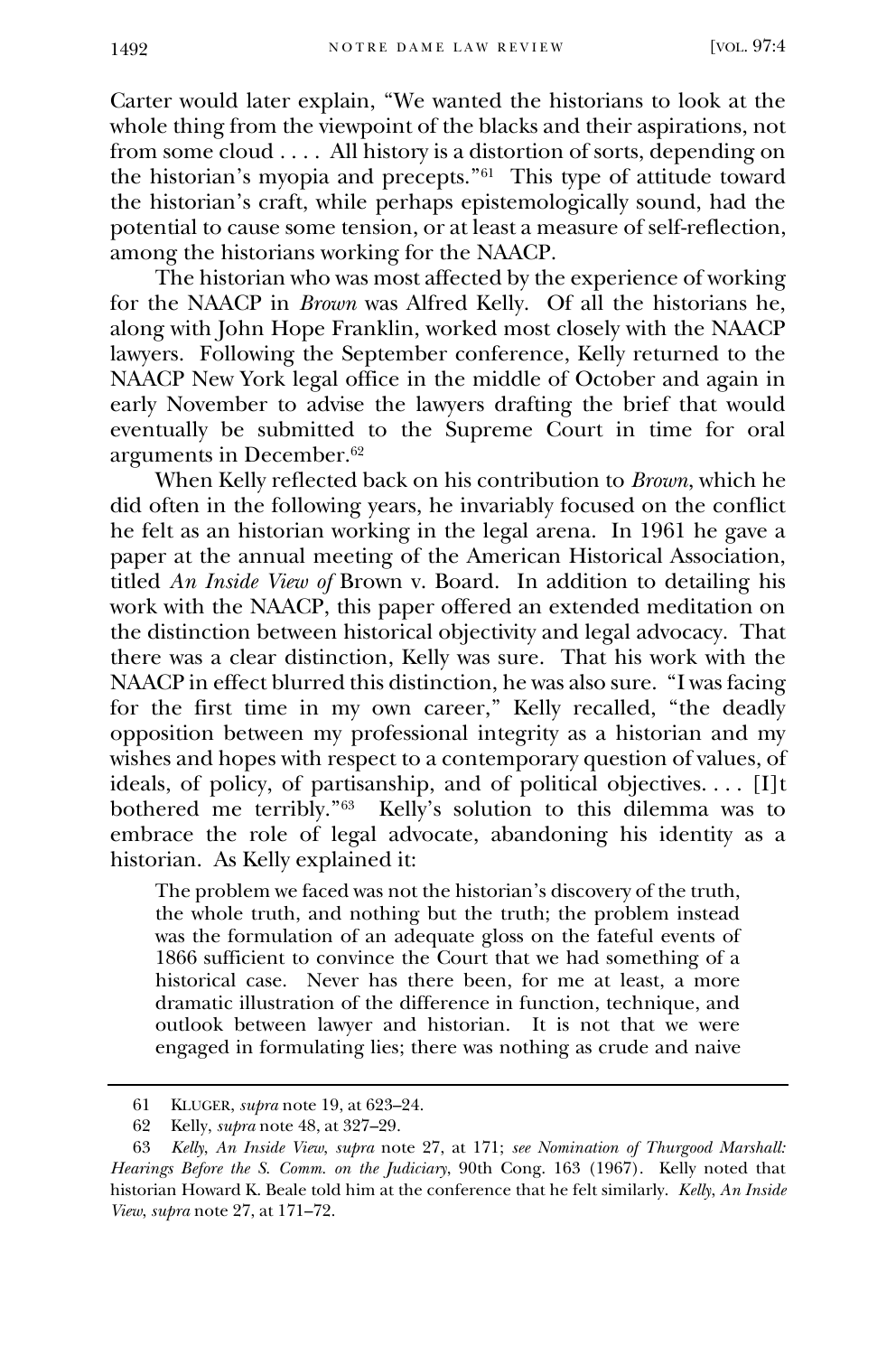as that. But we were using facts, emphasizing facts, bearing down on facts, sliding off facts, quietly ignoring facts, and above all interpreting facts in a way to do what Marshall said we had to do— "get by those boys down there." 64

Kelly's words were later used by segregationist Senators to question Marshall's legal ethics during his 1962 confirmation hearing for an appointment as a federal judge. After Marshall defended himself, the Judiciary Committee called Kelly to the hearing, where he was given an opportunity to explain his role in *Brown* and his impressions of the nominee. In his defense of Marshall, Kelly further elaborated on what he saw as the critical distinction between history and advocacy: "[T]o imply that because Marshall and his professional associates did not write professional history when they prepared their brief in *Brown v. Board*, that they were thereby guilty of professional malfeasance, is grossly to misconstrue the modus operandi of the legal profession."<sup>65</sup>

Two years later, Kelly was again writing about his experience working on *Brown*. Again, he made the point of distinguishing between history and legal advocacy, making clear that the NAACP brief, and his own contribution to that brief, was legal advocacy, not history.<sup>66</sup> Then in 1965 Kelly devoted an article to the potential pitfalls of what he called the "[i]llicit [l]ove [a]ffair" of history and the Supreme Court. He defended the "law-office history" in the NAACP brief because it "manipulated history in the best tradition of American advocacy."<sup>67</sup> In all these reflections of his experience in *Brown*, Kelly never abandoned his belief in the need to draw a sharp distinction between history and activism. The historian could successfully cross this divide, as Kelly admitted he had, but he insisted that this crossing amounted to a shift in the historian's professional identity.

John Hope Franklin never expressed the kind of angst Kelly did over the challenges of engaging in legal advocacy. When Franklin discussed the issue, he chose a different starting point. As a pioneering black historian in an overwhelmingly white profession, his primary concern was negotiating the terrain of Jim Crow America as an African American citizen and an historian. $^{68}$  On the one hand, Franklin felt a

<sup>64</sup> *Kelly, An Inside View*, *supra* note 27, at 174.

<sup>65</sup> *Nomination of Thurgood Marshall: Hearings Before the S. Comm. on the Judiciary*, 90th Cong. 185 (1967).

<sup>66</sup> Kelly, *supra* note 48.

<sup>67</sup> Alfred H. Kelly, *Clio and the Court: An Illicit Love Affair*, 1965 SUP. CT. REV. 119, 119, 144.

<sup>68</sup> Franklin published the first edition of his landmark FROM SLAVERY TO FREEDOM: A HISTORY OF AMERICAN NEGROES in 1947. In 1956, after a decade on the faculty of Howard University, Franklin was appointment chair of the history department at Brooklyn College, the first African American appointed chair in any department at a traditionally white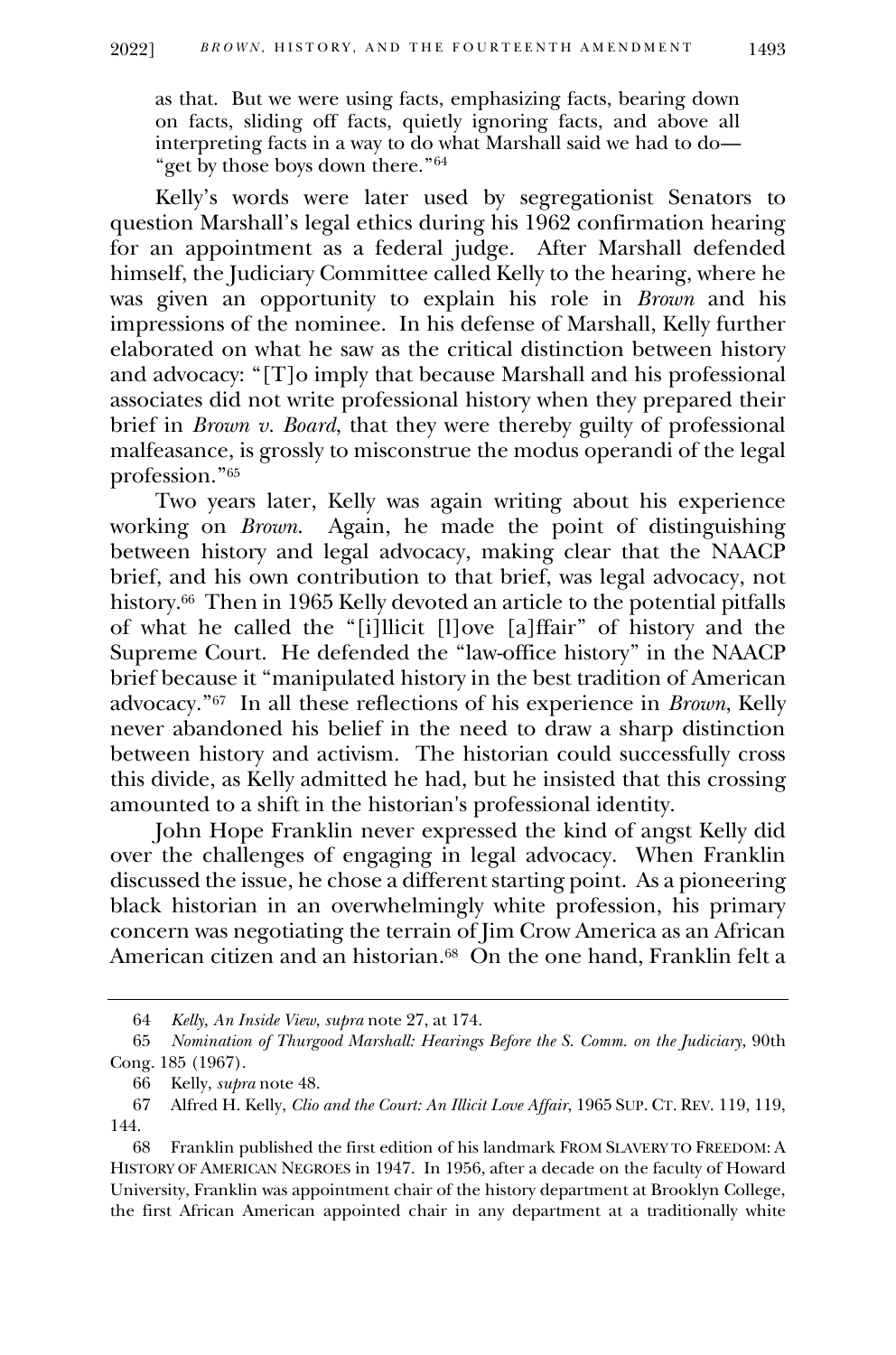particular burden to faithfully practice the commonly accepted methods of his profession. The racism the black historian encountered in American society, Franklin noted, might lead to "the temptation to pollute his scholarship with polemics, diatribes, arguments," but doing this would only undermine the historian's scholarly credibility.<sup>69</sup> The black scholar must "mak[e] certain that his conclusions are sanctioned by universal standards developed and maintained by those who frequently do not even recognize him."<sup>70</sup>

Yet the black historian also has a responsibility to the cause of social progress. "[T]he major choice for the Negro scholar," Franklin wrote,

is whether he should turn his back on the world, concede that he is the Invisible Man, and lick the wounds that come from cruel isolation, or whether he should use his training, talents, and resources to beat down the barriers that keep him out of the mainstream of American life and scholarship.<sup>71</sup>

For Franklin, the danger was failing to appreciate the power of the trained mind to improve society. The theme of education and responsibility featured in the research he prepared for the NAACP, where he described segregated schools as "an important means of social control and a device for perpetuating the ignorance of a great mass of blacks."<sup>72</sup> Franklin insisted that to counter the dangers of oppression through educational neglect, scholars, particularly those who had overcome the obstacles of an unjust system, as he had, must recognize their special duty to society.

Franklin, like Kelly, acknowledged the distinction between scholarship and advocacy, but, unlike Kelly, he saw this distinction as fluid, negotiable. Historical scholarship and advocacy could be fruitfully combined through "the use of objective data in the passionate advocacy of the rectification of injustice."<sup>73</sup> Franklin felt flattered when Marshall told him the paper he prepared for the NAACP sounded like a lawyer's brief. <sup>""I</sup> had deliberately transformed the objective data provided by historical research into an urgent plea for justice," he recalled.<sup>74</sup> "I hoped that my scholarship did not suffer."<sup>75</sup>

71 *Id.* at 307.

- 73 FRANKLIN, *supra* note 69, at 306.
- 74 *Id*.
- 75 *Id*.

institution. In 1964 he joined the history department at the University of Chicago. *John Hope Franklin*, BRITANNICA, https://www.britannica.com/biography/John-Hope-Franklin [https://perma.cc/4DSE-PSZ8].

<sup>69</sup> JOHN HOPE FRANKLIN, *The Dilemma of the American Negro Scholar* (1963), *reprinted in* RACE AND HISTORY, *supra* note 27, at 304–05.

<sup>70</sup> *Id.*

<sup>72</sup> Franklin, *supra* note 52, at 234.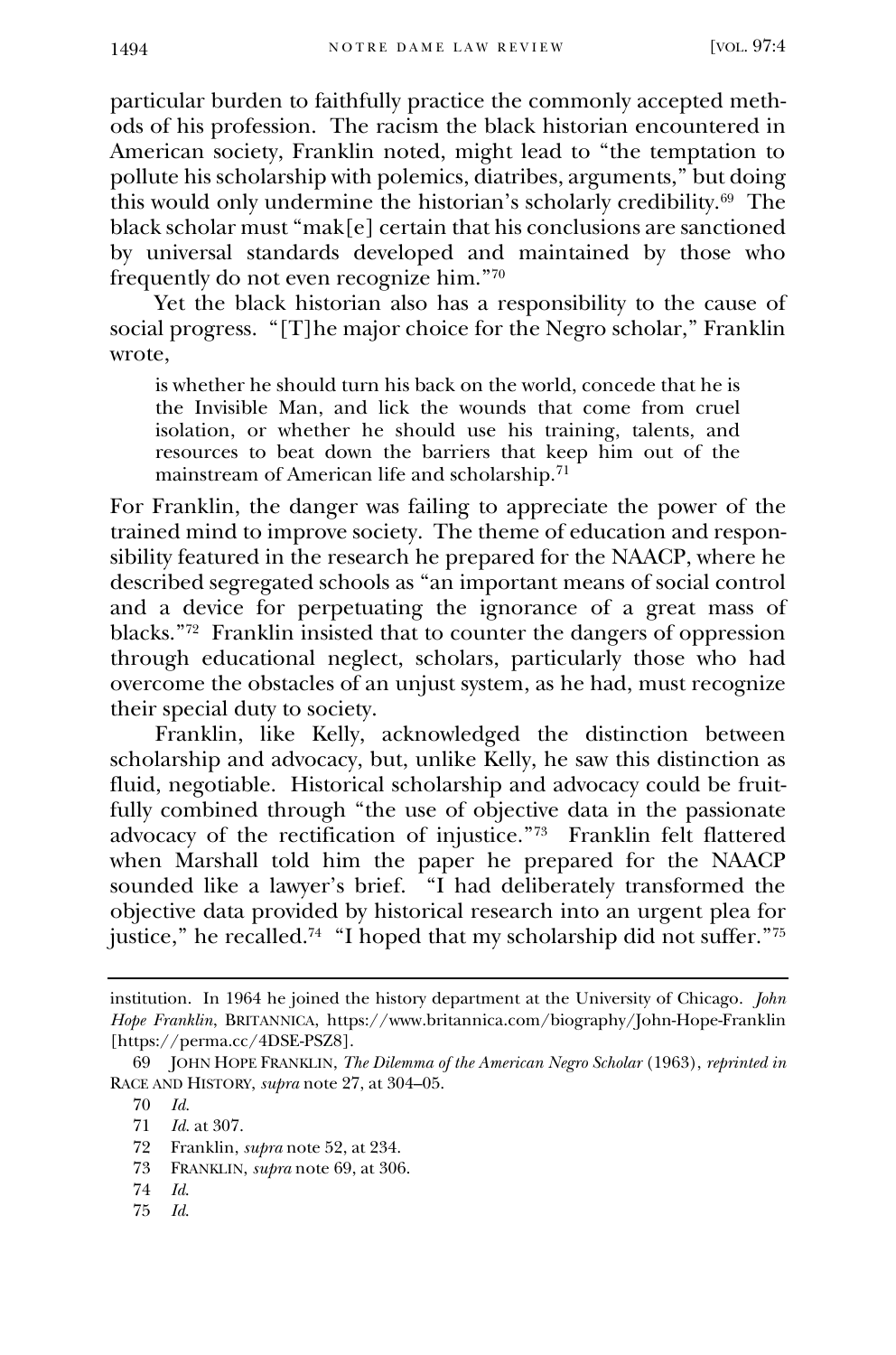The work with the lawyers, Franklin noted at another point, "was not easy, for I was too much committed to truth to try to distort history."<sup>76</sup> He never abandoned the idea of historical objectivity, nor did he consider his dedication to this ideal in conflict with his involvement in the developing civil rights movement.<sup>77</sup> When he reminisced about his contribution in *Brown*, he described how well the historians and lawyers worked together—it was, he remembered, "one of the greatest experiences of my life."<sup>78</sup> The challenge in Franklin's mind was simply a matter of placing the historical material into a legal setting.<sup>79</sup> The dilemma that so preoccupied Kelly was much less of a concern for Franklin, who viewed the issue, first and foremost, as one of social responsibility.

#### THE *BROWN* COURT'S TURN FROM HISTORY

For all the hours and angst that went into the NAACP's efforts to find in history a line of argument challenging segregation, their brief had little impact on the Court. Although the NAACP's briefs contained historical insights that would gain credence within the historical profession in the coming years, the Justices did not think much of the NAACP's conclusions. Indeed, several of them had already made up their minds that there was no way in which the original meaning of the amendment required desegregation. In the Justices' conference following the first round of oral arguments in late 1952, Justice Frankfurter declared that he had "read all of [the Fourteenth Amendment's] history" and he "can't say that it meant to abolish segregation."<sup>80</sup> Jackson agreed, noting that he could find "nothing in the *text* [of the Constitution] that says this is *unconstitutional*. Nothing in the opinions of the courts say it is unconstitutional. Nothing in the

<sup>76</sup> Letter from John Hope Franklin, Professor, Univ. of Chi., to Richard Kluger (Nov. 28, 1973) (on file with the *Notre Dame Law Review* from *Brown vs. Board of Education* Collection, *supra* note 20, at Series 1, Box 2, Folder 33) [hereinafter Letter from Franklin to Kluger].

<sup>77</sup> Peter Novick emphasizes Franklin's dedication to "the universalist and objectivist norms of the profession," in THAT NOBLE DREAM: THE "OBJECTIVITY QUESTION" AND THE AMERICAN HISTORICAL PROFESSION 472 (1988). Franklin wrote to Richard Kluger, "I had never distorted history, and I would not do so in the Brown case. The pieces I wrote reflected my attitude toward the canons of history." Letter from Franklin to Kluger, *supra*  note 76.

<sup>78</sup> Letter from John Hope Franklin, Professor, Univ. of Chi., to Richard Kluger (Oct. 23, 1973) (on file with the *Notre Dame Law Review* from *Brown vs. Board of Education* Collection, *supra* note 20, at Series 1, Box 2, Folder 33).

<sup>79</sup> FRANKLIN, *supra* note 27, at 312.

<sup>80</sup> IN CONFERENCE*, supra* note 22, at 651; *see also* ARGUMENT, *supra* note 32, at 188 (asking of this historical research, "now that we have got it, what are we to get out of it?").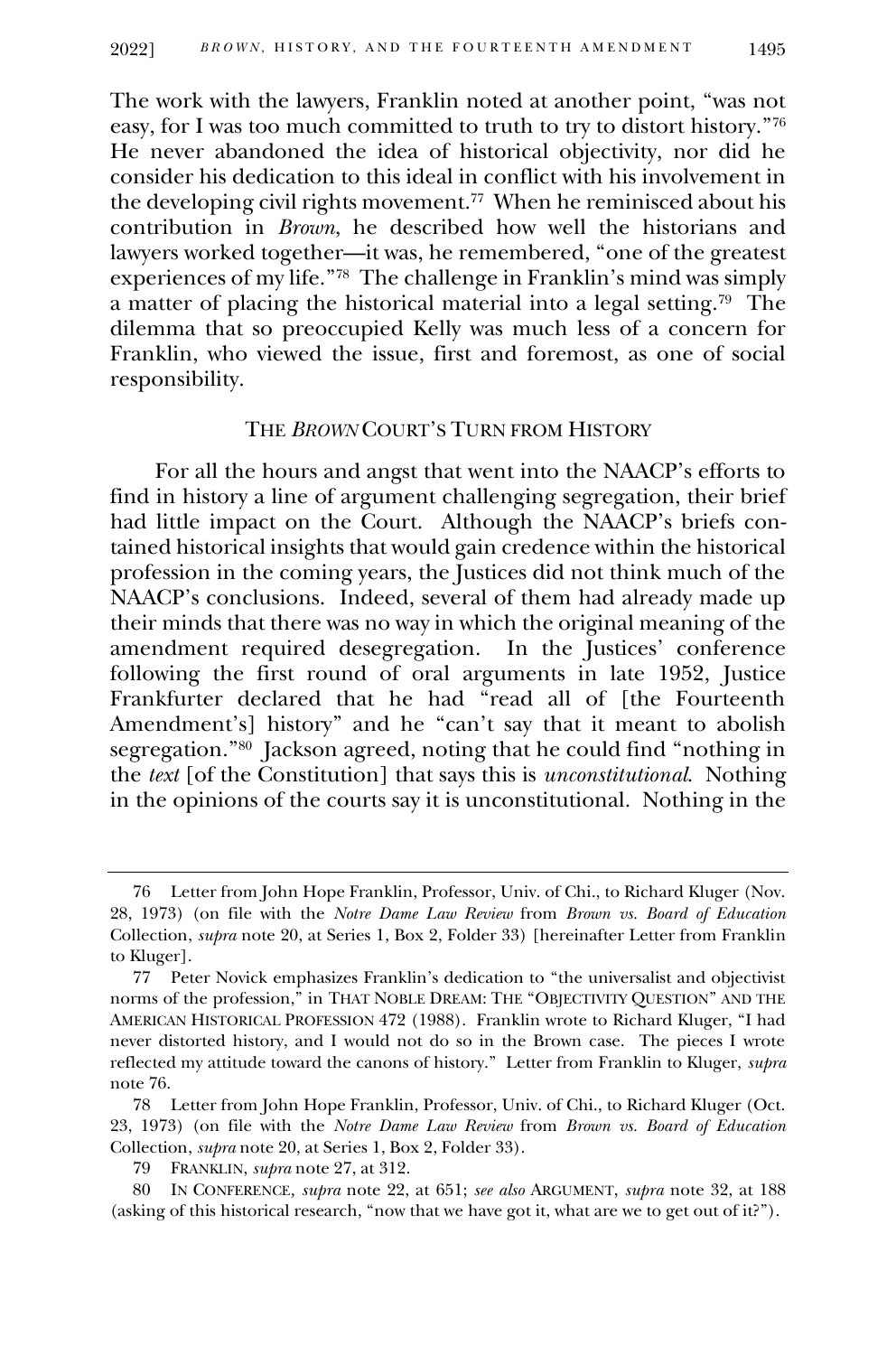history of the Fourteenth amendment . . . . "<sup>81</sup> In the spring of 1954, when Jackson was drafting a concurrence in the case, he remained skeptical. In his unissued opinion, he wrote, "It is hard to find an indication that any influential body of the movement that carried the Civil War Amendments had reached the point of thinking about either segregation or education of the Negro as a current problem, and harder still to find that the Amendments were designed to be a solution."<sup>82</sup> By the time of the decision, Justice Frankfurter was asking whether "it is . . . too much to hope that no further appeal will be made to the legislative history of the Fourteenth Amendment to support arguments, one way or the other, as to the intended scope of the Amendment."<sup>83</sup> Justices Frankfurter and Jackson, at least, had had more than their fill of the history of the Fourteenth Amendment.<sup>84</sup>

Chief Justice Warren chose not to adopt an interpretation that went against the conventional wisdom on the original meaning of the Fourteenth Amendment that the Justices basically accepted. Rather, he opted to de-emphasize the importance of the historical material. In doing so he had two guides: the Justice Department's brief, and Bickel's research. Of the four research projects spawned by the reargument order, these two fit comfortably between the findings of the NAACP and the states. Both found the original meaning of the Fourteenth Amendment "inconclusive" with regard to school segregation. In the end, the work of the legal teams for the contesting parties took

84 Before the school segregation cases arrived at the Court, Justices Frankfurter and Jackson had been expressing their frustration with originalist inquiries into the history of the Fourteenth Amendment. *See* Letter from Robert H. Jackson, Assoc. J, U.S. Sup. Ct., to Charles Fairman, Professor, Stanford Univ. (Oct. 18, 1949) (on file with the *Notre Dame Law Review* from Robert H. Jackson Papers, *supra* note 41, at Container 12) ("I think you have done a great service to the legal profession, not only in bringing to light the real facts about the Fourteenth Amendment but in demonstrating the danger of going into history to reconstruct past attitudes as a basis for changing the constitutional doctrine. I am one who believes that we have gone too far in going into legislative history to clear up ambiguities which we sometime go to legislative history to create. It is even more treacherous ground in constitutional matters, as you have so well demonstrated. While I would not want to say that we should never take into account legislative history or the history of the times, it is certainly a path to tread with care."); Letter from Felix Frankfurter, Assoc. J., U.S. Sup. Ct., to Charles Fairman, Professor, Stanford Univ. (Jan. 27, 1950) (on file with the *Notre Dame Law Review* from FFP-HLS, *supra* note 20, at Part III, Box 184, folder 16) ("[T]his business of trying to find the scope of the Fourteenth Amendment in this or that pamphlet or this or that individual expression of hope of what was accomplished by the Amendment is . . . no way of dealing with a 'constituent act' like the Fourteenth Amendment.").

<sup>81</sup> IN CONFERENCE, *supra* note 22, at 652.

<sup>82</sup> Unpublished Opinion of Robert H. Jackson in *Brown v. Board*, *supra* note 15, at 125.

<sup>83</sup> Memorandum for the Conference from Felix Frankfurter, Assoc. J., U.S. Sup. Ct. (May 18, 1954) (on file with the *Notre Dame Law Review* from University of Kentucky Libraries, Stanley Forman Reed Papers, Box 324).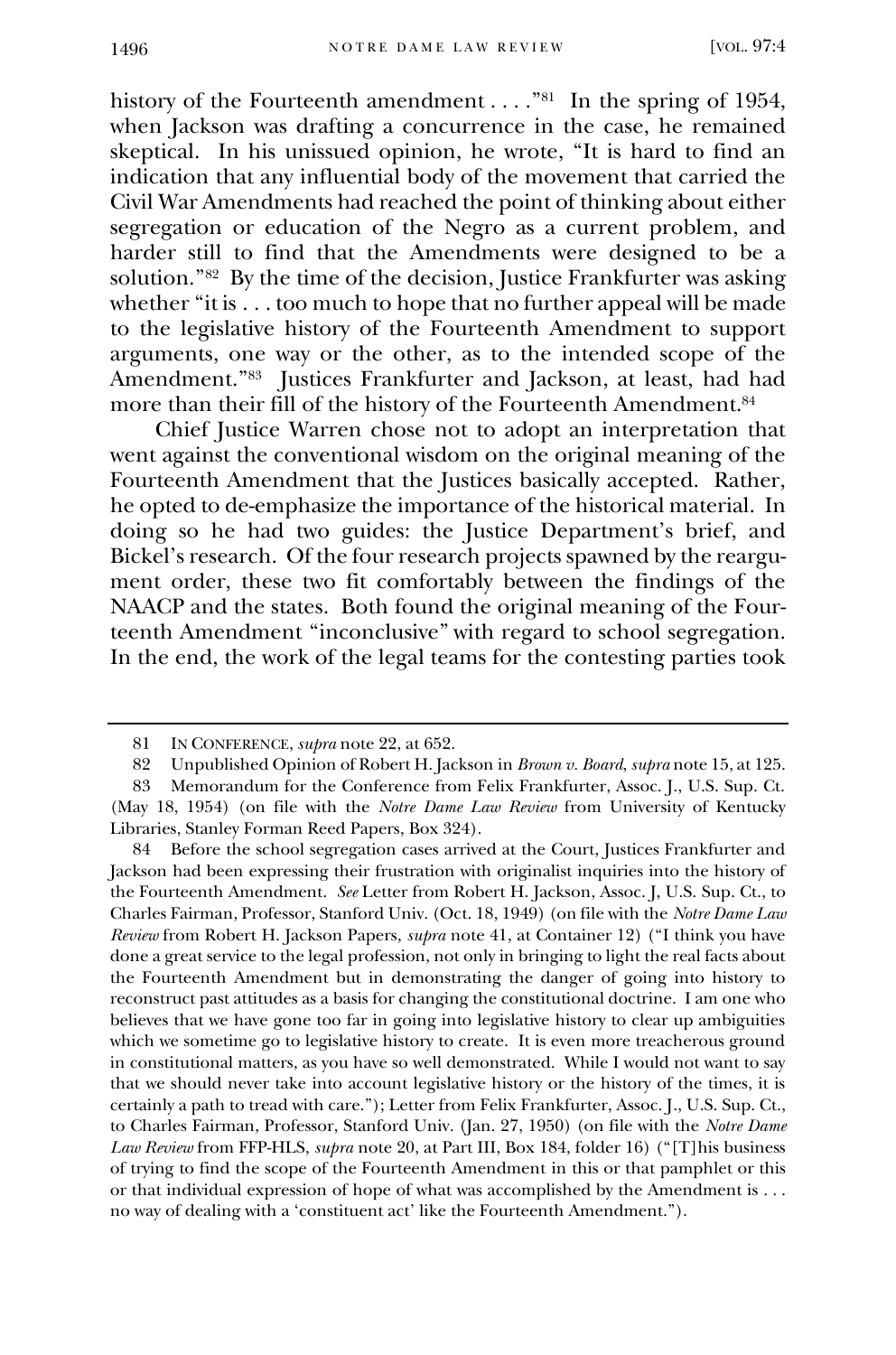a back seat to the other research projects, which Chief Justice Warren considered more reliable.

The Justice Department brief particularly impressed the Chief Justice. Assistant Attorney General J. Lee Rankin told the Court at oral argument that the Justice Department lawyers believed it their "duty" to approach the relevant history "much as historians would."<sup>85</sup> They sought "to draw from it the facts just as objectively as any party could on either side" and to "present what the history showed, whether it hurt or helped either side."<sup>86</sup> Chief Justice's faith in the government's work was revealed in his first draft of *Brown*, where he singled out the Justice Department brief as "particularly objective and helpful" and specifically noted that the Court's "inconclusive" finding came from that brief.<sup>87</sup> In subsequent revisions explicit reliance on the Justice Department was whittled away. One of the Chief Justice's clerks, Earl Pollock, revised Chief Justice Warren's draft to include the line: "We conclude, as did the Government, that the legislative history of the Amendment is inconclusive . . . . "<sup>88</sup> The eventual wording of this section was a mixture of Pollock's revision and that of his fellow clerk, Richard Flynn. Flynn's version, referring to the Justice Department, read: "Their efforts and our own convince us that these sources cast little light on the problem with which we are faced. At best, they are inconclusive."<sup>89</sup> By the final draft of the opinion, specific reference to the Justice Department brief was gone, and the inconclusiveness of the

88 Revision of Draft Memorandum from Earl Warren, C.J., U.S. Sup. Ct., by Earl Pollock, Clerk, Chambers of C.J. Earl Warren 3 (May 4, 1954) (on file with the *Notre Dame Law Review* from Earl Warren Papers, *supra* note 87, at Container 571).

89 Revision of Draft Memorandum from Earl Warren, C.J., U.S. Sup. Ct, by Richard J. Flynn, Clerk, Chambers of C.J. Earl Warren (May 3, 1954) (on file with the *Notre Dame Law Review* from Earl Warren Papers, *supra* note 87, at Container 571).

<sup>85</sup> ARGUMENT, *supra* note 32, at 240.

<sup>86</sup> *Id.*

<sup>87</sup> Draft Memorandum from Earl Warren, C.J., U.S. Sup. Ct. 2–3 (c. 1954) (on file with the *Notre Dame Law Review* from Library of Congress, Earl Warren Papers [hereinafter Earl Warren Papers], Container 571) (typed draft without footnotes). Note: The version quoted is the typed version of the handwritten first draft; the phrase "objective and" was added by hand in Chief Justice Warren's writing and is not included in the handwritten version of the first draft. *Compare id., with* Draft Memorandum from Earl Warren, C.J., U.S. Sup. Ct. 3 (c. 1954) (on file with the *Notre Dame Law Review* from Earl Warren Papers, *supra*, at Container 571) [hereinafter Handwritten Draft] (handwritten draft). Earlier in the first draft Warren also noted that the Justice Department "ably" responded to the reargument order. Handwritten Draft, *supra*, at 3. Chief Justice Warren had praised the Justice Department brief in the Justices' conference and in conversation with Attorney General Herbert Brownell. IN CONFERENCE, *supra* note 22, at 654; ROBERT FREDRICK BURK, THE EISENHOWER ADMINISTRATION AND BLACK CIVIL RIGHTS 140 (1984).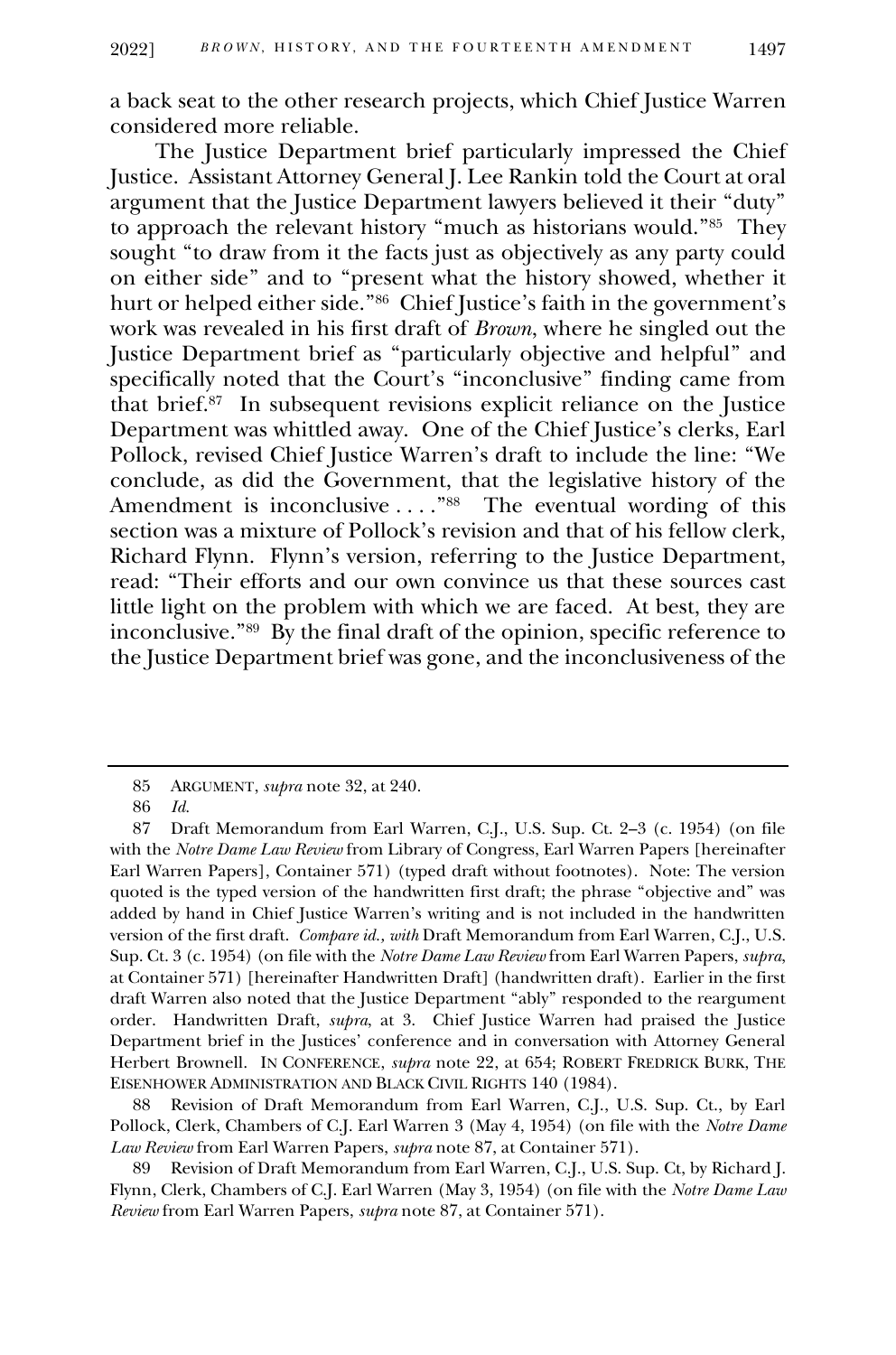history was attributed to the "discussion" that resulted from reargument and "our own investigation."<sup>90</sup>

Bickel's research also influenced the Justices' deliberation. Justice Frankfurter distributed drafts of his clerk's work to the other justices on at least two occasions, one directly prior to reargument and again following the *Brown* ruling. With its first distribution Justice Frankfurter attached a memorandum stating: "The memorandum indicates that the legislative history of the Amendment is, in a word, inconclusive, in the sense that the 39th Congress as an enacting body neither manifested that the Amendment outlawed segregation in the public schools or authorized legislation to that end, nor that it manifested the opposite."<sup>91</sup> Pollock relied on the Bickel memorandum in writing to the Chief Justice, "The best that can be said is that the evidence is 'inconclusive.'"<sup>92</sup> Bickel's memorandum must have been what the law clerk had in mind when he revised Chief Justice Warren's first draft to reference the Court's own research ("We conclude") as an influencing factor—a reference that would remain in the final opinion ("our own investigation").<sup>93</sup>

The "inconclusive" conclusion, as presented to the Court in both the Bickel memorandum and the Justice Department brief, served the necessary purpose of getting around a key defense of the segregationist position, while appearing to take a moderate, unbiased stance on the historical debate. It justified the Justices' move away from what they saw as the constraints of the history of the Fourteenth Amendment.

#### OPTIMISM AND PESSIMISM IN RECONSTRUCTION HISTORY

The research historians produced on behalf of the NAACP's desegregation campaign joined a steadily growing stream of accounts

<sup>90</sup> Brown v. Bd. of Educ., 347 U.S. 483, 489. This basic wording first appeared in a later draft, which was a composite of the clerk's rewriting efforts. Draft Memoradum on the State Cases from Earl Warren, C.J., U.S. Sup. Ct. 3 (c. 1954) (on file with the *Notre Dame Law Review* from Earl Warren Papers, *supra* note 87, at Container 571) (typed draft with footnotes).

<sup>91</sup> Memorandum for the Conference by Felix Frankfurter, Assoc. J., U.S. Sup. Ct. (Dec. 3, 1953) (on file with the *Notre Dame Law Review* from Earl Warren Papers, *supra* note 87, at Container 571). Bickel had used the same word, "inconclusive," to describe the material in a letter to Justice Frankfurter attached to the first draft of his study. Letter from Bickel to Frankfurter, *supra* note 31, at 3. In concluding his presentation of the material, Bickel would argue that although the historical material was inconclusive, the Constitution must be seen as a document flexible enough to deal with the changing times. This concept of a "living Constitution," which was also an approach favored by Frankfurter, would also be integrated into Warren's decision. *See* Letter from Bickel to Frankfurter, *supra* note 31.

<sup>92</sup> Bench Memo for Nos. 1, 2, 4, 8, and 10, at 14 (c. 1954) (on file with the *Notre Dame Law Review* from Earl Warren Papers, *supra* note 87, at Container 574).

<sup>93</sup> *Brown*, 347 U.S. 483, 489 (1954).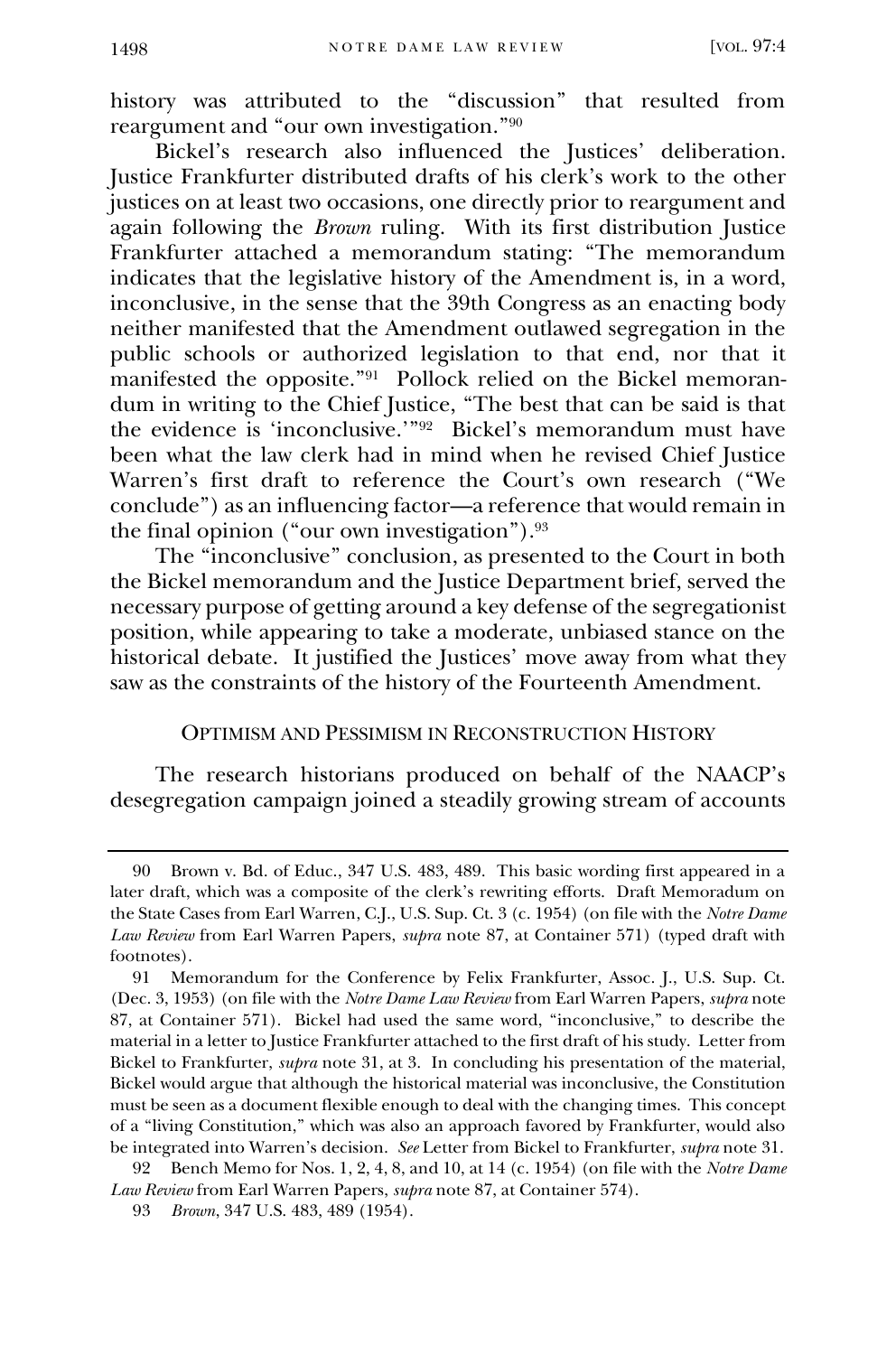of Reconstruction that sought to topple the still prevalent Dunning School historiography.<sup>94</sup> This revisionist scholarship emphasized the egalitarian principles that animated the legal and constitutional achievements of Reconstruction, and the dire consequences of white America's abandonment of these principles in the long Jim Crow era.<sup>95</sup> "The civil rights revolution destroyed the pillars of the Dunning School, especially its overt racism, and historians completely overhauled the interpretation of Reconstruction," writes Eric Foner.<sup>96</sup> "If the era was tragic, we now think, it was not because it was attempted but because in significant ways it failed, leaving to subsequent generations the difficult problem of racial justice."<sup>97</sup> The historical account of Reconstruction that the NAACP presented to the Court captured the sentiment of future generations of historians far better than any of the other historical projects launched by the Court's reargument order.

Yet even if the Dunning School has been displaced, many of the premises of the Reconstruction history that stood in opposition to the NAACP's brief—those expressed in the briefs of the states, the Justice Department, and Bickel's conclusions—still resonate. Reconstruction scholarship has tended to operate in two opposing registers: an optimistic register that echoes the conclusions of the NAACP in *Brown*; and a pessimistic register that echoes the conclusions of the other briefs. Some scholars settle comfortably into one register; some slide back and forth between the two. And as was the case in the historical research *Brown* produced, demands of constitutional politics play a key role in sorting people into one camp or the other.

Reconstruction optimism emphasizes the radicalism of the period. This point if typically achieved by centering attention on the abolitionists and Radical Republicans who were the most egalitarian voices of the period and locating the meaning of the Fourteenth Amendment (and other achievements of Reconstruction) in their words and work. An early example from the legal academy was John P. Frank and Robert F. Munro's influential 1950 article on the original

<sup>94</sup> *See, e.g.*, LAWANDA COX & JOHN H. COX, POLITICS, PRINCIPLE, AND PREJUDICE, 1865–1866: DILEMMA OF RECONSTRUCTION AMERICA (1963); ERIC L. MCKITRICK, ANDREW JOHNSON AND RECONSTRUCTION (1960); JAMES M. MCPHERSON, THE STRUGGLE FOR EQUALITY (1964); KENNETH M. STAMPP, THE ERA OF RECONSTRUCTION, 1865–1877 (1965); JOEL WILLIAMSON, AFTER SLAVERY: THE NEGRO IN SOUTH CAROLINA DURING RECONSTRUCTIONS, 1861–1877 (1965).

<sup>95</sup> *See, e.g.*, ERIC FONER, RECONSTRUCTION: AMERICA'S UNFINISHED REVOLUTION, 1863–1877, at xix–xxvii (1988) (discussing the transformation of historiography of Reconstruction in the 1960s, '70s, and '80s).

<sup>96</sup> FONER, *supra* note 10, at xxiv.

<sup>97</sup> *Id.*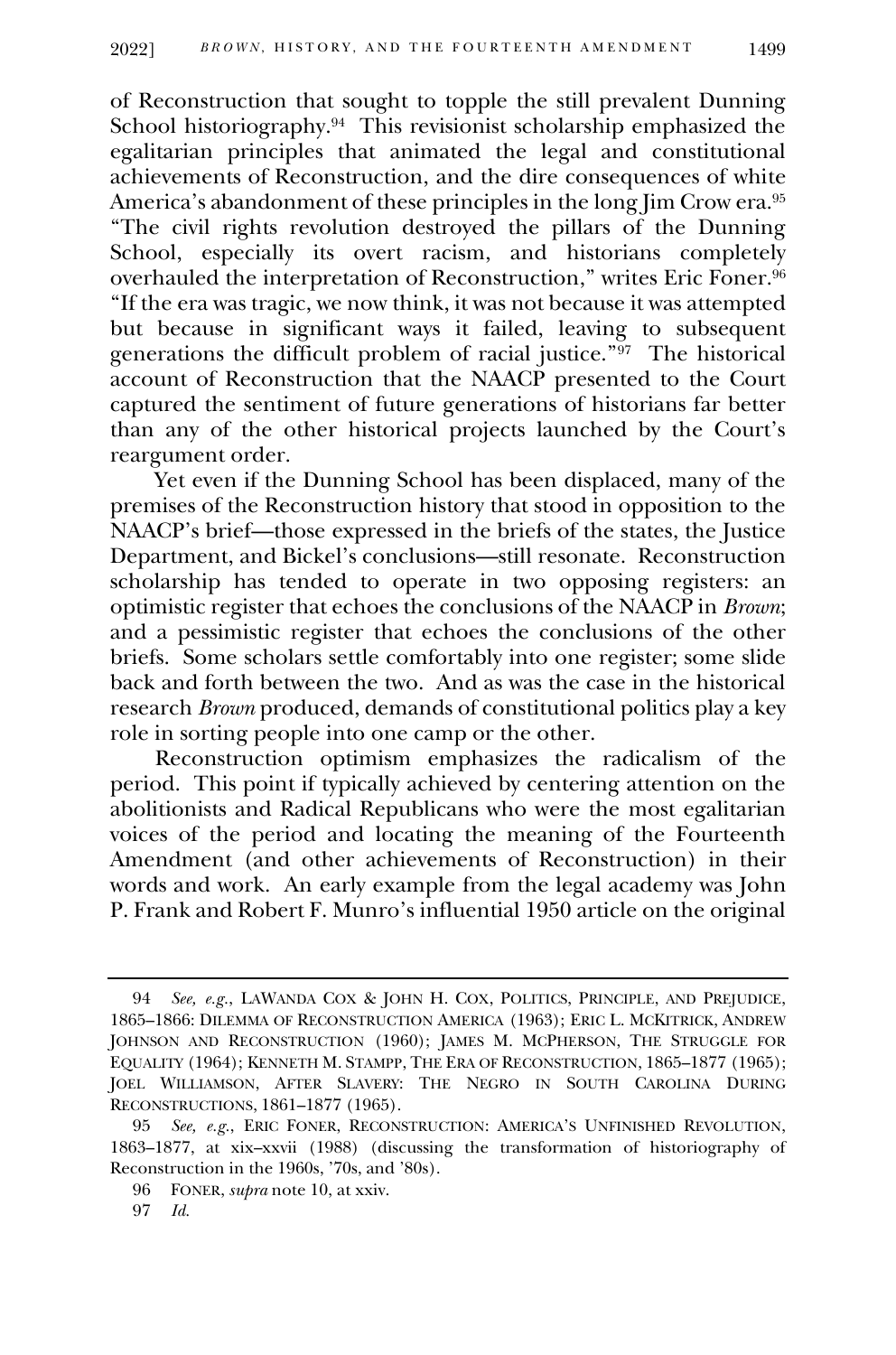understanding of the Equal Protection Clause.<sup>98</sup> Their analysis of the origins of the phrase "equal protection of the laws" centered on the work of Charles Sumner and attributed the addition of this principle to the Fourteenth Amendment to a small group of Sumner's Radical Republican congressional allies.<sup>99</sup> Having reduced the number of "insiders" who were responsible for the Equal Protection Clause to fifteen members of Congress, they then located its original meaning by determining what it meant to these men.<sup>100</sup> They find that a majority of these men understood the Equal Protection Clause as "preclud[ing] any use whatsoever of color as a basis of legal distinctions," with the others either on record allowing that some limited forms of racial classification could be permissible or not on record expressing a position on the reach of the equal protection principle.<sup>101</sup> By paring away moderate and conservative voices and centering attention on a small number of the most uncompromising egalitarian white lawmakers, Frank and Munro advanced an originalist reading of the Fourteenth Amendment as an egalitarian instrument with revolutionary potential.

Another key move of Reconstruction optimists is to assume that the period's goals and constitutional achievements are best understood at relatively high levels of abstraction. Graham, the Los Angeles librarian who worked with the NAACP legal team and who had published seminal articles advancing an optimistic perspective on the drafting of the Fourteenth Amendment, chastised legal scholars and historians for their "narrow antiquarianism" in which "[f]acts are being determined and treated in isolation, one at a time, and virtually out of their contexts."<sup>102</sup> The proper approach, Graham explained, was to focus on the "thrilling story" of how the Fourteenth Amendment emerged as the culminating achievement of abolitionism,<sup>103</sup> and that the antislavery campaign was, at heart, a campaign against all

103 *Id.* at 9.

<sup>98</sup> Frank & Munro, *supra* note 33. The article featured prominently in the NAACP brief on reargument. NAACP Brief, *supra* note 2, at 93, 96–101.

<sup>99</sup> Frank & Munro, *supra* note 33*,* at 136–38, 141.

<sup>100</sup> *Id.* at 141–42.

<sup>101</sup> *Id.* at 142.

<sup>102</sup> Graham, *supra* note 21, at 7. On the problems with "narrow antiquarianism" in approaching Fourteenth Amendment history, Graham wrote: "[E]ven if applied evenhandedly this method is open to serious objection. It tends to make 1866 the decisive date in American history; it gives rise to innumerable searches of records for guidance that simply isn't there; it leads to obscurantism and conjecture; almost inevitably it transforms the humble 'argument from silence' into both a murderous and a suicidal weapon." *Id.* (quoting Howard Jay Graham, *The "Conspiracy Theory" of the Fourteenth Amendment*, 47 YALE L.J. 371, 386–87 (1938)).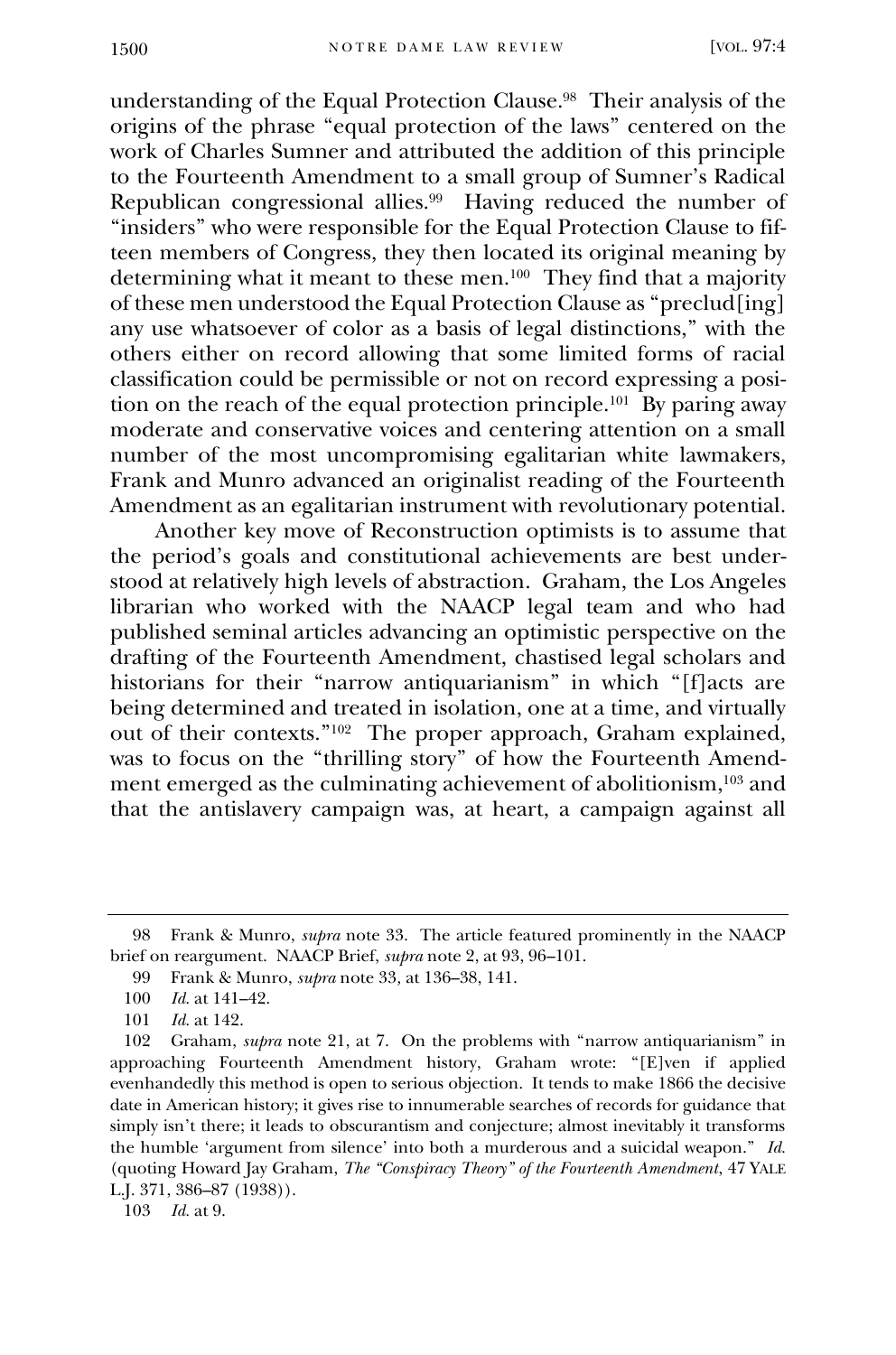forms of racial discrimination.<sup>104</sup> The NAACP took the same generalizing approach to Reconstruction history in its *Brown* brief.

The significance of level of generality in efforts to interpret the history of the Fourteenth Amendment can be seen with particular clarity in Bickel's history of the Fourteenth Amendment. <sup>105</sup> He engaged the historical material on two distinct levels. First, he analyzed the history at a narrow, particularistic level, concluding that the Framers did not intend the Fourteenth Amendment to prohibit segregated schools. Then, at the end of the article, he shifted registers, recognizing that the Framers' work could also be understood at a more general level, which left open the possibility that future lawmakers and future judges could understand the amendment as prohibiting school segregation.<sup>106</sup> Only by shifting to this more abstract mode of analysis did he arrive at a defense of the *Brown* decision on originalist grounds.<sup>107</sup>

This very same abstracting move was the analytical centerpiece of the first generation of modern originalists. For those who advocated an originalist approach to constitutional interpretation in the 1970s and 1980s, the assumption that originalism could not justify *Brown* was a key obstacle. To respond to this critique, they typically asserted that at a general level the original meaning of the Fourteenth Amendment supported *Brown*. 108 In 1990, Robert Bork, who had offered a tentative

<sup>104</sup> *Id.* at 10 n.34 ("It is impossible to overstress the fact that the antislavery movement merely was the largest part of an anti-race discrimination movement. The discriminations against free Negroes, and those against Indians for example, were as vigorously attacked as slavery, and for the same reason: race and color were arbitrary, irrational bases for distinctions in men's rights."); Graham, *Our "Declaratory" Fourteenth Amendment*, 7 STAN. L. REV. 3, 9 (1954) ("Slavery is so odious a concept today that we are apt to forget that essentially it was a system of race discrimination and a denial of the protection of law.").

<sup>105</sup> Bickel, *supra* note 7.

<sup>106</sup> Bickel, *supra* note 7, at 59 ("Should not the search for congressional purpose . . . properly be twofold? One inquiry should be directed at the congressional understanding of the immediate effect of the enactment on conditions then present. Another should aim to discover what if any thought was given to the long-range effect, under future circumstances, of provisions necessarily intended for permanence.").

<sup>107</sup> *Id.* at 63–65.

<sup>108</sup> *See, e.g.*, Edwin Meese III, *Construing the Constitution*, 19 U.C. DAVIS L. REV. 22, 27 (1985) (contending that *Brown* did not involve "adapting a 'living,' 'flexible' Constitution to new reality" but rather "restoring the original principle of the Constitution to constitutional law"); Robert H. Bork, *Neutral Principles and Some First Amendment Problems*, 47 IND. L.J. 1, 14 (1971) (defending *Brown* as aligned with the original intentions of the drafters of the Fourteenth Amendment based on two historical claims: that the drafters "were not agreed about what the concept of racial equality requires"; and that they "intended that the Supreme Court should secure against government action some large measure of racial equality," and this intention constitutes "the core meaning of the amendment").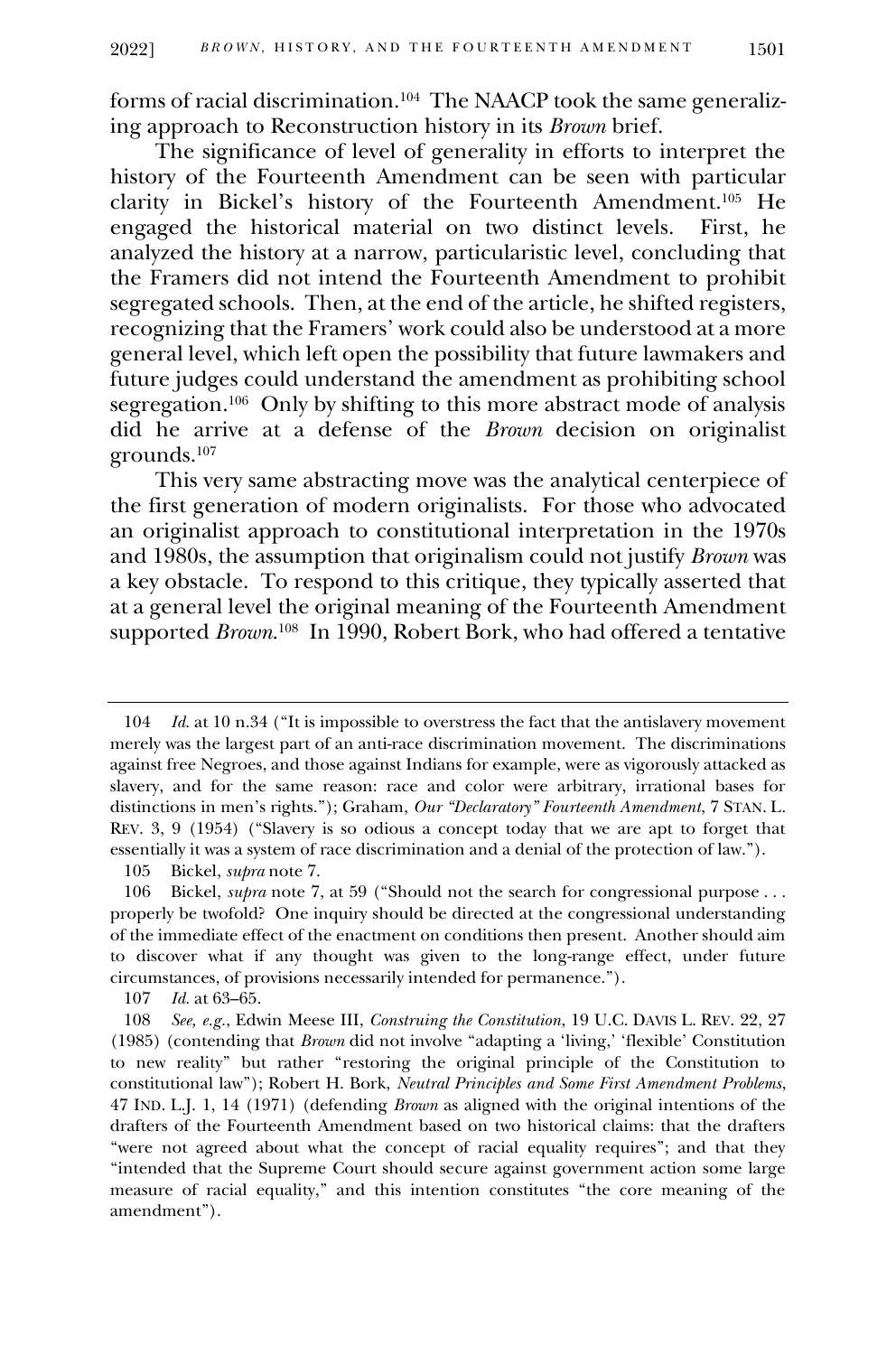originalist defense of *Brown* in his seminal 1971 article,<sup>109</sup> confidently asserted, "*Brown* is consistent with, indeed is compelled by, the original understanding of the fourteenth amendment's equal protection clause," <sup>110</sup> which he defined, with little elaboration or historical support, as a commitment to "black equality."<sup>111</sup>

But this leap of faith into the realm of generalities about the intention or meaning of the Fourteenth Amendment strained against the foundational aspiration of early originalists: constraining interpretive discretion. In an effort to address this perceived weakness of originalism, Michael McConnell advanced a defense of *Brown* in his 1995 law review article *Originalism and the Desegregation Decisions* that did not rely on abstracting egalitarian principles from Reconstruction history.<sup>112</sup> He summarized his findings in another article: "A close examination of the [congressional] debates and votes on segregation between 1870 and 1875 now convinces me that *Brown v. Board of Education* was correctly decided on originalist grounds, not on the basis of any high level of generality about equality, but on the basis of the actual discussions and understandings of school segregation in the period immediately following ratification of the Amendment."<sup>113</sup> Originalist scholars have embraced McConnell's carefully researched and argued originalist defense of *Brown*. 114

McConnell's argument turns on several interpretive choices. One was to loosen the linkage between the 1866 Civil Rights Act and the Fourteenth Amendment. He emphasized that the Framers of the amendment understood its reach to be broader than that of the civil rights law, thus weakening the primary evidentiary basis for arguing

Early proponent of originalism Raoul Berger, by contrast, argued that *Brown* was indefensible on originalist grounds. *See* RAOUL BERGER, GOVERNMENT BY JUDICIARY: THE TRANSFORMATION OF THE FOURTEENTH AMENDMENT 363–72 (1977).

<sup>109</sup> Bork, *supra* note 108, at 13–15.

<sup>110</sup> ROBERT H. BORK, THE TEMPTING OF AMERICA: THE POLITICAL SEDUCTION OF THE LAW 76 (1990).

<sup>111</sup> *Id.* at 81.

<sup>112</sup> McConnell, *supra* note 35.

<sup>113</sup> Michael W. McConnell, *The Originalist Case for* Brown v. Board of Education, 19 HARV. J.L. & PUB. POL'Y 457, 458 (1996).

<sup>114</sup> *See, e.g.*, ILAN WURMAN, A DEBT AGAINST THE LIVING: AN INTRODUCTION TO ORIGINALISM 108–16 (2017); Ryan C. Williams, *Originalism and the Other Desegregation Decision*, 99 VA. L. REV. 493, 495 (2013) ("[T]he ability of originalism to justify the Court's decision [in *Brown*] is now a widely shared assumption of originalist scholarship." (citing Steven G. Calabresi & Livia Fine, *Two Cheers for Professor Balkin's Originalism*, 103 NW. U. L. REV. 663, 686 (2009))). McConnell's article has also been the subject of extensive critiques. *See* Klarman, *supra* note 41.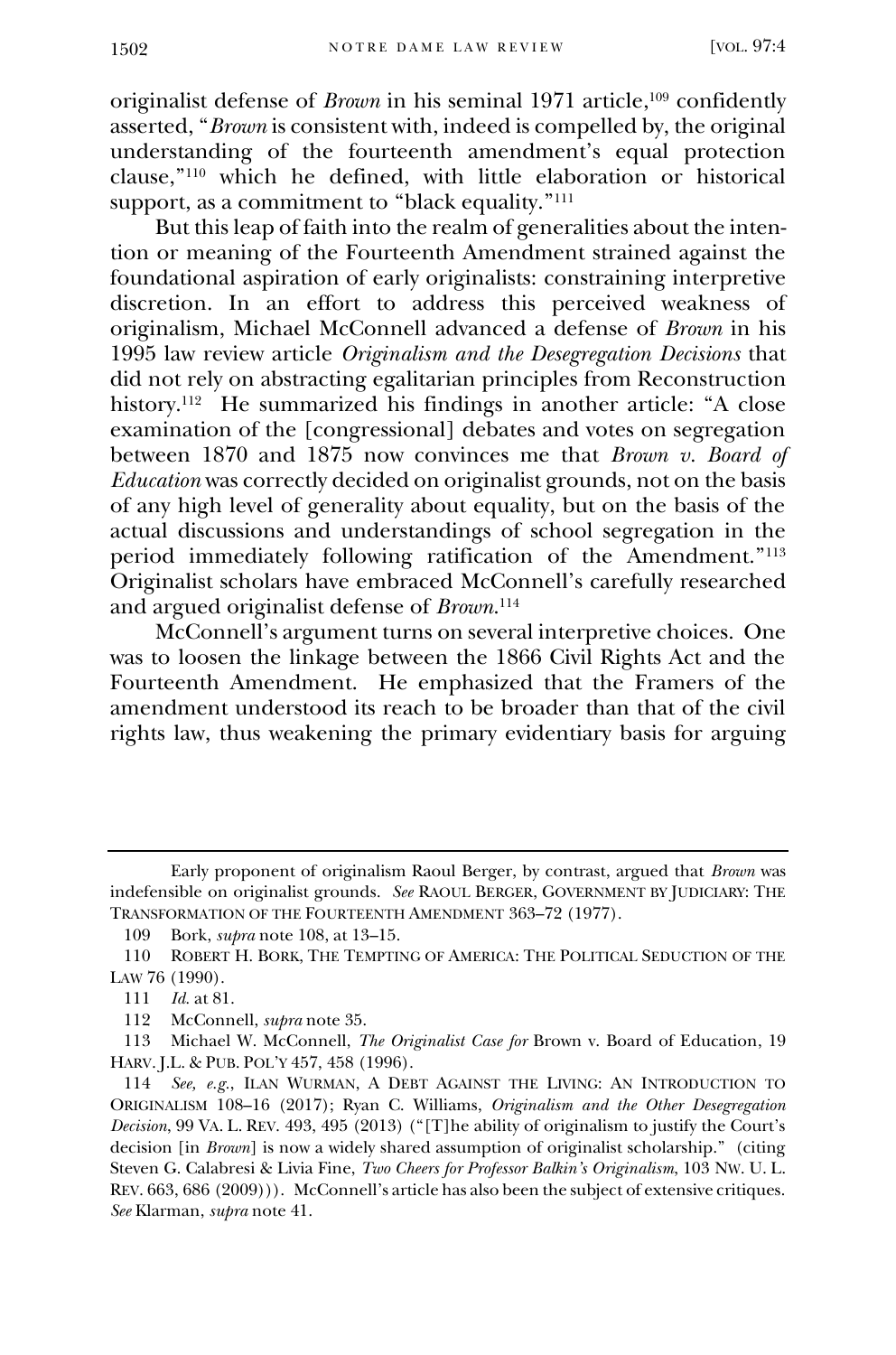that the congressional Framers saw no conflict between the Amendment and segregated schools.<sup>115</sup> Another was to shift the focus of analysis from 1866–1868, when the Thirty-Ninth Congress drafted and the states ratified the Fourteenth Amendment, to 1870–1875, the period when Congress debated federal public accommodations legislation—legislation that would ultimately be passed in the Civil Rights Act of 1875 and that included for most of this period a provision prohibiting racial discrimination in public schools.<sup>116</sup> McConnell notes that in the 1866–1868 period the historical record of debate in Congress, on the campaign trails, and in the states includes few mentions of school segregation; with regard to this material, he seems to agree with Chief Justice Warren that the historical record is inconclusive. The situation shifted dramatically in the early 1870s, when school segregation became "the dominant political issue," as Congress considered federal legislation that would ban racial discrimination in certain public spaces, including schools.<sup>117</sup> (The school provision would be removed from the bill prior to its passage in 1875.) These debates, he argues, offer the only real engagement with the issue of racial segregation and education by those who framed and defended the Fourteenth Amendment to the nation. Since the congressional authority for the proposed legislation came from the enforcement clause of the Fourteenth Amendment, McConnell equates support for the legislation with a belief that the Fourteenth Amendment prohibited segregated schooling. And he finds majority support in Congress for the legislation, even when it included the school provision.<sup>118</sup>

In their recently published book, Randy Barnett and Evan Bernick offer an originalist defense of *Brown* that revolves around many of the same interpretive choices favored by other Reconstruction optimists.<sup>119</sup> They elevate a group of abolitionists and Radical Republicans as guiding lights in understanding the original meaning of the

<sup>115</sup> "This course of events strongly suggests that the Civil Rights Act of 1866 was not understood to forbid school segregation, but it does not necessarily mean the same for the Fourteenth Amendment." McConnell, *supra* note 35, at 960 (footnote omitted). He then argues: "A fair inference is that the Amendment was understood to encompass the broad range of 'civil rights and immunities' that were entailed by the original draft of the 1866 Act." *Id.* at 961. And: "Whether segregation of schools, transportation, or places of public accommodation represented an inequality with respect to those rights was not debated or resolved in 1866. As will be seen, the issue arose soon after ratification and was debated at length. Those later debates, rather than the debates of 1866, hold the real answer to the segregation question." *Id.* at 962.

<sup>116</sup> *Id.* at 984–90.

<sup>117</sup> McConnell, *supra* note 113, at 459.

<sup>118</sup> McConnell, *supra* note 35, at 1104–05.

<sup>119</sup> BARNETT & BERNICK, *supra* note 10, at 30.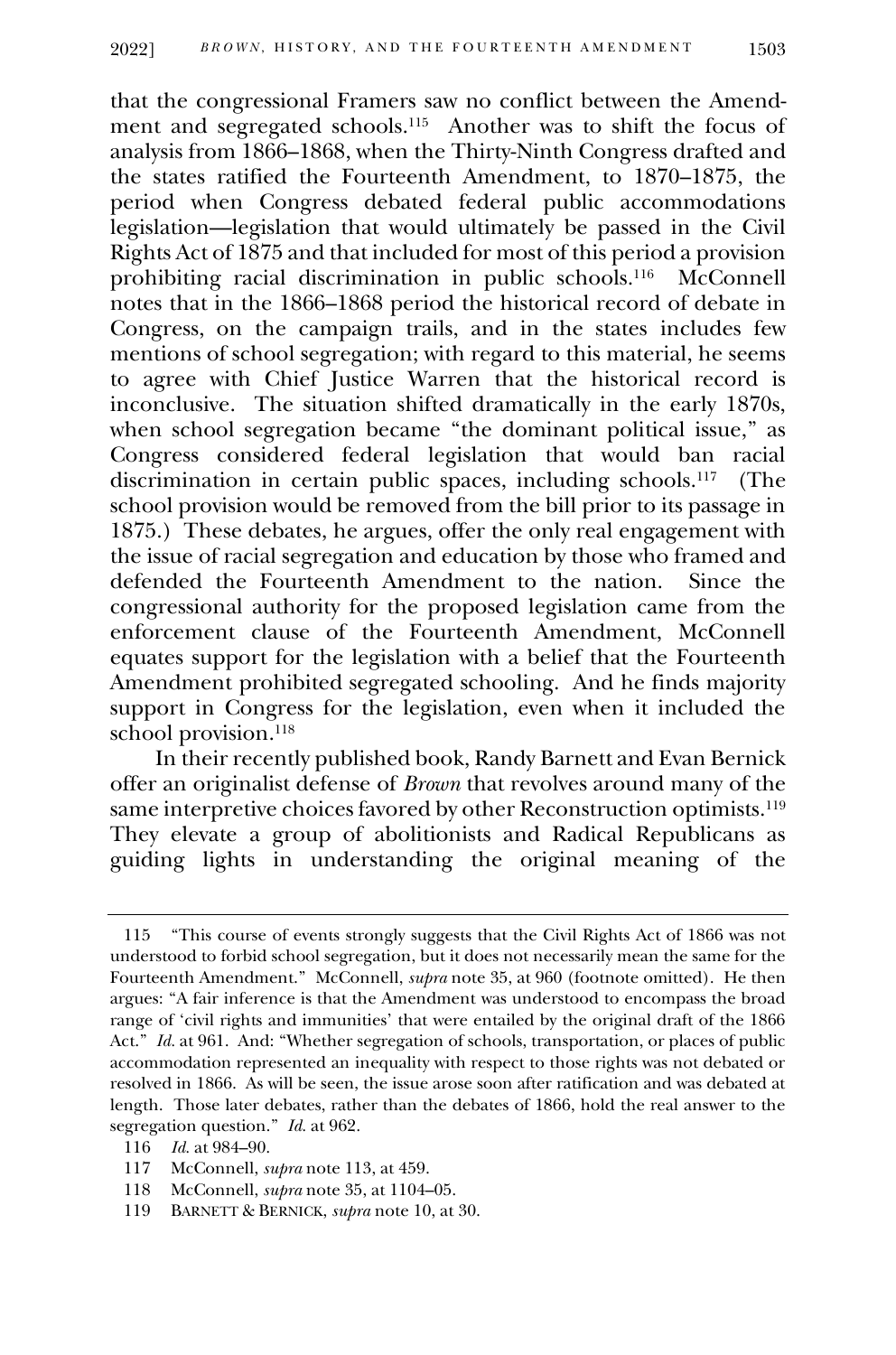Fourteenth Amendment.<sup>120</sup> They expand the time period in which the Amendment's original meaning can be discerned, looking back to pre–Civil War abolitionists thought<sup>121</sup> and forward to debates over the 1875 Civil Rights Act.<sup>122</sup> These choices advance their distinctive originalist defense of *Brown*, which is that the original meaning of the Fourteenth Amendment prohibits school segregation not necessarily because segregation violates the equal protection of the laws but because schooling is among the privileges or immunities of national citizenship.<sup>123</sup>

As this brief summary shows, legal historians with a range of ideological commitments and in pursuit of various goals have advanced variations of what I have labeled as optimistic frameworks for understanding the Fourteenth Amendment. Reconstruction optimism can elevate the significance of the expanding cast of historical actors who historians now recognize as having contributed to the achievement of the Fourteenth Amendment. It is also a critical assumption for those who, like the NAACP legal team in 1953, seek to defend *Brown* on originalist grounds.

Reconstruction pessimism, by contrast, emphasizes the limitations of Reconstruction, in terms both of its vision and achievements. Proponents have spanned the ideological spectrum, from early twentieth century white supremacists to modern-day racial progressives. They align on the foundational assumption of the resilience of white supremacy through American history, and a belief that Reconstruction

<sup>120</sup> *Id.* at 89, 97–99 (presenting the constitutional thought of abolitionists such as Lysander Spooner and Joel Tiffany as reflecting a theory of "Republican [c]itizenship" on which the Fourteenth Amendment was based); *id.* at 128 (praising John Bingham, the principal drafter of the Fourteenth Amendment, as "an extraordinary figure on whom scholars of the Fourteenth Amendment have rightly focused their attention"); *id.* at 140 (describing Representative Jacob Howard's speech defending an expansive reading of the Fourteenth Amendment as "more probative of the ratified amendment's public meaning than any other congressional speech concerning Section I"). Barnett has described his scholarship on the Fourteenth Amendment as an effort to resurrect the insights of Howard Jay Graham and Jacobus tenBroek, key contributors to the NAACP's brief on the history of the Fourteenth Amendment. Randy E. Barnett, *Whence Comes Section One? The Abolitionist Origins of the Fourteenth Amendment*, 3 J. LEGAL ANALYSIS 165, 169–70 (2011).

<sup>121</sup> BARNETT & BERNICK, *supra* note 10, at 89–108 (chapter titled "The Antislavery Origins of Republican Citizenship").

<sup>122</sup> *Id.* at 185–93.

<sup>123</sup> *Id.* at 30 ("We think the 'separate but equal' doctrine was correctly held to be unconstitutional because it is a construction that was unfaithful to the concept of Republican citizenship comprising the original spirit of the clause."); *see also* WURMAN, *supra* note 10, at 4 (describing *Brown* as "astonishingly easy to defend . . . on the original meaning of the privileges or immunities clause").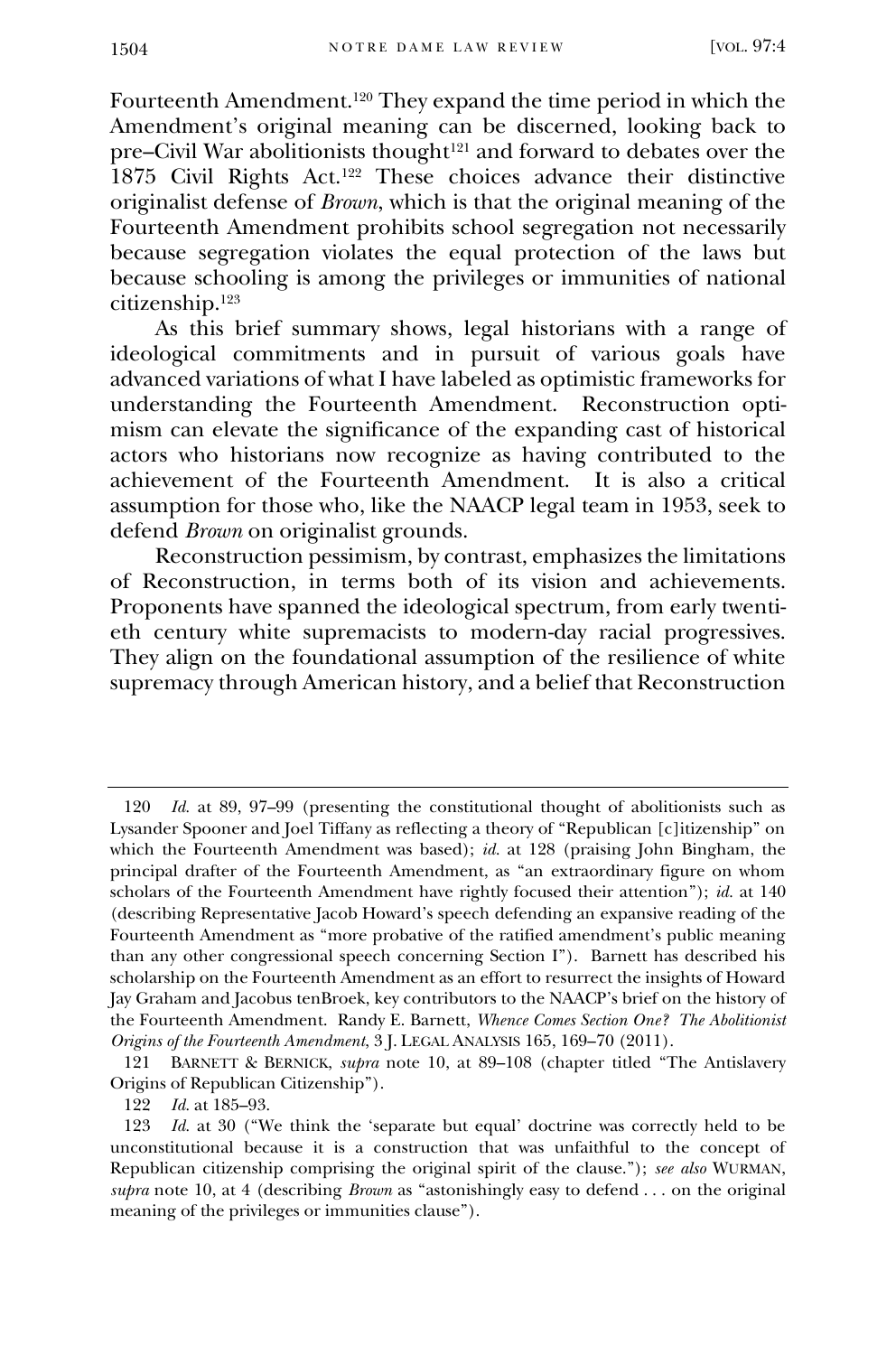must be understood within this framework. Dunning School proponents accepted and often celebrated this fact; <sup>124</sup> others have lamented it. Historians who felt the Reconstruction optimism of the 1960s failed to appreciate the persistence of racial and constitutional conservatism have offered what has been termed "postrevisionist" account, characterizing Reconstruction as basically a moderate or even conservative constitutional project.<sup>125</sup> C. Vann Woodward, a contributor to the NAACP's historical research efforts in *Brown*, rejected the optimistic portrait of Reconstruction and the Fourteenth Amendment put forth in the NAACP's brief, instead describing the legal achievements of the period as "lacking in clarity, ambivalent in purpose, and capable of numerous interpretations."<sup>126</sup> Modern racial progressives offer their own version of Reconstruction pessimism, centered on the unbending force of white supremacy that operates to snuff out egalitarian impulses of the period. The recent 1619 Project offers a vivid example of this progressive variant.<sup>127</sup> According to Reconstruction pessimists, the legal achievements of Reconstruction, while significant efforts to break from the past, were ultimately too limited, too threatening to white control of the levers of power, and hence destined to fail. 128

In its modern, progressive version, the tragic heroes of this story are the freedpeople who demanded their rights and then fought and sacrificed, often with their lives, to make them a reality. But the people who ultimately dictated the course of history were the unrepentant Confederates who lurked in the shadows of the early years of Reconstruction, awaiting their moment to reassert themselves and their white supremacist commitments, deploying intimidation and violence to wrest control of southern governance from black Americans and their

<sup>124</sup> *See, e.g.*, Ulrich B. Phillips, *The Central Theme of Southern History*, 34 AM. HIST. REV. 30, 31 (1928) (describing the central theme of southern history as ensuring the South "shall be and remain a white man's country").

<sup>125</sup> *See, e.g.*, MICHAEL LES BENEDICT, A COMPROMISE OF PRINCIPLE (1974); Michael Les Benedict, *Preserving the Constitution: The Conservative Basis of Radical Reconstruction*, 61 J. AM. HIST. 65 (1974).

<sup>126</sup> C. VANN WOODWARD, *Seeds of Failure in Radical Race Policy*, *in* AMERICAN COUNTERPOINT: SLAVERY AND RACISM IN THE NORTH-SOUTH DIALOGUE 163, 168 (1971).

<sup>127</sup> *See, e.g.*, Nikole Hannah-Jones, *The 1619 Project: Our Founding Ideals of Liberty and Equality Were False When They Were Written. Black Americans Fought to Make Them True*, N.Y. TIMES MAG., Aug. 18, 2019, at 14, 21 (describing Reconstruction as a "fleeting moment," whose achievements were quickly undercut by white southern resistance and federal government apathy—all evidence of how "[a]nti-black racism runs in the very DNA of this country"). As Adam Serwer has written, the vision of American history at the heart of the 1619 Project is "a kind of pessimism, not about black struggle but about the sincerity and viability of white anti-racism." Adam Serwer, *The Fight over the 1619 Project Is Not About the Facts*, ATLANTIC (Dec. 23, 2019), https://www.theatlantic.com/ideas/archive/2019/12 /historians-clash-1619-project/604093/ [https://perma.cc/LB5R-M3R6].

<sup>128</sup> *See* Hannah-Jones, *supra* note 127, at 21.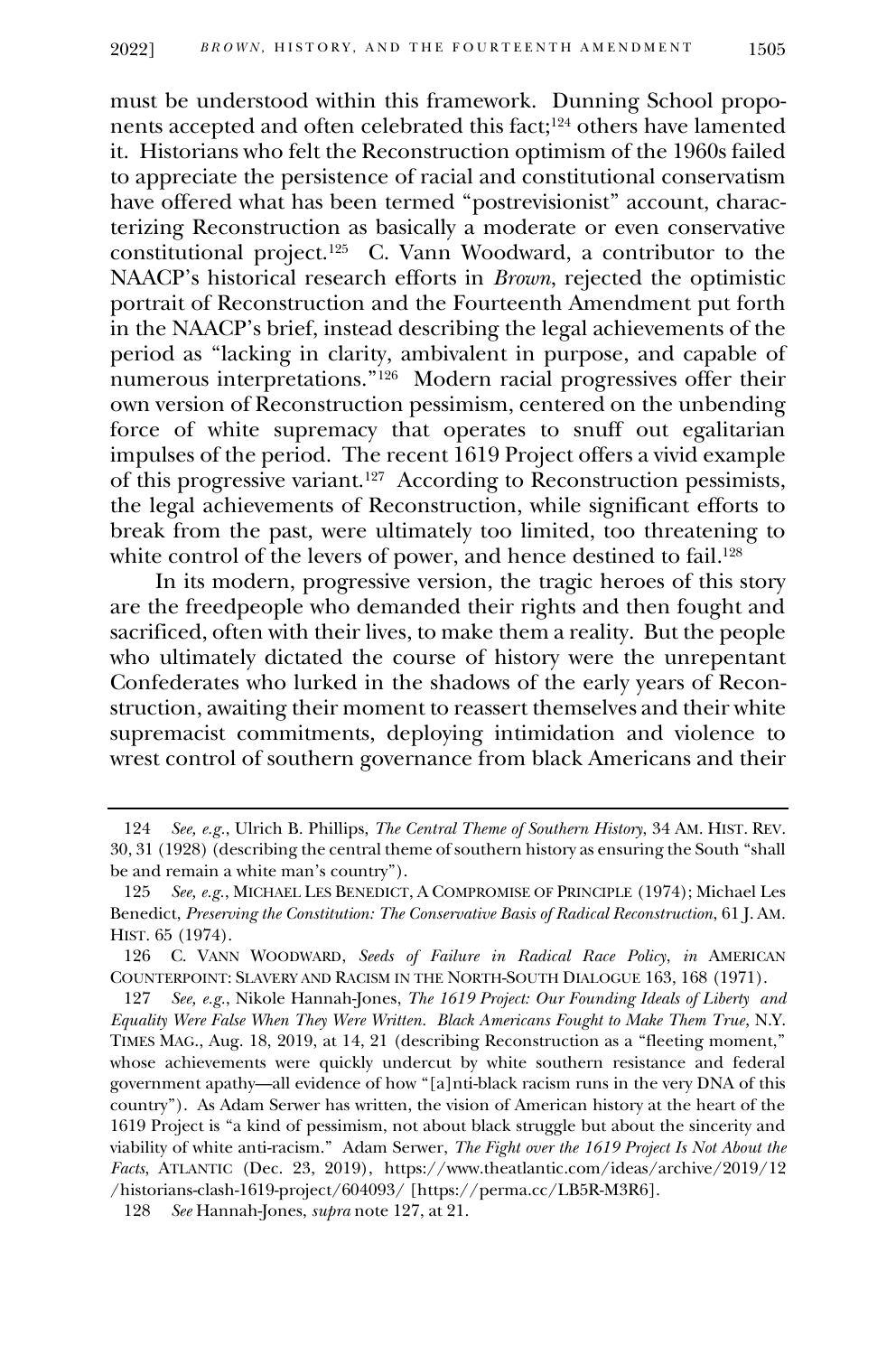white allies. The Supreme Court also features prominently in this historiography as the institution that narrowed or closed down the egalitarian impulses contained in the Reconstruction amendments and legislation.

The tension between these two accounts allows for a dramatic account of Reconstruction, in which we have a war of diametrically opposed ideologies. As Laura Edwards has recently summarized Reconstruction historiography: "The demands of the present weigh so heavily on this particular period that the literature veers wildly between hope and despair, a situation that says as much about historians' concerns with law and government now as it does about their involvement in the past."<sup>129</sup> The history of *Brown* was but one particularly dramatic and consequential moment in which Americans battled over the meaning of Reconstruction, crafting narratives of hope and despair, all in an effort to respond to the demands of their contested present.

## CONCLUSION: THE AMBIGUITIES AND POSSIBILITIES OF HISTORY

The task of locating meaning in the history of the Fourteenth Amendment necessitates certain choices. The Justices of the *Brown* Court, the members of the NAACP's legal team, and the others who took part in the historical research project that emerged from the *Brown* litigation all confronted these choices. They had to decide on the appropriate timeframe for their historical inquiry. They had to determine the relevant sources and assess their reliability and value. They had to decide how much to generalize from the particularities of the historical moment when describing the ideological commitments of past historical actors. And lurking behind all these choices is a question of what to do with the ambiguities of history that present themselves at every turn.

How one approaches these ambiguities in the historical record is conditioned by professional training and perspective. Historians, Jack Rakove has noted, "can rest content with—even revel in—the ambiguities of the evidentiary record, recognizing that behind the textual brevity of any clause there once lay a spectrum of complex views and different shadings of opinion."<sup>130</sup> For historians the goal of understanding the past is an end of itself. Lawyers, by contrast, often treat the ambiguities of history as puzzles to be solved. This was the approach of the NAACP lawyers in the summer and fall of 1953 when faced with the Supreme Court's questions for reargument in *Brown*.

<sup>129</sup> EDWARDS, *supra* note 11, at 174.

<sup>130</sup> JACK N. RAKOVE, ORIGINAL MEANINGS: POLITICS AND IDEAS IN THE MAKING OF THE CONSTITUTION 9–10 (1996).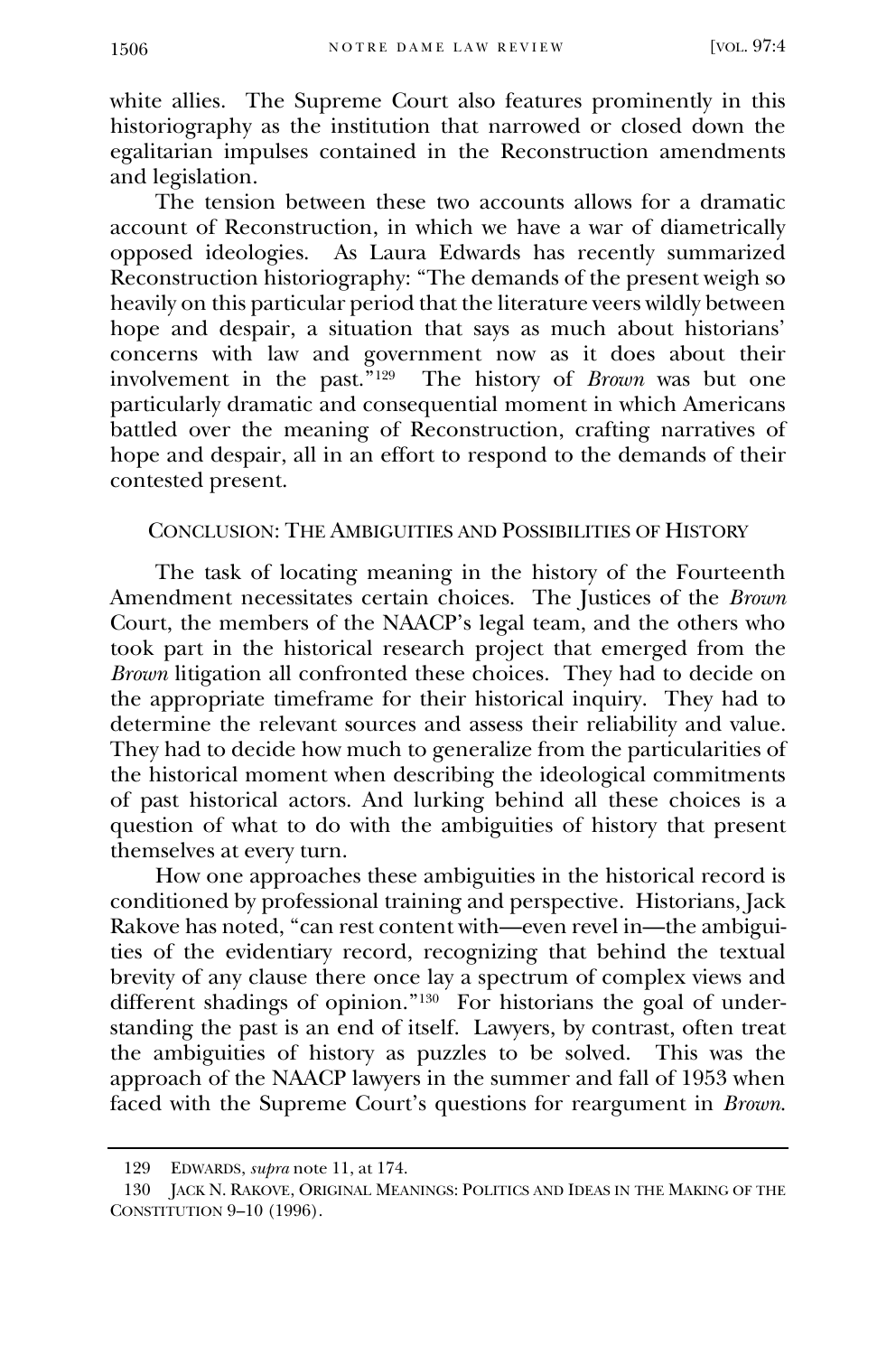And it is the approach of recent generations of legal scholars who have searched Reconstruction history for the meaning of the Fourteenth Amendment. For these lawyers, understanding history is a means to an end, the end being to *use* history to give authority to legal interpretation.

In practice, the line between the historical work of historians and lawyers can be cloudy, as shown in the experience of the historians who worked with the NAACP in *Brown*. The historian, C. Vann Woodward insisted, "has obligations to the present as well as to the past he studies."<sup>131</sup> Historians often search for a usable past as a way to explain the present and advocate for a better future. And lawyers and judges do, sometimes, accept the ambiguities of the historical record. This was basically what the Justice Department did in its brief on reargument in *Brown* when it declared the historical record on the question at hand "inconclusive," and it is of course what Chief Justice Warren did when he echoed this conclusion in the *Brown* opinion, writing that a review of the framing of the Fourteenth Amendment, "convince[s] us that, although these sources cast some light, it is not enough to resolve the problem with which we are faced. At best, they are inconclusive."<sup>132</sup> The Court, Chief Justice Warren insisted, had to face the problem of segregated schools in 1954 squarely.

In approaching this problem, we cannot turn the clock back to 1868 when the Amendment was adopted, or even to 1896 when *Plessy v. Ferguson* was written. We must consider public education in the light of its full development and its present place in American life throughout the Nation. Only in this way can it be determined if segregation in public schools deprives these plaintiffs of the equal protection of the laws.<sup>133</sup>

The proud ahistoricism of *Brown* is one of its most remarkable characteristics, all the more remarkable because history and historical analysis played such a prominent role in the litigation process leading up to the decision.

At the time, many celebrated *Brown* as a triumph of the present over the past. Justice Reed, the most reluctant of the Justices to join Chief Justice Warren's opinion, described his reasoning in a letter to Justice Frankfurter shortly after the decision was announced. "[T]he factors looking toward a fair treatment for Negroes," he explained, "are more important than the weight of history."<sup>134</sup> A sense of relief

<sup>131</sup> WOODWARD, *supra* note 27, at 98.

<sup>132</sup> Brown v. Bd. of Educ., 347 U.S. 483, 489 (1954).

<sup>133</sup> *Id.* at 492–93.

<sup>134</sup> Letter from Stanley Reed to Felix Frankfurter (May 21, 1954) (on file with FFP-HLS, *supra* note 20, at Part II, School Desegregation Cases and Legislative History of the Fourteenth Amendment in the 39th Congress, Box 72, Folders 6–14, Page 406) (ProQuest).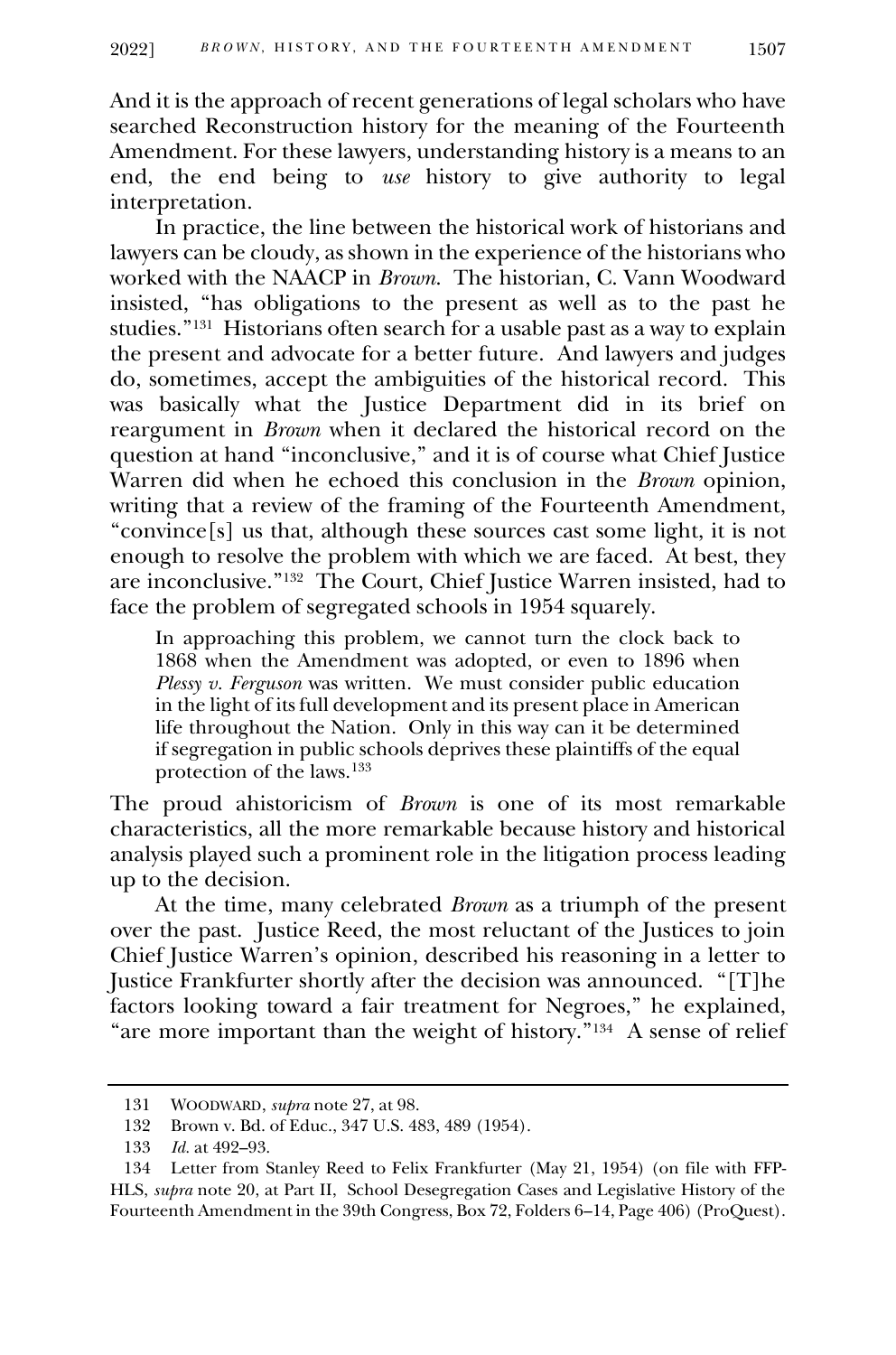that the Court was able to extricate itself from historical constraints was also found outside the Court. "It is futile to make war 'to keep the past upon its throne,'" wrote Harvard Law School professor Charles Fairman in praising the Court's decision.<sup>135</sup> Edmond Cahn of New York University Law School effused: "Never was Thomas Jefferson more clearly vindicated in his insistence that the Constitution belongs to the living generation of Americans."<sup>136</sup>

Others in later generations have taken a different view of the Court's turn from history. Robert Bork lamented the Court's dismissal of history in *Brown* as having "a calamitous effect upon the law."<sup>137</sup> By rejecting the constraints of original meaning (which Bork believed justified the holding in *Brown*), and by being celebrated for doing so, the Court came to see itself, according to Bork, as "virtually invulnerable."<sup>138</sup> The Court's unwillingness in *Brown* to engage with the history of the framing of the Fourteenth Amendment showed that the "Court can do what it wishes, and there is almost no way to stop it, provided its result has a significant political constituency."<sup>139</sup>

Bork's critique of the *Brown* Court for being too quick to push the history of Reconstruction aside has merit, but not for the reason he identifies. The belief that anchoring constitutional interpretation to the attitudes, commitments, and actions of past generations serves to effectively constrain judicial authority<sup>140</sup> is premised on a flawed understanding of the nature of history. Although history is built on a bedrock of facts about the past that is largely stable, historical understanding requires interpretive decisions about what to do with these facts. The deeper one delves into the world of the past, the more of these interpretive decisions one must make. For those who seek in history some sort of guidance for the present, what emerges is not constraint but choices. Historical inquiry, when done well, is more likely to multiply interpretive options than to reduce them. 141

141 *See* Sarah A. Seo, *User's Guide to History*, *in* RESEARCH HANDBOOK ON MODERN LEGAL REALISM 464, 476–72 (Shauhin Talesh, Elizabeth Mertz & Heinz Klug eds., 2021).

<sup>135</sup> Charles Fairman, *The Supreme Court, 1955 Term—Foreword: The Attack on the Segregation Cases*, 70 HARV. L. REV. 83, 94 (1956).

<sup>136</sup> Edmond Cahn, *Jurisprudence*, 30 N.Y.U. L. REV. 150, 152 (1955).

<sup>137</sup> BORK, *supra* note 110, at 76.

<sup>138</sup> *Id.* at 77.

<sup>139</sup> *Id.*

<sup>140</sup> The most prominent proponent of this defense of originalism was Justice Antonin Scalia. *See, e.g.*, Antonin Scalia, *Originalism: The Lesser Evil*, 57 U. CIN. L. REV. 849, 863–64 (1989) (describing "the main danger in judicial interpretation of the Constitution" as judges who "mistake their own predilections for the law" and defending originalism because it "establishes a historical criterion that is conceptually quite separate from the preferences of the judge himself").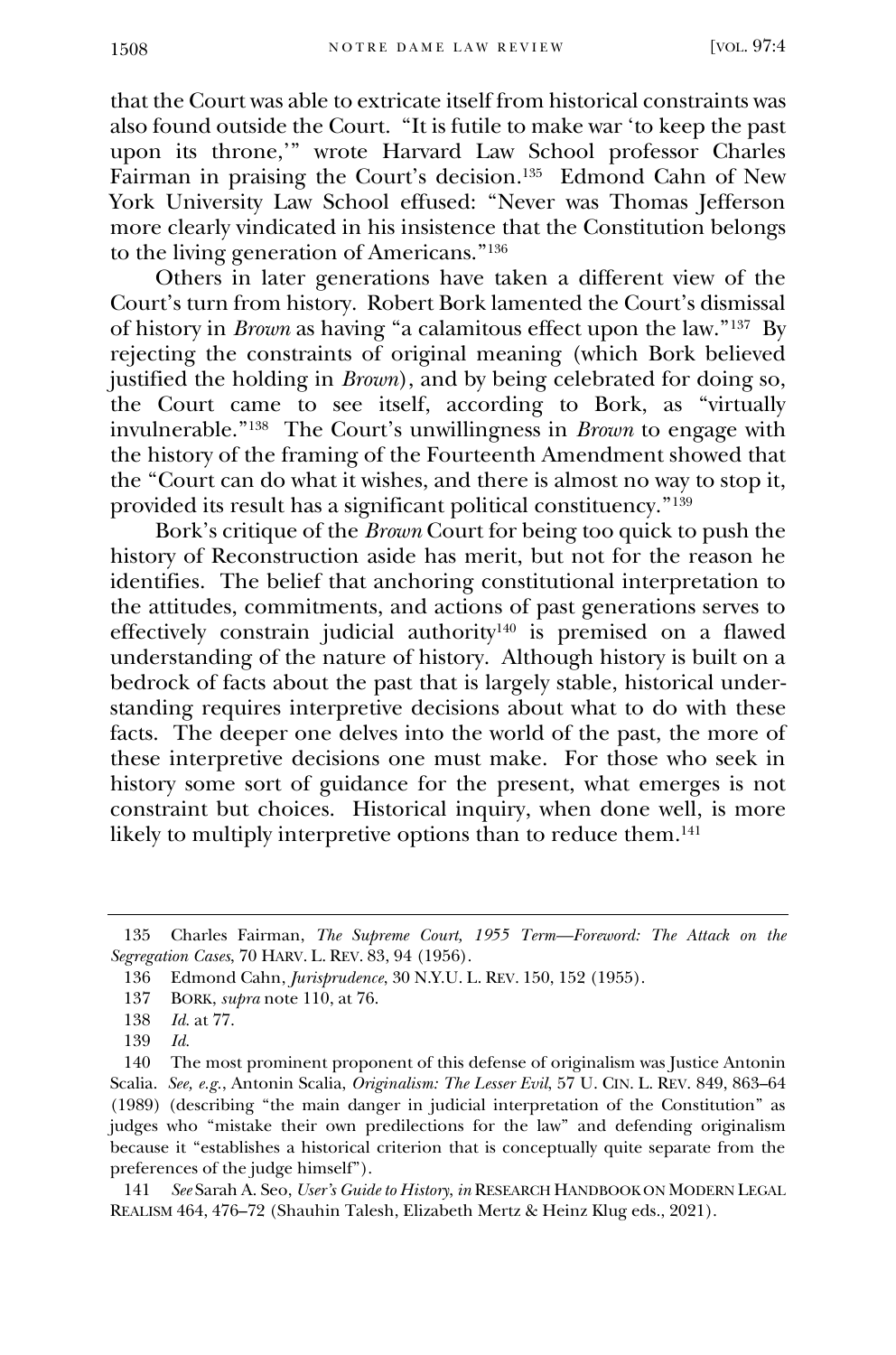Despite the best efforts of originalists to make *Brown* their own, the decision still does more to highlight originalism's limitations than its purported value. The approach to originalism that at the time of *Brown* most scholars and most members of the Court treated as orthodox centered on the intentions of the Constitution's Framers toward the relevant issue. This approach has the benefit of narrowing the scope of historical inquiry in a way that may produce determinate historical findings. And these findings may, if conscientiously applied as a method of constitutional interpretation, operate to constrain courts in the way that Bork envisioned.<sup>142</sup> But there are at least two major problems with this approach. One is *Brown*. This version of originalism produces the wrong outcome in *Brown*. The weight of historical evidence indicates that the Framers of the Fourteenth Amendment did not believe that it would have the effect of prohibiting racial segregation in schools. The other problem is that this approach to originalism—one focused on the minds of a small group of elite lawmakers and how they expected new constitutional provisions to be applied—has been displaced by more robust and more defensible versions of originalism. The focus of modern originalist analysis is on the original meaning of constitutional text to the people at the time in which the text was added to the Constitution.<sup>143</sup> This approach shifts attention toward broader principles embodied in the constitutional text. It also allows for a much wider cast of historical actors to contribute to the meaning of the Constitution. But once we make this move, once we bring into the conversation the claims expressed in conventions of freedpeople, the rumblings of defiant Confederates, the murmurs of fearful moderates, the silence (to history at least) of countless others, we are left with a rich, passionate cacophony of voices that hardly produces the determinate facts that can direct future judges that the text of the Fourteenth Amendment must be interpreted a particular way. The deeper we engage with the historical record, the less effectively history constrains constitutional interpretation. History does not produce the clear, stable answers that Bork and other originalists claim to find—it did not do so in *Brown*, and it does not do so with regard to the most pressing questions of constitutional interpretation that we bring to the Reconstruction Amendments.

<sup>142</sup> *See* Lawrence B. Solum, The Constraint Principle: Original Meaning and Constitutional Practice (Apr. 3, 2019) (unpublished manuscript), https://papers.ssrn.com /sol3/papers.cfm?abstract\_id=2940215.

<sup>143</sup> *See, e.g.*, Lawrence B. Solum, *Originalist Theory and Precedent: A Public Meaning Approach*, 33 CONST. COMMENT. 451 (2018) (reviewing RANDY J. KOZEL, SETTLED VERSUS RIGHT: A THEORY OF PRECEDENT (2017)).